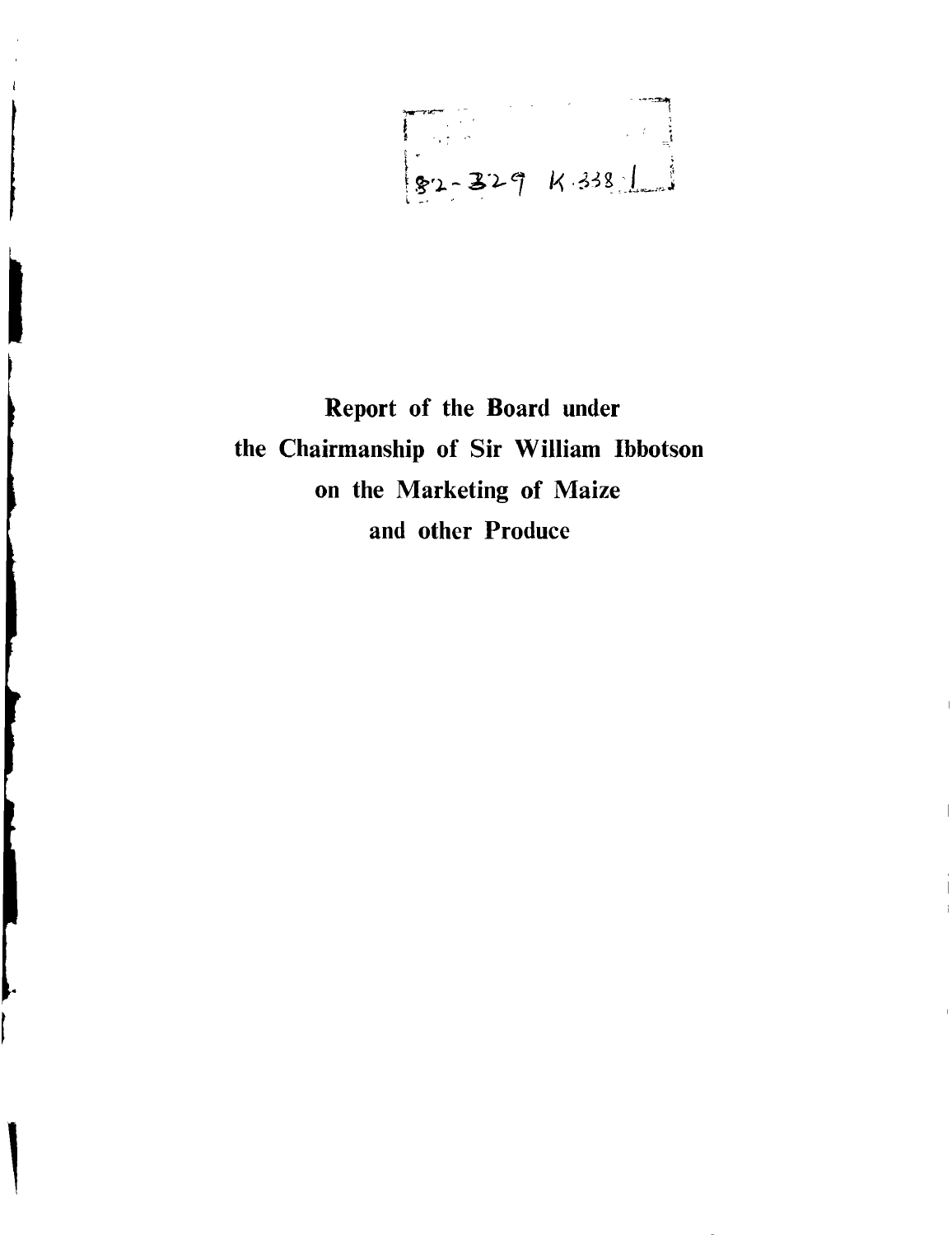# NOTE

The accompanying report is published for general information. The recommendations made in it are under consideration by the Government.

August. 1952.

ţ,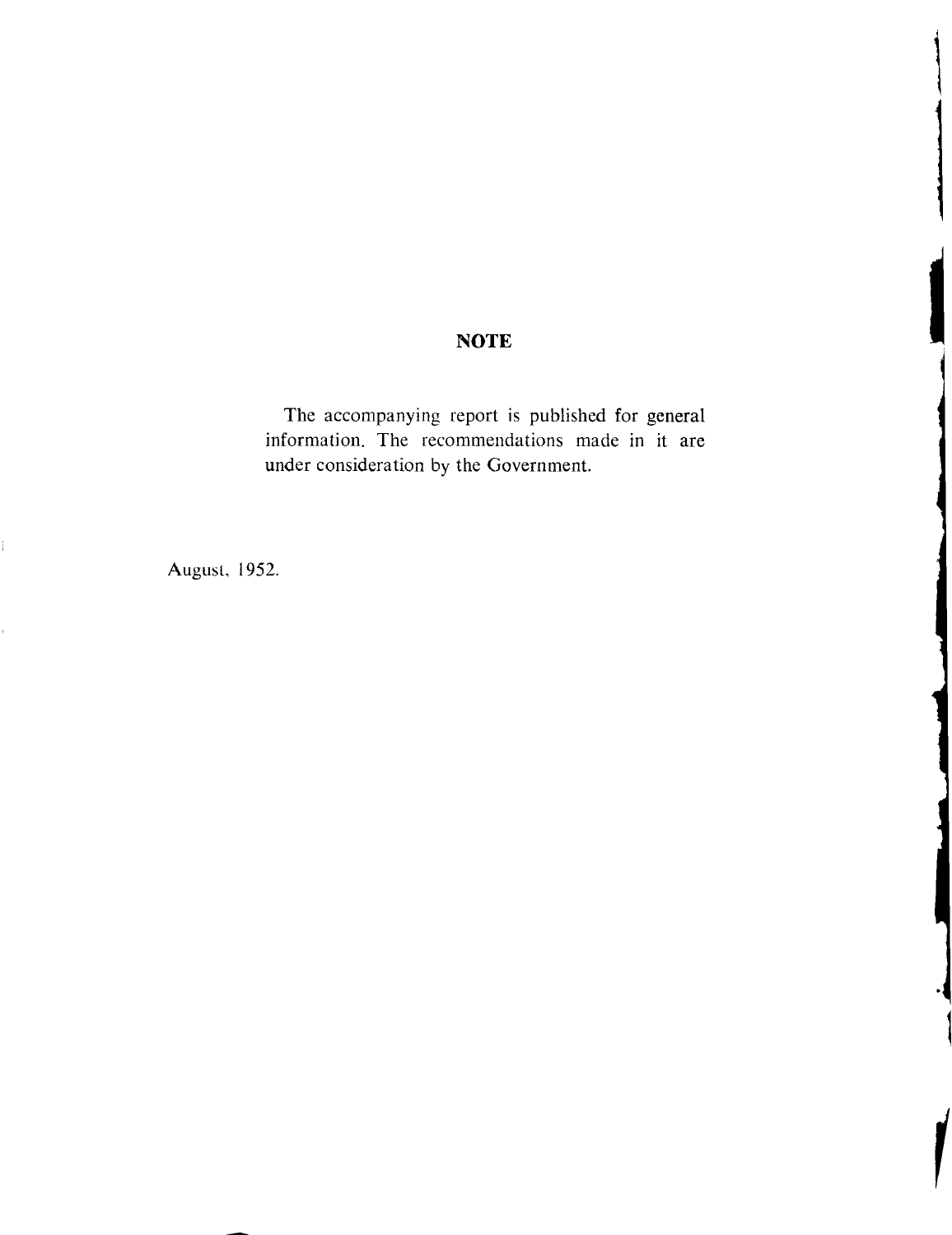# **CONTENTS**

I i i I

I I f"

t t' I

|                                                                                                   |               | <b>PARAGRAPHS</b> | <b>PAGES</b>   |
|---------------------------------------------------------------------------------------------------|---------------|-------------------|----------------|
| Introduction<br>$\sim$<br>$\ddotsc$<br>$\cdots$<br>$\cdots$<br>$\ddotsc$                          | .             |                   | Ł              |
| Terms of Reference<br>$\cdots$<br>$\ddotsc$<br>$\cdot$ .<br>$\cdots$                              | $\ddotsc$     |                   | 1              |
| Acknowledgments<br>$\ddotsc$<br>$\sim$ $\sim$<br>$\sim$ $\sim$<br>$\ldots$                        | $\ddotsc$     |                   | $\overline{2}$ |
| Historical<br>$\ddotsc$<br>$\ddotsc$<br>$\ddotsc$<br>$\ddotsc$<br>$\ddotsc$                       | $\mathbf{r}$  | $1 - 7$           | 3              |
| Present Organization<br>$\cdots$<br>$\ddotsc$<br>$\cdots$                                         | .             | $8 - 10$          | 5              |
| European Areas<br>$\cdots$<br>$\ddotsc$<br>$\sim$                                                 | .             | 11                | 6              |
| Nyanza Province<br>$\cdots$<br>$\cdots$<br>$\cdots$                                               | .             | $13 - 16$         | 7              |
| Other African Areas<br>$\sim$ $\sim$<br>$\cdots$<br>.                                             | $\ddotsc$     | 17                | 9              |
| Storage<br>$\sim$<br>$\cdots$<br>$\sim$ .<br>$\sim$ $\sim$ $\sim$<br>$\ddotsc$                    | $\ddotsc$     | $18 - 20$         | 9              |
| Distribution<br>$\ddotsc$<br>$\ddotsc$<br>$\ddotsc$<br>$\ddotsc$                                  |               | 21                | 11             |
| Crops other than Maize<br>$\ddotsc$                                                               | $\cdots$      | 22                | 11             |
| Examination of the Problem<br>$\ddotsc$<br>$\cdots$                                               | . .           | $23 - 28$         | 12             |
| Continuation of Control of Maize<br>$\ddotsc$                                                     | $\cdots$      | 27                | 14             |
| Creation of a Statutory Central Board                                                             | .             | 28                | 14             |
| Functions of Central Board<br>$\dddot{\phantom{0}}$<br>$\cdots$                                   | $\ddotsc$     | $29 - 30$         | 15             |
| Agents of the Central Board<br>$\mathcal{L}_{\mathcal{A}}$<br>$\ddotsc$                           | $\ddotsc$     | 31                | 16             |
| Composition of Central Board<br>$\cdots$                                                          | .             | 39                | 19             |
| <b>Financial Arrangements</b><br>.<br>.                                                           | $\ddotsc$     | $40 - 42$         | 19             |
| Storage and Distribution<br>$\ldots$<br>$\ddotsc$<br>$\ddotsc$                                    | $\ddotsc$     | $34 - 38$         | 17             |
| Milling<br>$\ddotsc$<br>$\sim$ 100 $\sim$<br>$\cdots$<br>$\ddotsc$<br>$\ddotsc$                   | $\ddotsc$     | $43 - 44$         | 20             |
| Exports<br>$\cdots$<br>$\ddotsc$<br>$\ddotsc$<br>$\ddotsc$<br>$\ddotsc$                           | $\ddotsc$     | 45                | 21             |
| Cereals other than Maize<br>$\ddotsc$<br>$\ddotsc$<br>$\ddotsc$                                   | $\cdots$      | $46 - 47$         | 22             |
| Other Produce<br>$\ddotsc$<br>$\ddotsc$<br>$\cdots$<br>$\cdots$                                   | $\cdots$      | $48 - 50$         | 22             |
| Marketing Organizations<br>$\ddotsc$<br>$\sim$ $\sim$                                             | 224           | $51 - 52$         | 23             |
| Summary of Conclusions and Recommendations                                                        | $\ddotsc$     | 54                | 25             |
| APPENDICES                                                                                        |               |                   |                |
| List of Meetings of the Board,<br>A                                                               | οf            |                   |                |
| persons appearing to give evidence                                                                |               |                   |                |
| and of memoranda received                                                                         | $\ddotsc$     |                   | 28             |
| The East African Cereals Pool<br>B                                                                | $\ddotsc$     |                   | 30             |
| Marketing System in<br>$\mathsf{C}$<br>The<br>Province<br>$\sim 100$<br>$\mathcal{L}=\mathcal{L}$ | <b>Nyanza</b> |                   | 35             |
| Province<br>African Produce<br>D<br>Nyanza                                                        |               |                   |                |
| Marketing Board<br>$\ddotsc$<br>$\ddotsc$                                                         |               |                   | 37             |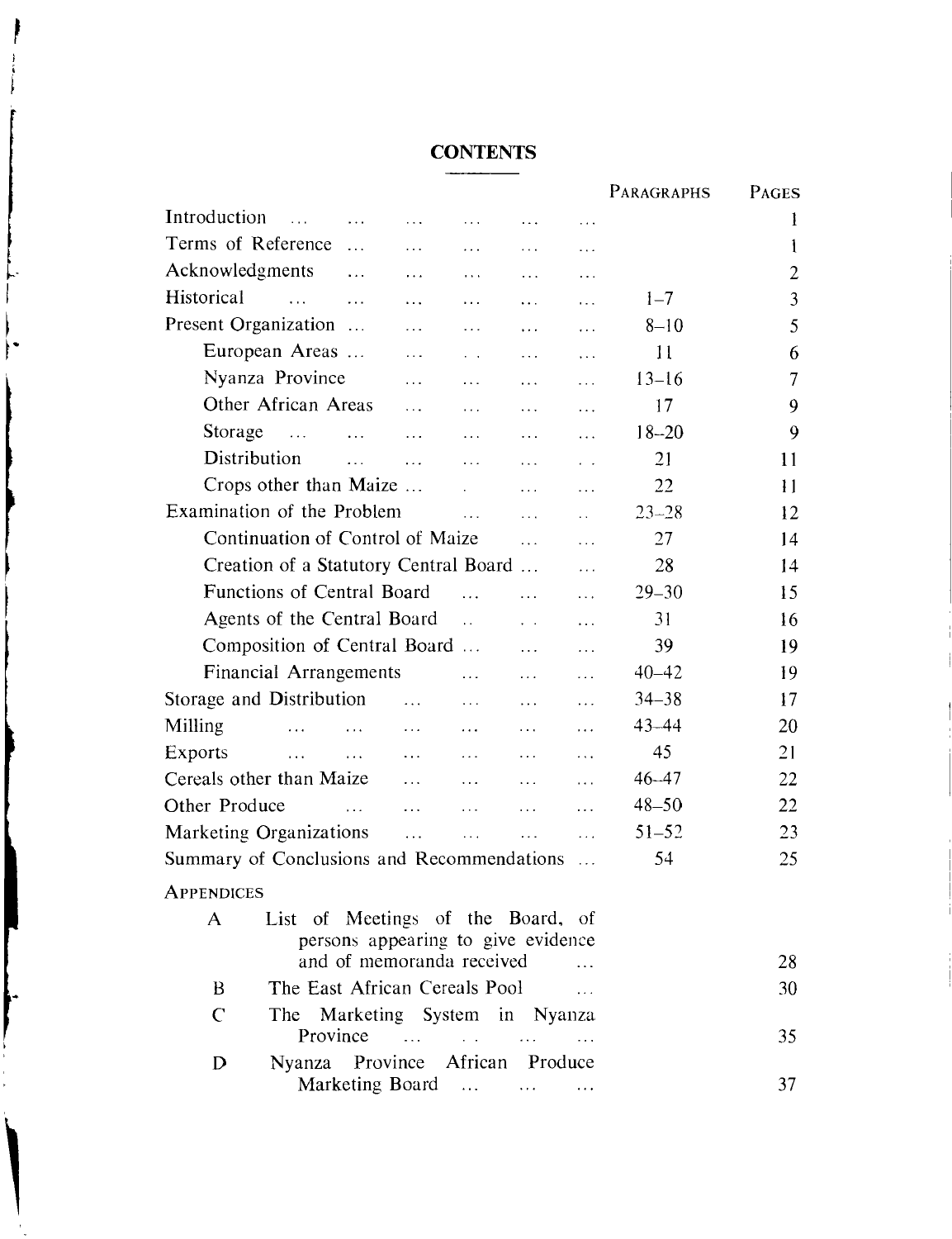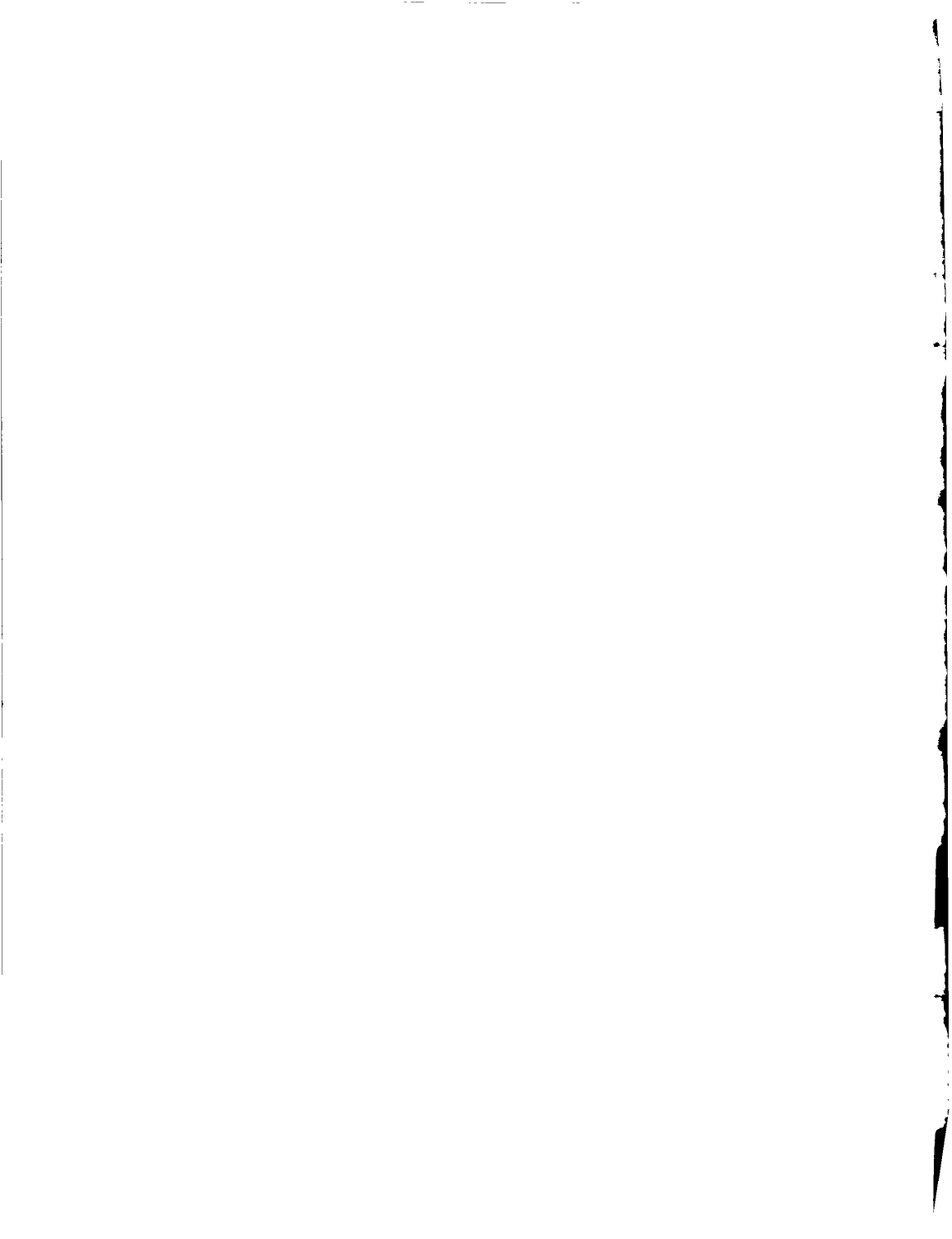#### YOUR EXCELLENCY,

F"

t'

l', I

We were appointed as a Board on the 15th September, 1951, by Government Notice No. 2351 published in the Official Gazette and reading as follows: -

"It is hereby notified for general information that, arising out of the recommendations of a Committee which sat under the Chairmanship of Sir Alfred Vincent, the Government has decided as an interim measure, to appoint a Board to assume the general direction of the Maize and Produce Control, with the following terms of reference:—

a rioduce Control, with the following terms of reference.—<br>To direct, as an interim measure, the operations of the Maize and Produce Control in accordance with the general policy of the Government, and the specific direction of the Member for Agriculture, and, not later than the 31st July, 1952, to submit to the Member for Agriculture recommendations as to the form of organization or organizations which will most economically and efficiently serve the public interest in the collection, storage, distribution, and marketing of all produce at present handled by the Maize and Produce Control, and in addition all crops scheduled under the Increased Production of Crops Ordinance, bearing in  $mind:$ 

- (a) The present interterritorial arrangements for meeting the requirements of the East African Territories and the Military Authorities, and the functions of the East African Cereals Pool, and
- $(b)$  the existence of organizations concerned with the handling of produce on behalf of producers and all the functions performed by such organizations."

2. Complete lists of the dates of our meetings, of those persons who gave oral evidence to us, and of those persons or bodies who submitted memoranda are given in Appendix "A" to our report.

3. At our first full meeting, on 23rd October, 1951, we came to the conclusion that it was impracticable for us to "direct . . the operation of the Maize and Produce Control". Such "direction" involves consideration of the numerous and varied day-to-day administrative problems which always arise in connexion with any large and complex organization. We considered that the existing arrangements should continue and that we should devote our attention to what we felt was the most important part of our task-to make recommendations about the future of the organization. This amendment to our terms of reference was accepted by the Government and confirmed by an exchange of letters between the Member for Agriculture and Natural Resources and the Chairman.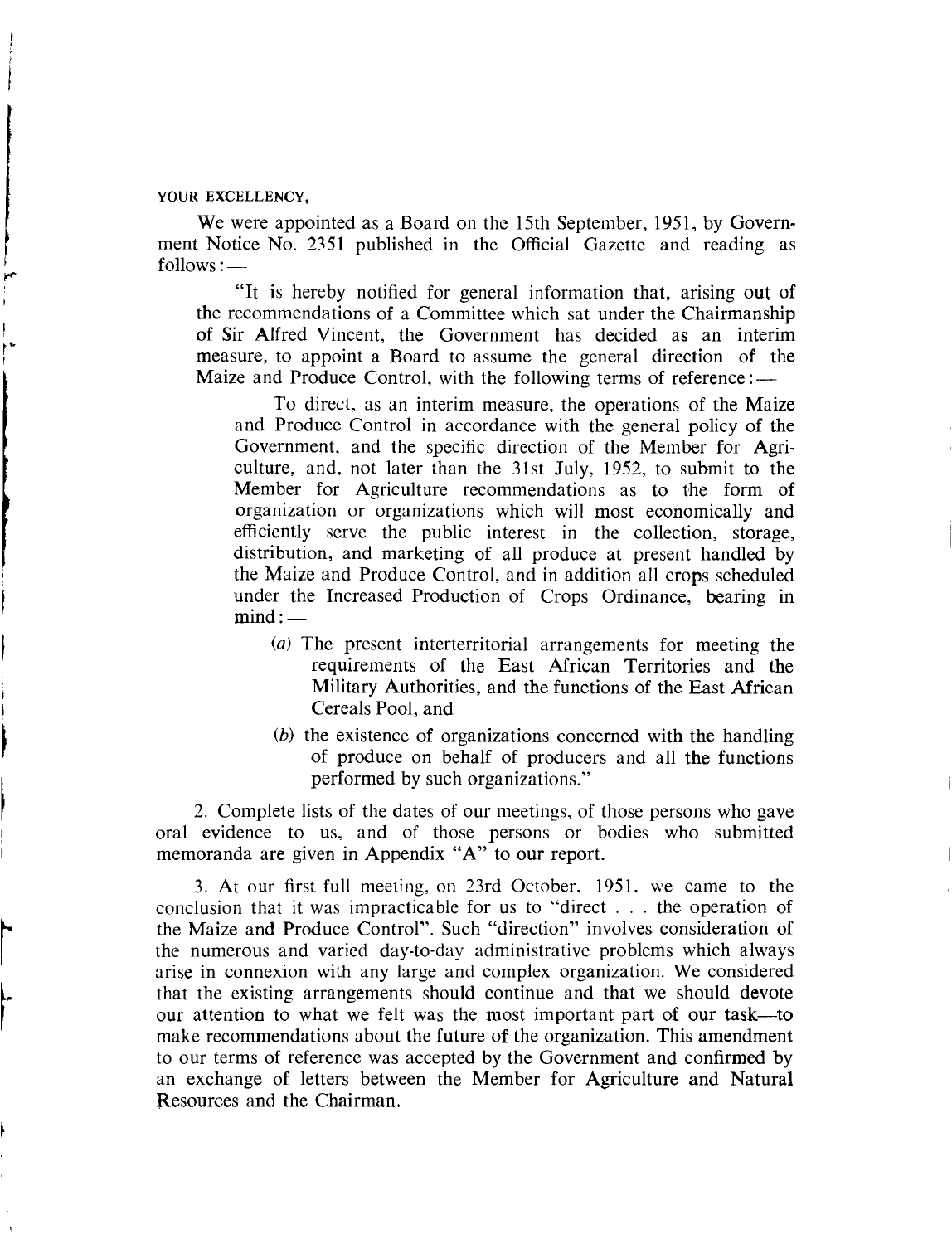4. At the invitation of Sir Philip Mitchell, Mr. B. Gathani, President of the Federation of Indian Chambers of Commerce and Industry of Eastern Africa, was in attendance as an observer at the flfth meeting held on the 26th February, 1952, and at subsequent meetings except for the last meeting held on the 21st June. Mr. Gathani, while not entitled to a vote, was, of course, at liberty to express his views on any matter brought before the Board, and was given access to all memoranda and to the minutes of meetings of the Board.

5. In presenting our report we should like to express our thanks to Colonel R. C. Swain, the Maize and Produce Controller. and to Mr. A. A. Haller. his Chief Accountant. Their great experience and unrivalled knowledge of the existing organization was always at our disposal. Our demands often involved them in a great deal of research which probably had to be undertaken largely out of office hours. We should also like to thank Mr. A. G. Dalgleish and Colonel R. T. Moore for their work as Secretaries to the Board and Mr. C. H. Williams, the Provincial Commissioner, Nyanza, and Mr. S. Everett. Deputy Maize and Produce Controller. for the arangements made for us to see the work of the Organization in the Nyanza Province in October and November, 1951.

6. Mr. J. L. Riddoch left for the United Kingdom before the meeting of the Board at which the draft report was considered. and it has been necessary to complete the Report without waiting for his acceptance of the finally amended form.

We have the honour to be,

Your Excellency's most humble and obedient seryants.

A. W. IBBOTSON. Chairman. C. H. W]LLIAMS. JAS. MACKAY, W. A. C. BOUWER. C. D. HILL, A. J. DON SMALL. W. PADLEY. Members. (

I

1

J I

Nairobi, 31st July, 1952.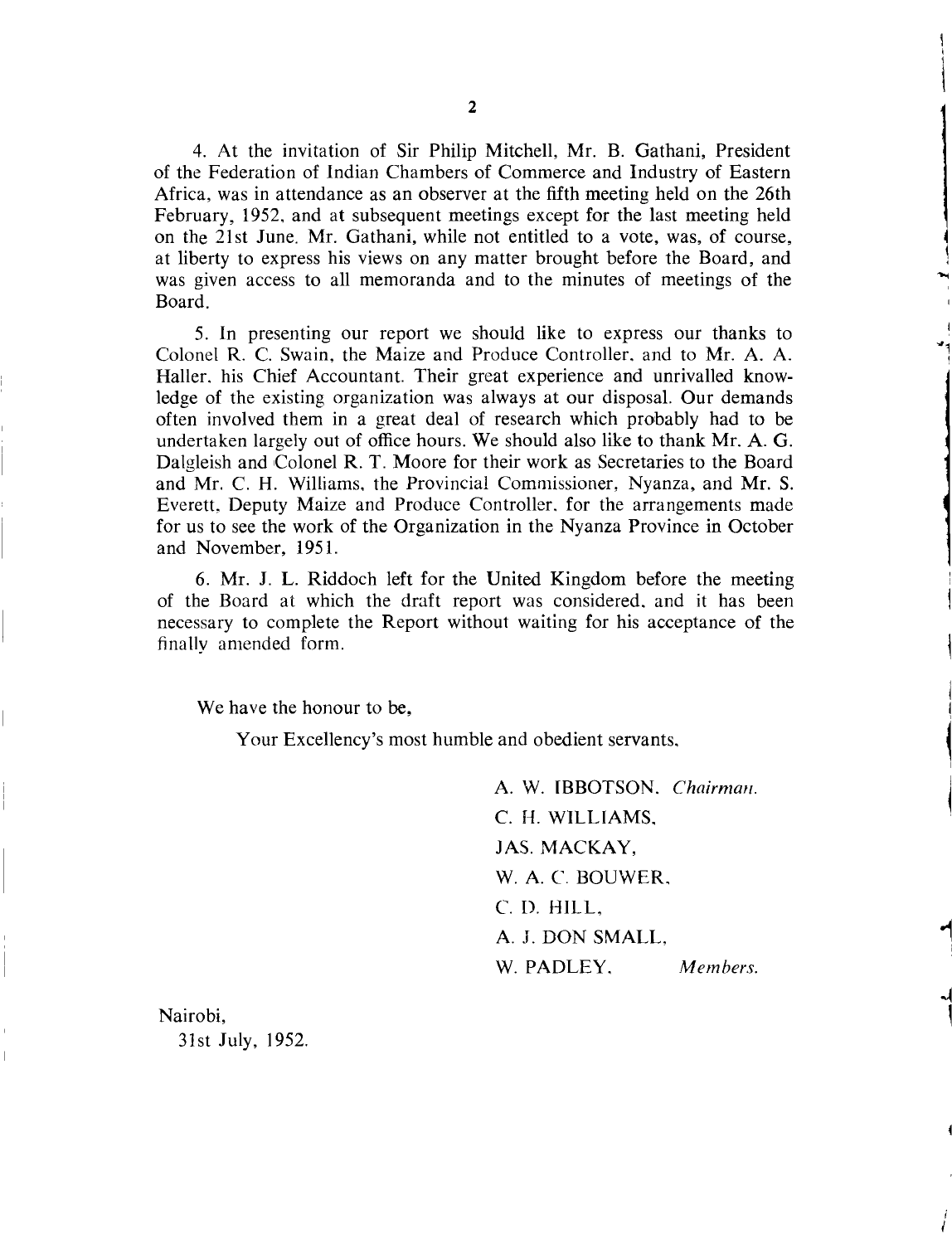#### REPORT OF THE MAIZE AND PRODUCE BOARD

#### Historical Background

There is a great deal of misunderstanding about the reasons for the existence of a Maize and Produce Control Organization and a lack of knowledge of what it does, how it does it and why it does it. All too often one reads or hears statements to the effect that "Maize Control should be abolished" made, very frequently. without any attempt on the part of their authors to acquire that knowledge of the facts without which such statements are devoid of all value and made with the idea, which we believe is mistaken, that its abolition would lead to an immediate and drastic reduction in the price of maize meal to the consumer. It is because of the prevalence of this attitude that we feel that a brief outline of how the present organization came into being, what its functions are and of the methods by which it operates. is an essential preliminary to a report of this nature.

tl

I !1

I

I

2. Maize Control is not a new concept. The existing organization did not even arise solely as a result of the war, although it is true to say that the war which brought with it the need for producing as much maize as possible for the armed forces and for strategic export was the immediate cause of the setting up of a control in Kenya. The general need for some kind of control, with the central idea of introducing an element of stability into this vital industry, became apparent as far back as 1929 when the collapse of the export market had a most serious effect on all maize producing countries. Prices fell from some Sh. 12 a bag in 1929 to below Sh. 4 in 1930. About that time South Africa and Northern and Southern Rhodesia all introduced legislation having as its object the control of the sale of maize, the fixing of prices for internal consumption—prices which were higher than the export price-and the alleviation to some extent of the position of the producer. On several occasions the Kenya Farmers' Association pressed for the introduction of similar legislation in Kenya but without success, largely as a result of the opposition of consuming interests.

3. It will be appreciated that at that time the background to the problem was the need to devise some kind of organization to deal with a situation in which the internal price was higher than the export price and to ensure that "losses" on export were borne equitably by all producers alike. If this were to be done it would have necessitated some system of pooling all supplies; in other words it would have meant the establishment of a control. At the present time we have the situation in reverse. The export price is greatly in excess of the internal price and has been for many years. The internal price has, in fact, been kept, as a matter of Government policy, below export price in the general interest of the economy of the country as a whole. If this is done then, in the interests of equity, some system of pooling production must follow. for without it there would be a general scramble on the part of individual producers to obtain the beneflts of an inflated export price which would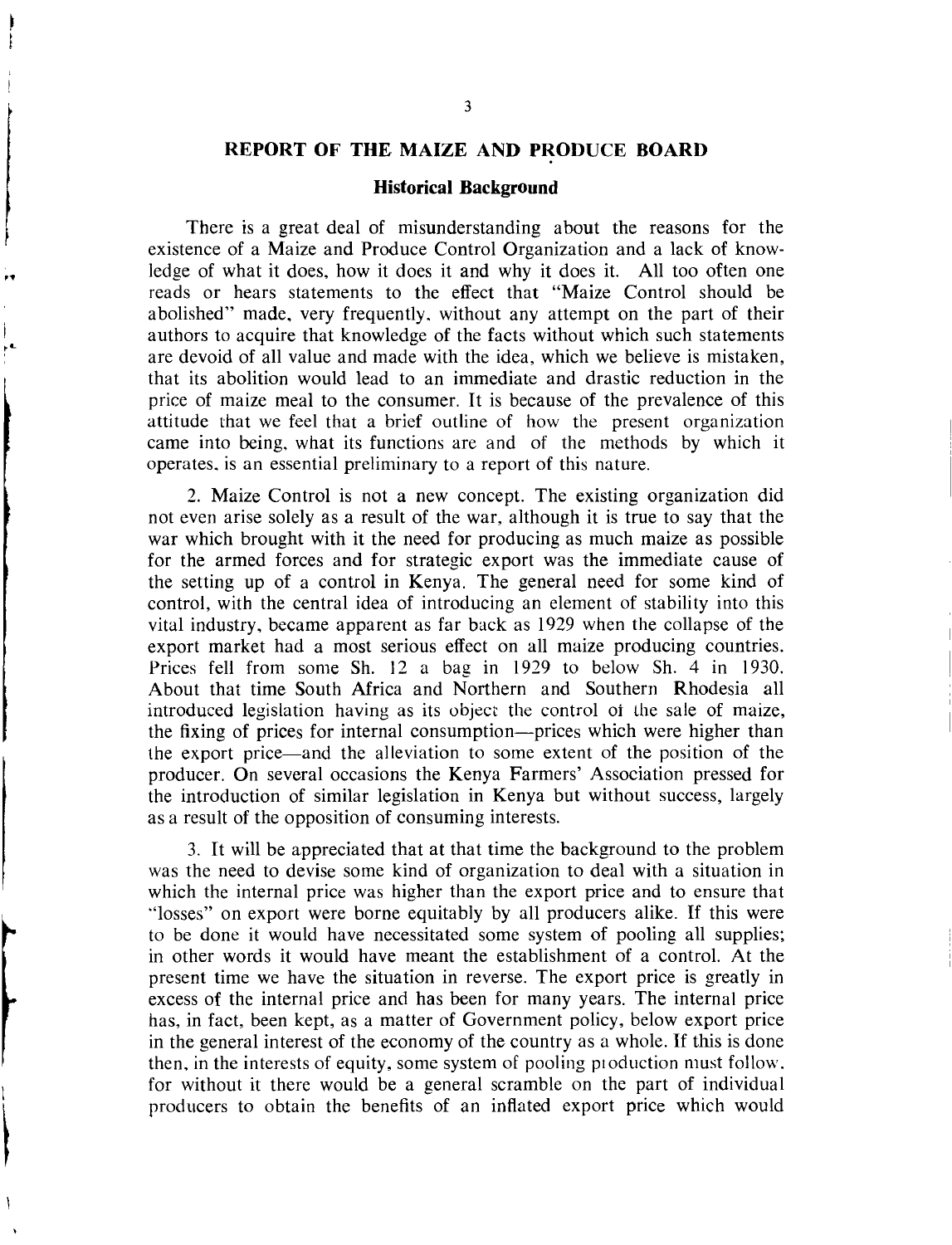inevitably result in internal shortage. The alternative would be to allow the internal price to follow the export price. The effect which a policy of this kind would have on the internal economy of the country is clear-when export prices are high all production costs, including that of maize itself. would rise concurrently—when export prices are low the production of maize would fall. possibly to a level which would result in real shortage. It would seem in fact that some form of central organization to deal with the collection and distribution of a staple crop is inevitable. This, in other words. means control.

4. The introduction of some form of maize control was envisaged by <sup>a</sup> Committee which reported in 1935 and which was known as the Economic Development Committee. An extract from their report reads as follows: -<br>"Under this system (that is, one in which all mains grown in the

"Under this system (that is. one in which all maize grown in the Colony would be pooled) the Central Board which would have to be set up would undertake to buy maize through its agents at certain named centres at a price fixed from time to time. Its agents and other merchants would buy from the producers at prices based on the knowledge of the price obtainable at those places. All sales to local consumers would be at prices subject to maxima fixed by the Central Board from time to time within the limits set by legislation and the Central Board would also determine the quantities of maize to be exported."

5. [n 1935 a sub-cornnrittee of what uus known as the Maize [nquiry Committee gave further consideration to the setting up of a Maize Control Organization embodying a pooling scheme designed to protect both producer and consumer from fluctuating prices and a Maize Control Bill was, in fact, published in 1936: but it was never debated in the Legislative Council and no further action seems to have been taken at that time.

6. In 1941, the Kenya Farmcrs' Association again raised the question of the introduction of a pooling scheme designed to achieve a reasonable lneasure of price stability and to ensure the production of supplies of maize adequate to meet the internal requirements of the East African territories. It was not, however, until November, 1941 . as a consequence of an appeal to the East African Governments by the Minister of State in Cairo to producc an exportable surplus of maize that positive action was taken to increase production. The Government guaranteed a minimum price of Sh. 8/50 per bag to European growers in an effort to achieve this. It was this guarantee which led, as it had to, to the introduction of the present system of Maize Control, for. of course. the guaranteeing of a price means that the guarantor must undertake to purchase any quantities offered at that price and this, in its turn, means the setting np of an organization to handle such purchases. It seems, in fact, that it was the desirability of obtaining supplies of maize for export that led to the need for efficient marketing and was the primary reason for the introduction of Maize Control *(vide* Chapter XIII of the Report of the Food Shortage Commission of Inquiry, 1943).

Ĭ

I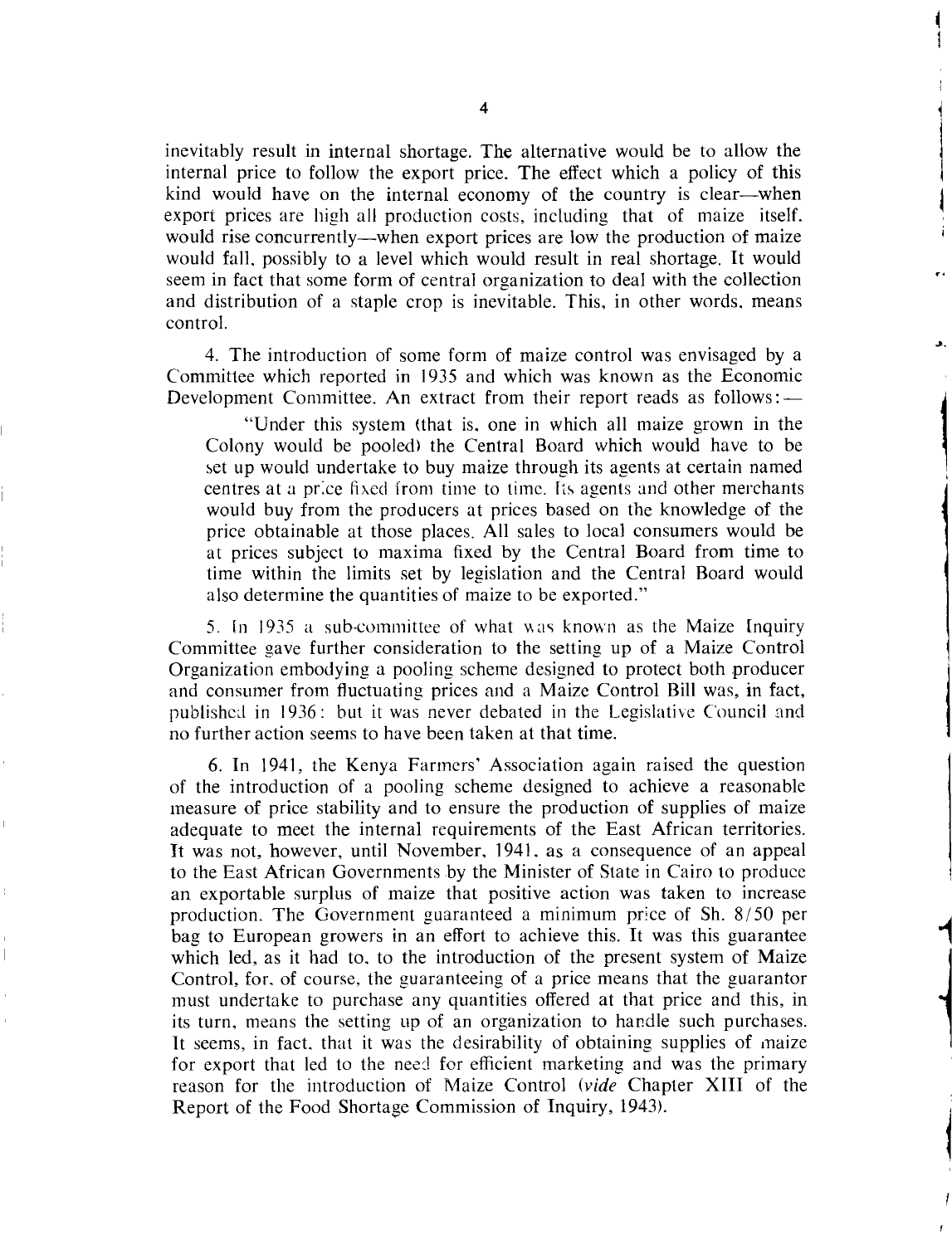<sup>7</sup>. The decision referred to in the preceding paragraphs led. in 1942, to the introduction of two important pieces of legislation, the Increased Production of Crops Ordinance, and the Defence (Control of Maize) Regulations. These are still in existence although they have been modified from time to time as the need has arisen. The Increased Production of Crops Ordinance applies to non-native producers only. It provides that in the case of <sup>a</sup> scheduled crop—maize, wheat, oats and barley are examples—a farmer may receive a guaranteed price for his crop (and a guaranteed minimum return designed to cover his expenses in the case of crop failure due to no fault of his own) provided that he complies with certain conditions mainly relating to good husbandry and storage.

F I I I l :,

ł

i-

#### The Present Organization

8. It is convenient in a description of the organizatiou to deal with maize separately from other produce and to deal then with these two groups by reference 10 European and African production separately, for the problems involved in the purchase and marketing of European and non-European produce are quite different. In this section of the report, therefore, we describe the functions of the Maize and Produce Control in so far as they relate to maize, and we deal in a later section with other produce.

9. Maize Control still operates under Defence Regulations (Government Notice No. 993 of 1944. subsequently amended from time to time). It is responsible to, and subject to the general directions of the Mcmber for Agriculture and Natural Resources. lts essential functions arc to purchasc maize at prices fixed by the Government, to collect and store it until it is required for consumption and to ensure that sufficient quantities are available for consumption in the right places and at the right times. It is also required. as Agent for the East African Cereals Pool,\* to meet the requirements of the other East African territories and of the Military Authorities and to take over for this purpose any surplus of maize from other territories. It is also required to maintain an emergency reserve which might vary betwecn 250,000 and 500,000 bags. The main provisions of the Regulations under which the Maize Controller operates and as a result of which he is able to carry out these functions may be very briefly set down as follows :-

- (i) The Controller has the sole right to buy, or sell, on behalf of the Government all maize produced in, or imported into the Colony.
- (ii) He may appoint agents to carry out such duties as he may specify.
- (iii) He has complete control of the milling of maize through his power to require millers to be registered with him.

<sup>\*</sup> A description of the functions of the Pool is at Appendix "B". We understand, however, that the present arrangements are likely to be changed very considerably in the near future.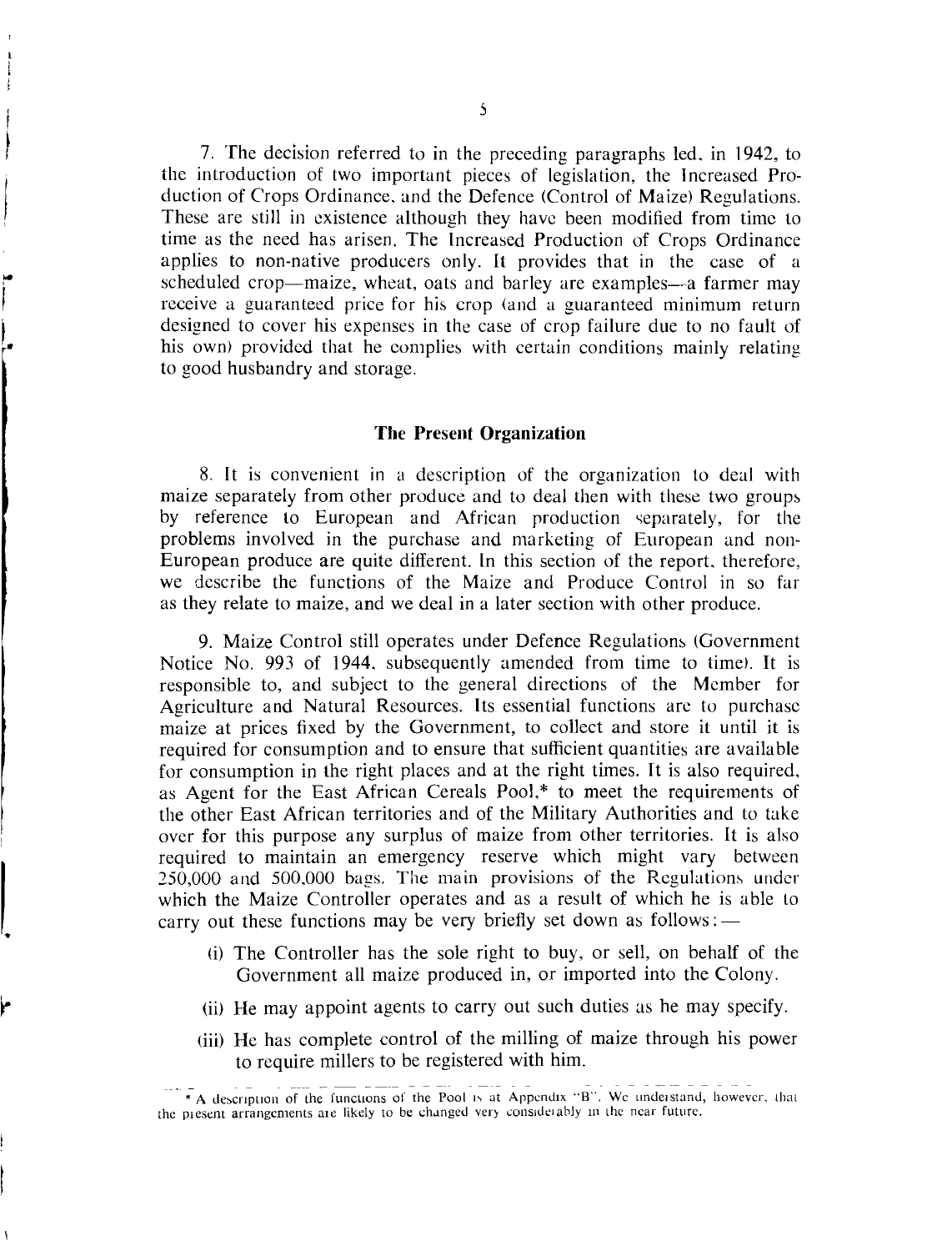- (iv) He may require any person possessing maize to disposc of it as hc may direct.
- (v) He may prohibit, or direct, the movement of maize from any one part of the Colony to any other.
- (vi) The prices which the Controller must pay for maize to a producer or a trader are fixed from time to time by the Governor.

I I rj

٦

The Regulations also provide for the sale by Africans of maize grown by them to other Africans in thc same area and also for the sale by non-African producers of maize to their own scrvants or resident labourers for their own consumption.

I0. The maize which is offered to the Control becomes its property as soon as it is purchased and it remains the property of the Control until it is sold to the trader in the form of "posho" or as maize. The whole of this operation is financed by the Government which guarantees an overdraft to the Control. The total quantity of maize passing annually through the hands of the Control is subject to considerable variation from year to year depending on whether the year is a "good" one or a "bad" one. The average quantity in a normal year, however, is about 1.600,000 bags of which some 600,000 bags are produced in the European areas and the rest by Africans in the reserves. Of the African production the large majority is produced in Nyanza. It will be appreciated that the figures of production and distribution given in this paragraph are only rough approximations; they are given merely as an indication of the order of the quantities handled. It is appropriate to note here that the total averagc produciion of maize from all sources in the Colony is estimated to be of the order of 7,000,000 bags of which approximately 5,500,000 bags are consumed by producers themselves or disposed of as provided for under the Regulations (see paragraph 9).

11. To deal with the European crop the Maize Control employs the Kenya Farmers' Association (Co-operative) Ltd. as its agents. Maize, it will be remembered, is a scheduled crop under the Increased Production of Crops Ordinance and under the terms of this Ordinance a producer is entitled to a payment of 80 pcr cent of the estimated vahre of his crop as soon as it is harvested. This payment is made by the agents on behalf of the Government from moneys made available from Government Funds. The crop is stored by the producer until it is called forward by the Controller. and for this service he receives a storage allowance. The price paid to the producer is f.o.r. sender's station and the agent issues delivery orders to the producer on the instructions of the Control. When the maize is received by the Control the agent is paid the full value for the quantity delivered and he then credits the farmer with the balance due to him and reimburses the Government with the amount of the initial payment.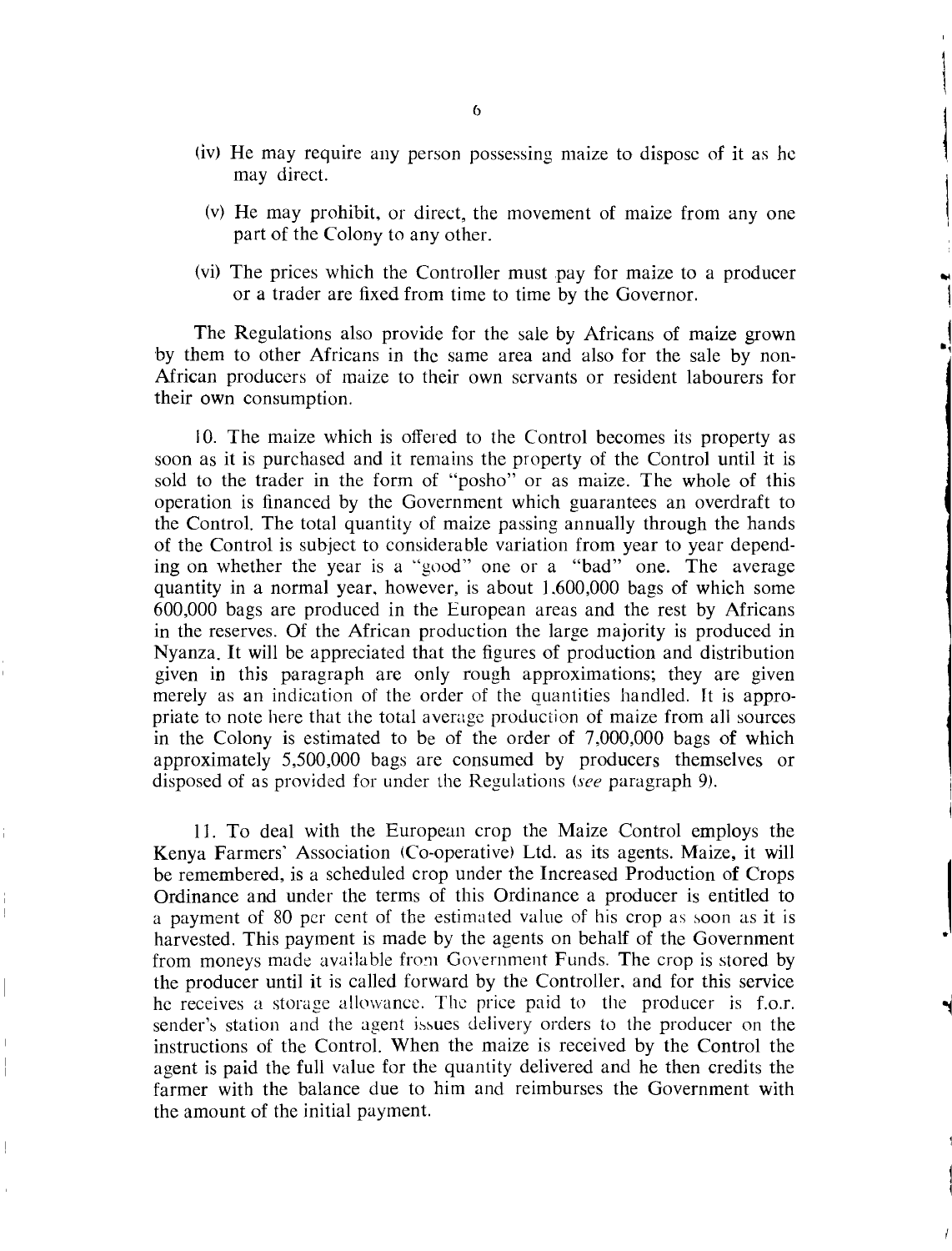12. The problem in the African areas is quite different from that in the European areas in that it involves the collection of the marketable crop from thousands of small producers who could not be asked to store their maize until ordered to deliver it to the Control. It must be taken as and when it is offered. In order to carry out this task, the Maize Control has built up <sup>a</sup> complex system of buying and stores to carry out its work. The great bulk of the African-grown maize is produced in the Nyanza Province and, in view of its importance in connexion n'ith iho lecunrmendations vihich we make later in this report, it is desirable to describe the Nyanza organization in some detail.

# The Nyanza Organization

<sup>I</sup>3. The system of marketing which has been progressively built up over a period of years in the Nyanza Province has as its background the following main objectives: ---

(i) Guaranteed Prices.—It is now the declared policy of the Government to fix the prices of the Colony's main crops in advance of planting in the interests of a controlled and balanced agricultural policy and of the general economy of the country as a whole. It is, of course, a natural and inevitable consequence of such a policy that the Government must control the disposal of all produce for which it guarantees a price.

(ii) Land Protection.---It is the policy in Nyanza to try to ensure that production be directed so as to meet the needs of the Colony but, at the same time, to see that the fertility of the land is not jeopardized. Marketing policy has always been directed with these objects in view and has been carried out by means of price incentives and good husbandry rewards and by the operation of a transport pool to which refcrence will be made later in our report.

(iii) Storage.—It is estimated that 80 per cent of the produce purchased in Nyanza is brought in by the grower in quantities of less than one bag. It must be taken as soon as offered and may not go into consumption for some months. It is essential that it be protected from infestation by weevil and other insects, and without adequate and well-organized storage this could not be achieved.

14. The Nyanza Marketing Organization, which is in fact part of the Maize and Produce Control system, operates with the guidance of an Advisory Marketing Committee which has the Provincial Commissioner as its Chairman. The Committee has the prices of the produce with which it is

I

i I i i

> I I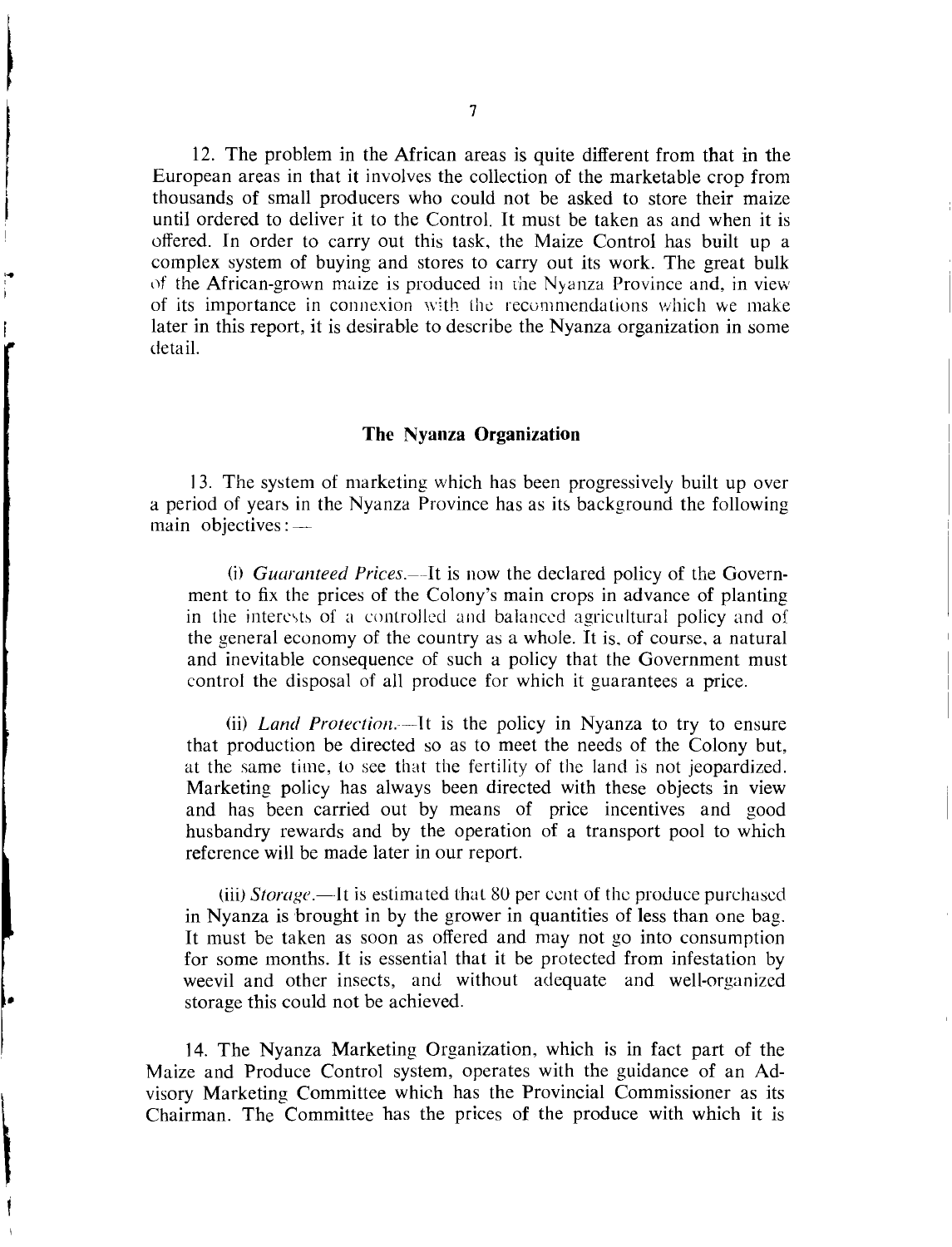concerned continually under review and recommends to the Member for Agriculture and Natural Resources, through the Provincial Commissioner, how prices should be adjusted so as to ensure. as far as it is possible to do so, that crops come forward in the quantities required, always bearing in mind the need for preserving the fertility of the soil, that the trader and transporter are adequately rewarded for their services and that, where it is thought desirable, adequate contributions are made to Agricultural Betterment Funds.

15. Some of the main agricultural areas of the Province are situated at long distances from the railway and, in the past, the heavy costs of haulage have been a serious deterrent to the production of crops for consumption outside the area in which they are grown. During the war, when the need for increasing production was paramount, a transport pool was introduced on the advice of the Provincial Commissioner. The principle of the pool is that each grower makes a contribution io an account operated by Maize Control of an amount designed to cover the whole of the transport costs which are paid at the present time at the rate of 7 cents per bag per mile. The Province is divided into two main areas, North and Central, and South Nyanza and Kericho. At any place inside each area the price to the grower is the same. The Pool, in fact, operates on the principle that producers living close to the Railway should get slightly less for their maize. and producers at long distances slightly more than the price would have been had there been no transport pool, so that maize may be purchased at the same price throughout the area. The benefits to growers of a system of this kind are obvious as also are the benefits to the country as a whole in that new areas can be opened up which otherwise, because of transport costs, would not be economic propositions.

16. The Marketing Organization which has grown up during the life of Maize Control in the Nyanza Province is of the greatest importance. We have included, as Appendix  $C$  to our report, a brief description of the arrangements operating in the Province, prepared for us by the Deputy Maize Controller, Mr. S. Everett. In the same Appendix we have included a note on the Nyanza Maize Price Structure for 1951 Plantings in illustration of some of the matters referred to in this section. It will be seen that maize buying in the African areas is carried out as far as possible through licensed traders operating within fixed profit and transport allowances. Markets exist in various parts of the Reserves and at these markets primary traders. mainly African, and operating under licence. buy in basket loads from women who bring their surpluses into the market. Generally speaking, these primary traders have insufficient capital to buy large quantities of maize and they resell to a licensed secondary trader, who is usually an Asian and who. in his turn, sells to the Control at its railhead stores in lots of 10 tons or more. To assist the Agricultural Department in its efforts to encourage good farming,

I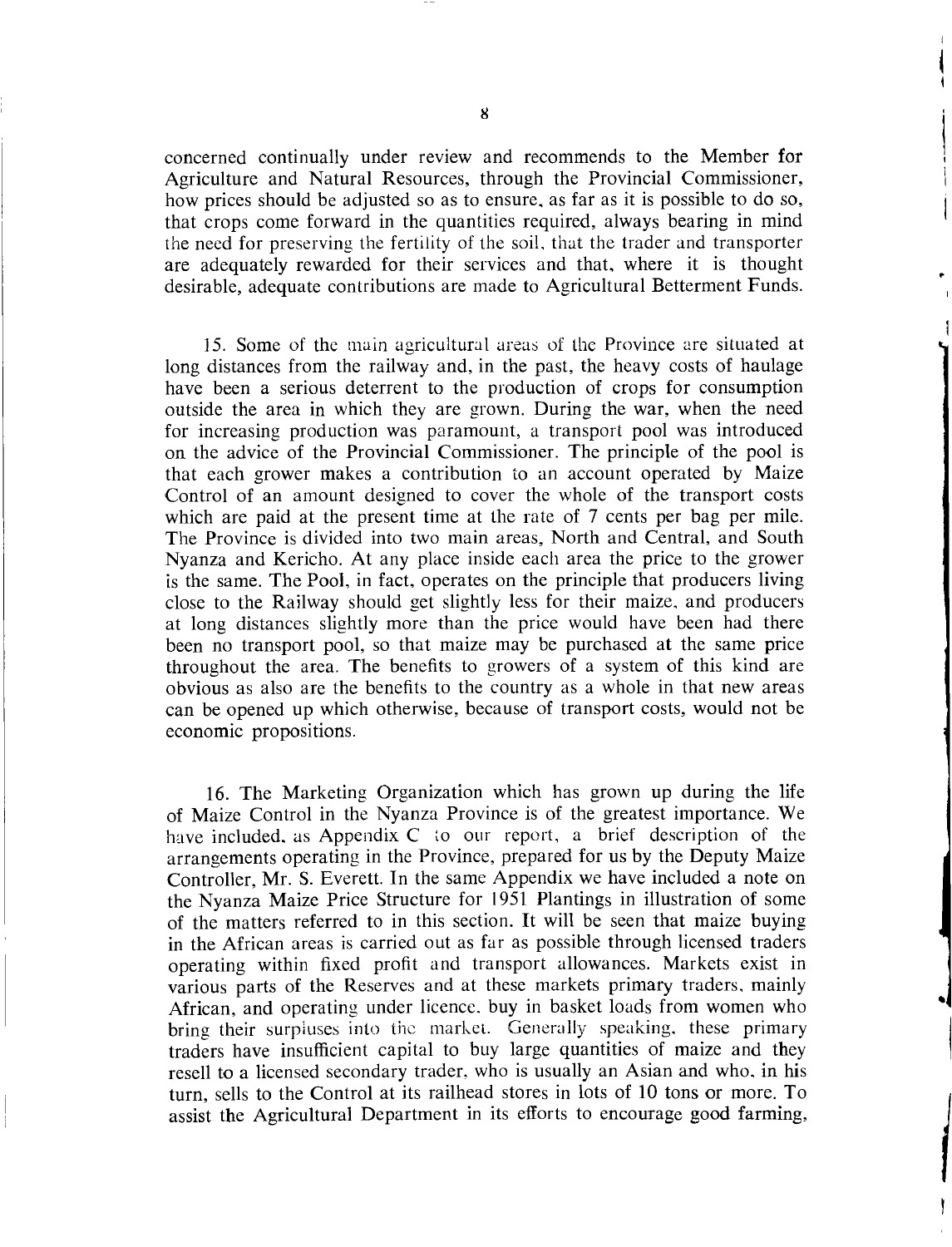individual farmers and co-operatives are entitled, on receipt of a Certificate of Good Husbandry, to deliver maize in 3-ton lots and receive the full railhead store price less half the normal deduction for Agricultural Betterment.

#### Other African Areas

17. Although most of the African-grown maize passing into the hands of the Control is grown in the Nyanza Province, quite appreciable quantities are derived from the Central Province. Maize and Produce Control operates in all other Provinces in the manner briefly described in the previous paragraph, but in none of them is there a Marketing Organization of the degree of development reached in Nyanza. There are, for instance, no transport pools (except in the case of Meru) and prices to growers vary, as <sup>a</sup> consequence. throughout the areas depending on their distances from Maize Control stores. There is one more source of supplies reaching the Control, i.e. the production. surplus to their own needs. of Africans in the Forest Reserves. The Conservator of Forests is the sole owner. on behalf of the Government, of all surplus maize grown in these areas and he uses the Maize Control as his sole agent. Here again the Control operates through the usual trade channels in the Forest areas. Maize grown there is allocated, in the tirst instance. to meet the requirements of the Forest Department itself and the various sawmillers and contractors operating in the Forest areas. Any surplus over and above these requirements passes into the general Maize Control Pool.

### Storage

18. Maize Control is essentially a non-profit-making organization, but it will be obvious to anyone who gives any consideration to the scope of its activities that it could not operate successfully and have an evenly balanced budget every year. It deals. as we have seen. with an average of I,600,000 bags of maize annually. It has reached a maximum of 2.500,000 bags. The price to be paid to the grower each year is normally fixed before the maize is harvested and before any accurate estimate of the magnitude of the crop can be made. The margins to be paid to its agents and the margins required to meet the administrative costs of the organization must also be fixed before the first bag of maize meal is sold to the consumer. It is clear that the Control cannot afford to incur any losses on a large scale for if it did the only source from which such losses could be made good would be from the general revenues of the Colony by means of a vote in the Legislature. It is true, of course, that such losses in any one year could be carried forward to the following year and recovered by means of increasing the price to the consumer. In the past, it may have been that when estimates have been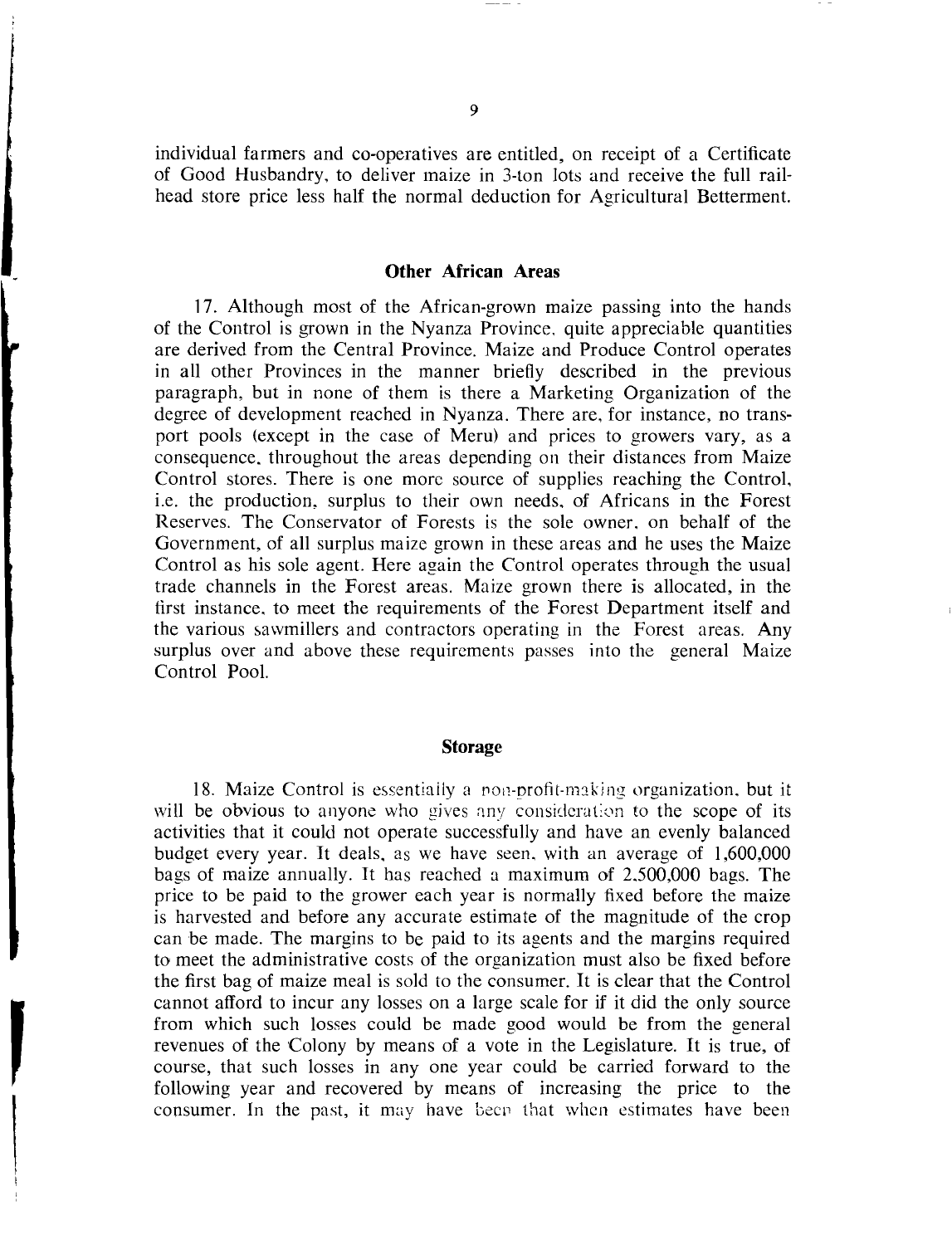inaccuratc this, occasionally, has had to be done but it could not happen on any large scale without seriously disrupting the economy of the Colony. The only source of revenue available to the Control is that which is received from the consumcr of maize and, if the price to the consumer is miscalculated and turns out to be too low. it is impossible to remedy the error without carrying the loss forward because the maize meal from which the revenue is derived will have been sold before the mistake comes to iight. In these circumstances it is understandable that, while profits are not an objective, every effort is made, when fixing prices, to avoid a loss. The estimating, in other words, has been prudenl and it has, in fact, resuited over the years in the accumulation of profits. The fineness of the margin can be readily nnderstood when it is appreciated that maize meal cannot be sold in units of less than half a cent a pound and that half a cent, either way on an internal turnover of 1,200,000 bags means an annual profit or loss of  $£60,000$ . The Control in fact, if it is to avoid a loss cannot help making a profit. In fact the average profits of the organization have been between some £60,000 to  $£80,000$  annually.

19. The profits. however. do not constitute a hidden element of taxation in the fiscal structure of the Colony. They have never been paid into the general revenuc of the Colony but have been used to construct, throughout the Colony, the storage which is essential to the successful operation of any organization of this kind. If these profits had not accrued then provision for the erection of storage would have had to have been made from the Ceneral Revenues of the Colony. lt would. of course. have been possible to have spread the burden over a longer period had storage been financed from Loan Funds. In any case it would have been the consumer or the producer who would have paid for it. The value of the stores and other assets, e.g. houses. acquired by the Control from accrued surplus balances is approximately £400.000 and at the end of the 1951/52 year might well be £500,000.

20. At the present time the Control has erected and is the owner of storage capable of holding 900,000 bags of maize and other produce. It has under construction stores capable of holding another 460,000 bags. This construction is based on the Government's decision that storage for 50 per cent of the crop likely to come forward in a good year should be available. at railheads in the various producing areas together with stores capable of holding a reserve of 250.000 bags in Nairobi. In addition to this programme of storage, the Control has purchased from the Agricultural Department the Grain Conditioning Plant in Nairobi and it has erected a Conditioning Plant at Kisumu. A mobile conditioning plant which will be capable of moving from store to store in the producing areas is on order. The need for this storage programme was, primarily, the very considerable increase in producI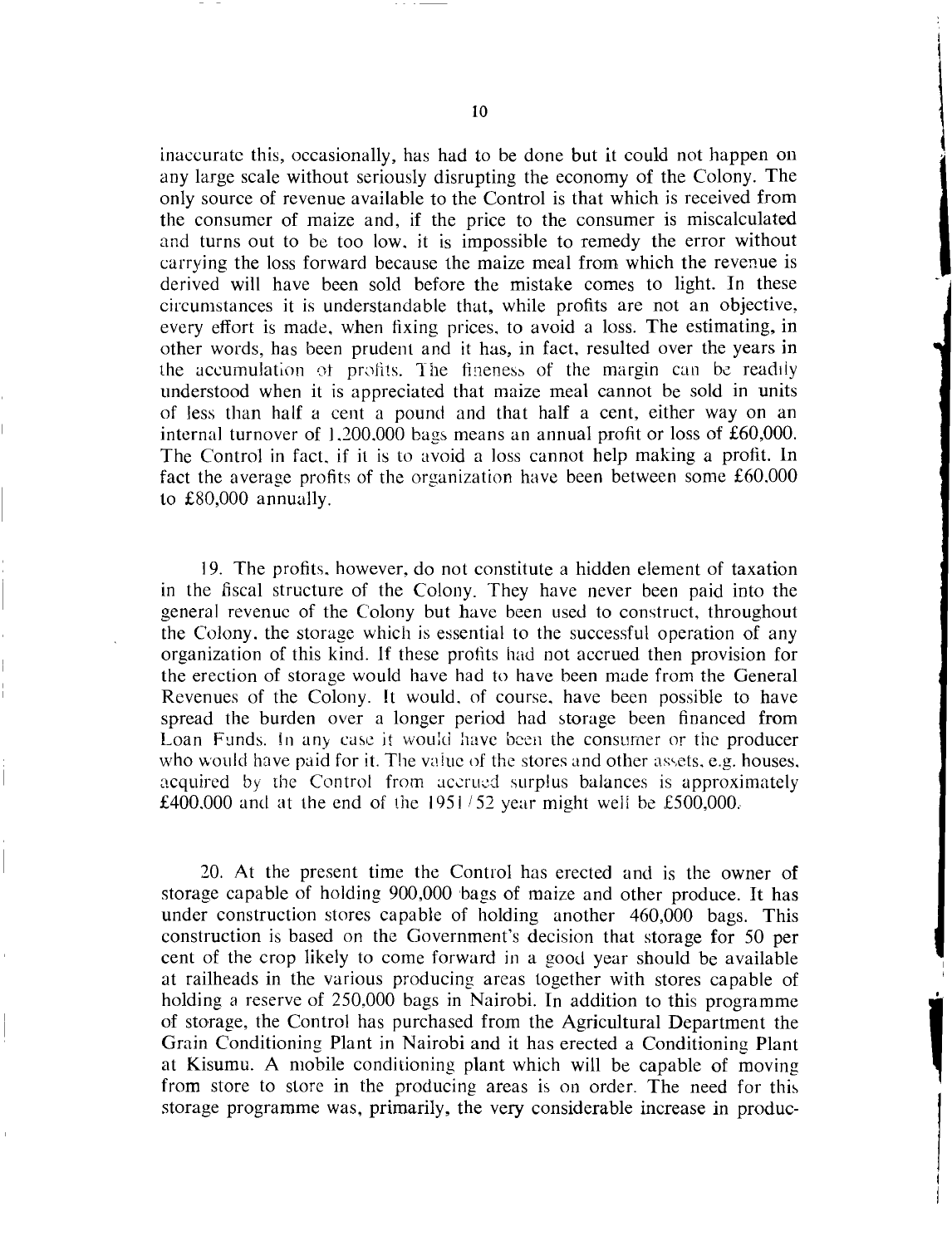tion of maize and other produce throughout the Colony and the fact that it is quite impossible for the railway to move large quantitics of produce within the very short space of time in which, at the time of harvesting, they come into thc hands of the Control. For this latter reason. and to avoid double railage as far as possible, it has been the policy of the Control to erect the main bulk of the storage in the producing areas and to hold the stocks there until such time as they are required either for local consumption or for export.

#### **Distribution**

21. When Maizc Control was introduced in 1942 some ninety millers were registered as Maize Control Millers. The maize which the millers obtain from the Control remains the property of the Control until it is sold ex-mill in the form of maize meal. lt is sold at the controlled price which is the basic price for maize to which has been added the overhead costs of the Control, gristing charges, an element to cover interest on overdrafts guaranteed by the Government and an amount calculated on a bag basis to cover transport costs. It is convenient, here, to refer to this matter of transport. It is one to which we shall refer later in this report in connexion with our recommendations. It will be remembered that the maize price guaranteed by the Government through the Control is a price to the producer which is f.o.r. sender's station. It has been and still is the policy of the Control to sell maize meal in any one season at the same price throughout the Colony and to cover its actual transport costs by means of a fixed element in the price structure to the consumer. The current addition to cover railage costs is Sh.  $2/20$  per bag. In addition to this an amount of 15 cents per bag is added to the consumer price to cover "transit losses". This is a fixed allowance to millers to cover losses incurred between store and mill. The millers, by agreement, take their consignments at invoiced weight, their accounts being adjusted by one-half pcr cent to cover any such loss.

# The Control of Produce Other Than Maize

22. In addition to maize the following crops are subject, at the present time, to control by the Government and a guaranteed price to the producer is published in advance of planting: $-$ 

A. UNDER THE INCREASED PRODUCTION OF CROPS ORDINANCE NO. 7 OF 1942

Wheat. oats, barley. sunflower and linseed. Of these crops barley, sunflower and linseed are subject at present to a guaranteed minimum return only.

i

t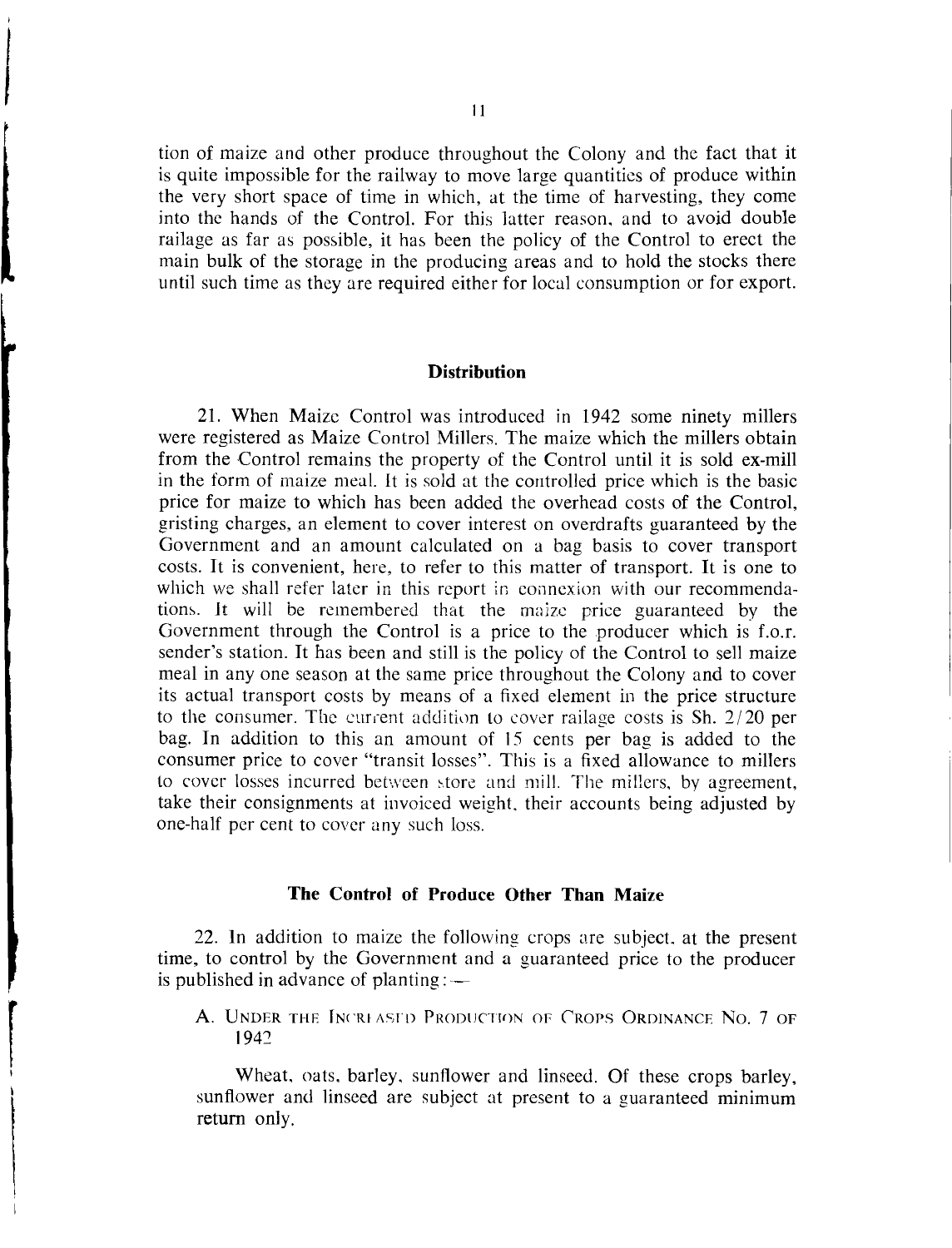|  |  |  |  | <b>B. UNDER THE DEFENCE REGULATIONS</b> |
|--|--|--|--|-----------------------------------------|
|--|--|--|--|-----------------------------------------|

| Crop                                                                                  | Quantity<br>marketed through<br>Control 1950-51 | Disposal in normal<br>Crop year                                                            | <b>Existing Legislation</b>                                                                      |
|---------------------------------------------------------------------------------------|-------------------------------------------------|--------------------------------------------------------------------------------------------|--------------------------------------------------------------------------------------------------|
| MILLETS AND                                                                           | <b>Bags</b>                                     |                                                                                            |                                                                                                  |
| SORGHUMS-<br>Mtama<br>$\ddot{\phantom{a}}$                                            | 10,000                                          | Local and export<br>market                                                                 | The Defence (Controlled<br>Produce) Regulations,<br>1943.                                        |
| Wimbi                                                                                 | 28,000                                          | Famine Reserve<br>Local (Native Beer)                                                      |                                                                                                  |
| <b>BULRUSH MILLET-</b><br>(Mwele)<br>FOXTAIL MILLET-<br>(Mkomba)                      | 2,000                                           | Good export market<br>in India and S.A.,<br>also local reserve if<br>required.             |                                                                                                  |
| <b>LEGUMES AND PULSES-</b><br>Dried Beans (7 kinds) $\frac{1}{2}$<br>Dried Field Peas | 45,000<br>6,000                                 | Mainly local.<br>Local Asian and<br>Native market.                                         | ,,<br>,,                                                                                         |
| Cow Peas<br>Pigeon Peas<br>GRAMS-                                                     | 2,000<br>4,500                                  | $, \,$                                                                                     | ٠,                                                                                               |
| (Green, yellow and<br>black.)                                                         | 26,000                                          | Local Asian con-<br>sumption; usually a<br>small surplus of black<br>gram only for export. | ,,                                                                                               |
| <b>CASSAVA ROOT</b>                                                                   | 40,000                                          | Local famine<br>reserve.                                                                   |                                                                                                  |
| <b>FDIBLE OIL SEEDS:</b><br>Groundnuts<br>$Simsim$ .                                  | 40.000                                          | Local (internal<br>shortage).                                                              |                                                                                                  |
| RICE (Paddy)                                                                          | 10,000                                          | ٠,                                                                                         | The Defence (Control of<br>Paddy and Rice) Re-                                                   |
| GHEE                                                                                  | 26.000 tins                                     | ٠,                                                                                         | gulations, 1943.<br>The Defence (Control of<br>Ghee)<br>Regulations,<br>1943.                    |
| COPR <sub>4</sub>                                                                     | 300 tons                                        | (Soap-making)                                                                              | The Defence (Control of<br>Copra and Coco-nut<br>Oil) Order, 1943.                               |
| EGGS AND POULTRY-<br>(Nyanza Province<br>only.)                                       | 4,000,000 eggs<br>15,000 head<br>poultry        | Local                                                                                      | The Defence (Control of<br>Eggs<br>and<br>Poultry)<br>(Nyanza<br>Province)<br>Regulations, 1944. |

# Examination of the Problem

23. The Government Notice by which we were appointed states that we were appointed as a consequence of the recommendations of a Committee which sat under the chairmanship of Sir Alfred Vincent. This Committee sat in the early months of 1950 and was invited to makc recommendations on the development of agricultural marketing in Kenya, taking into account "the existence of certain Regional Marketing Organizations and Farmers'

I I

J

I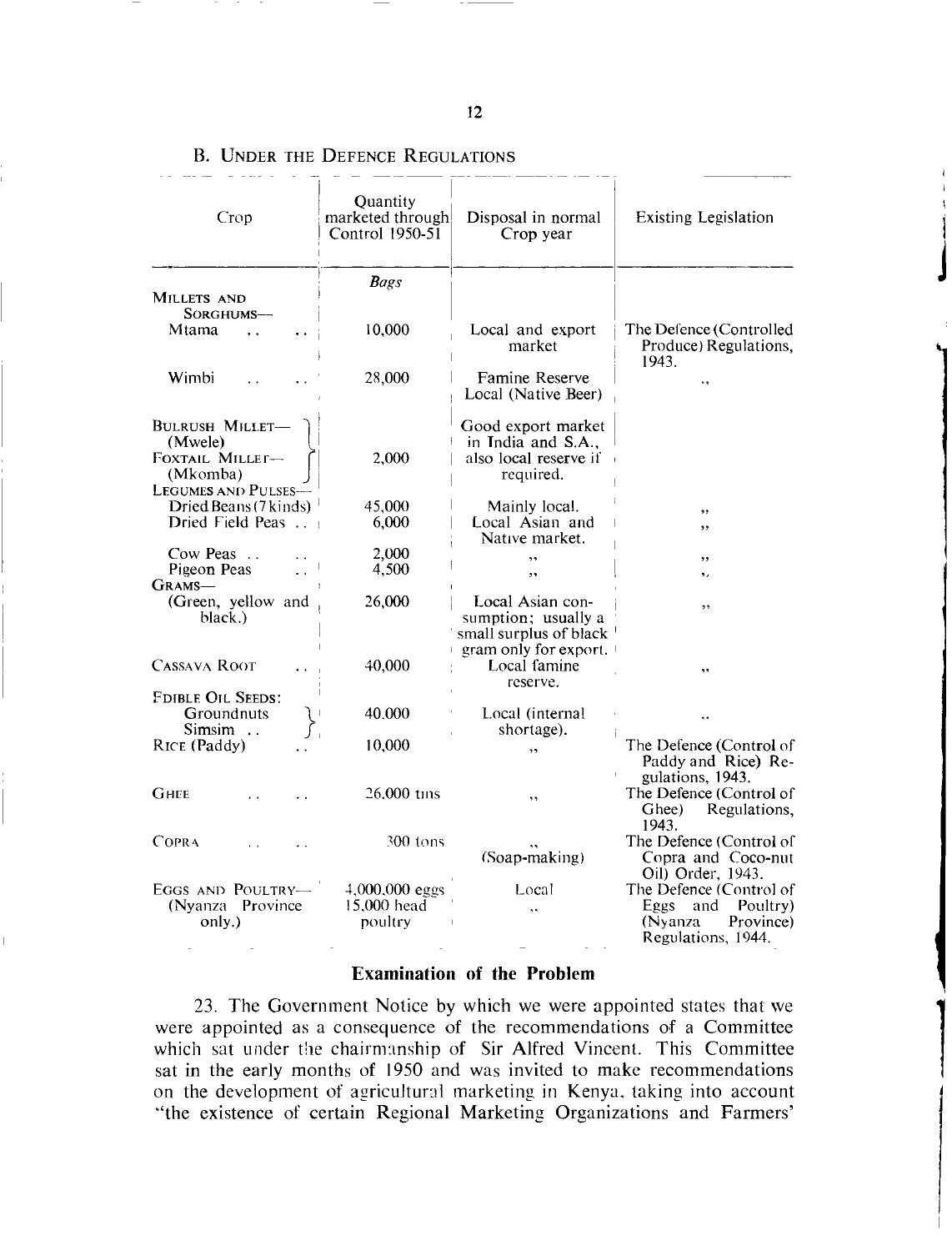Co-operatives whose functions in regard to the purchase collection and transportation of produce from the producer to railhead should be maintained". They were also asked to make recommendations, "regarding the handling of locally grown foodstuffs, more especially Government guaranteed produce, and having particular regard to the proposal that a Statutory Kenya Produce Corporation should be established and the composition, functions and organization of such a Corporation".

24. It was, of course, essential to the full consideration of our terms of reference that we should be familiar with the recommendations of this Committee and, as the setting up of this Board arose as a result of them, we note them here. They are: $-$ 

- (1) That a "Kenya Produce Corporation (lncorporated)" be established by statute to take over the collection, distribution and marketing of all produce at present handled by the Maize and Produce Control and, in addition, all other crops scheduled under the Increased Production of Crops Ordinance, and to carry out these functions in the best interests of the producer and consumer bearing in mind the existencc of certain regional marketing organizations and farmers' co-operatives.
- (2) That the composition of the Corporation should be:  $$ hat the composition of the Corporation should be.—<br>An Independent Chairman (who would have a casting vote only). The Member for Finance or his representative. The Member for Commerce and Industry or his representative. The Provincial Commissioner, Nyanza, or his representative. Three European Producer Representatives selected from a panel of six names of cereal producers. submitted jointly by the K.N.F.U. and the K.F.A.
- (3) That the form of organization necessary for the carrying out of duties of the Corporation should be devised by the Corporation itself.
- (4) That the Administrative costs of the Corporation (including the fees of any agents employed by the Corporation and the cost of operating storage) should be met by the maintenance of the smallest possible margin, consistent with eflicient operation, between the producer price and the disposal price of produce.
- (5) That the trading capital required by the Corporation should. at least at thc outset. be provided by the Government in the form of short-term advances.

25. The important points to bc noted in these recommendations are that the Committee in recommending the establishment of what they described as the "Kenya Produce Corporation (Incorporated)" clearly envisaged the continuance of "control" in some form or other and that they considered that

I I i

i

I l

r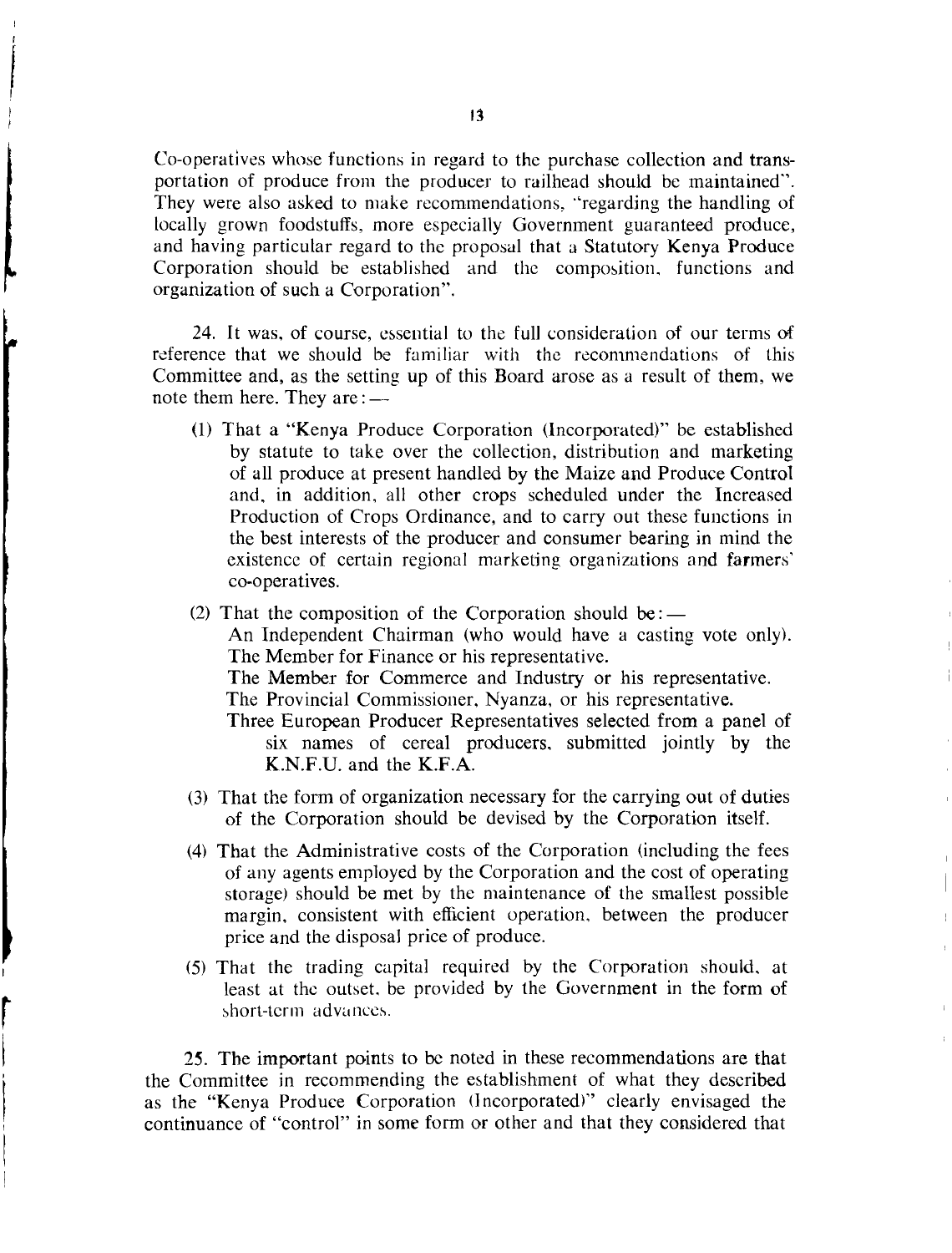the 'iCorporation" should be representative of what may be described as "sectional" interest. They left consideration of the form of the organization which could be necessary to the Corporation itself, when established, and they envisaged that, for the time being at least, the necessary finance should be provided by the Government.

26. It was against this background that we considered the evidence put before us. We are required by our terms of reference to make recommendations with regard to the "collection, storage, distribution and marketing of all produce handled by the Maize and Produce Control and of ali crops scheduled under the Increased Production of Crops Ordinance". There is no doubt that, from the point of the general economy of the country as a whole, matze is by far the most important of these, and we have thought it expedient to give consideration to the problem of maize separately from that of other produce. Our plan has been to make recommendations relating to the organization required to handle maize and to consider the question of other produce in the light of these recommendations.

27. The first questions which arise inevitably are whether control should be continued at all and, if it should, in what respects the existing organization for maintaining the control is in need of modification. All the reasons which led to the introduction of Matze Control and which have been set out in earlier sections of this report are still there. If the Colony produces more than its internal requirements and if there is a price differential between the internal and external markets, then for reasons which we have given there must be some form of control. In addition. it is the Government's duty to ensure the stability of the Colony's food supplies and this can only be done by some system of price fixation in advance of planting. It is important to appreciate the difference between "price fixation" and "price control". Price Control is used, in times of inflation and of supply shortages, to lirnit the taking of excessive proflts by dealers in commodities essential to the life and well-being of the community. Price Fixation means the guaranteeing of adequate returns to the producers of essential commodities in the interests of stability. We do not believe that anyone would advocate a return to <sup>a</sup> policy of *laisser-faire* particularly as regards agriculture in a country where agriculture is the basis of its economy. Agriculture is not an industry which can suddenly be built up overnight, should the need arise, when it has been allowed to run down as a consequence of prices which have made it impossible for producers to continue in production. For these reasons we accept the need for a continuation of the control of maize and we recommend ac:ordingly.

28. Consideration of the form of organization required to make control effective is more difficult. We have examined the existing organization in considerable detail and we have had the advantage of being able to call for explanations of any matters which presented dfficulty from the Maize Controller himself and from his Chief Accountant. We have also examined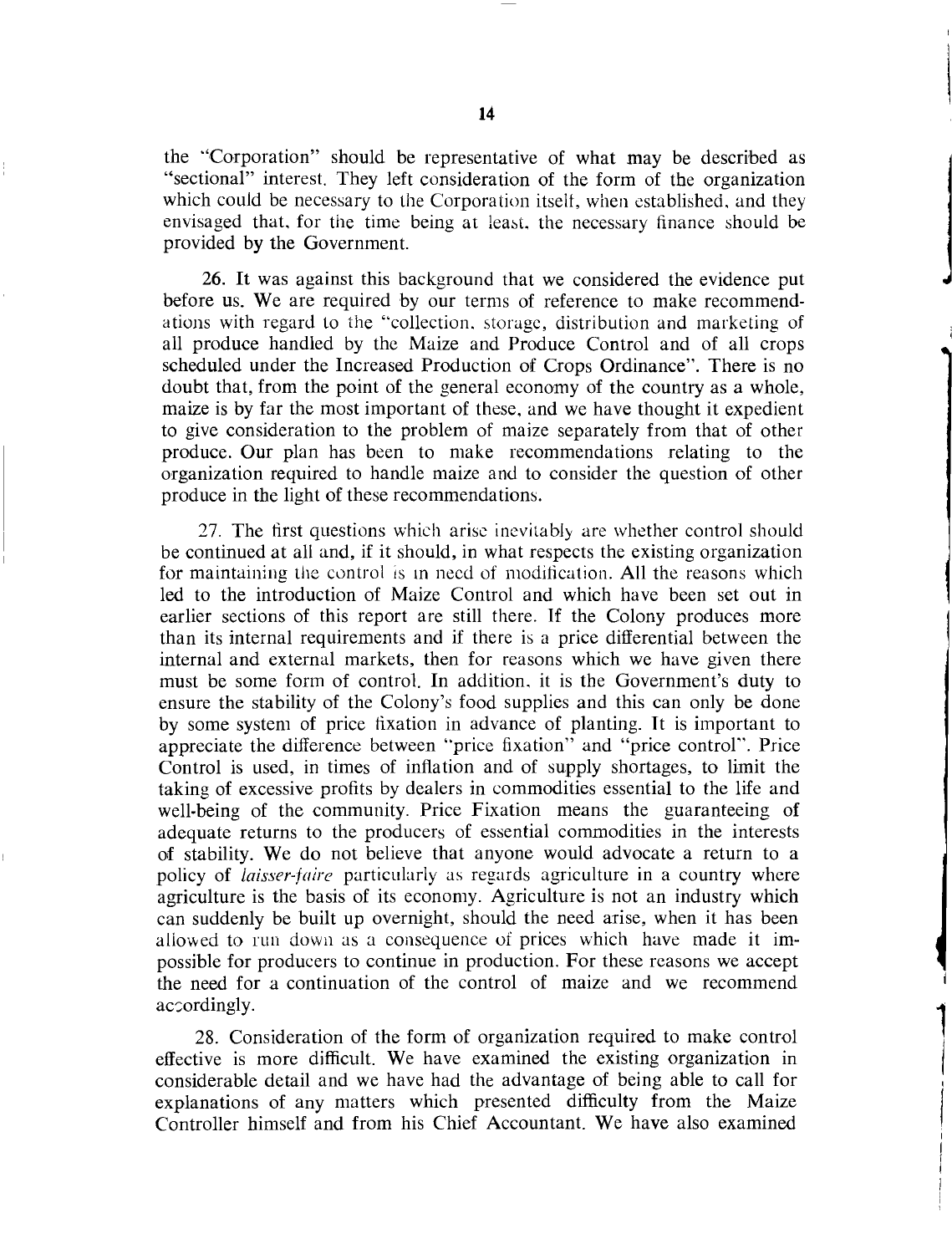a considerable volume of criticism of the existing organization, both informed and otherwise. We consider it to be invidious and unprofitable to attempt to compare the operating costs of "this" organization with "that" one and are convinced that an attempt by us to try to give, here, an analysis of what must, by its nature, be a complicated system of accounts would only provoke undesirable discussion and would lead to unfruitful argument. We have had no evidence which would lead us to believe that the Maize Control Organization has been either inefficient or unduly costly or that anyone else could have done it any better. It does not claim to be a perfect organization, and it may be that here or there economies could be effected, but we should say at once that we believe that any expectation of a large reduction in the cost of maize meal to the consumer by substituting something else for it will prove to be little more than a pious hope. Nevertheless, we feel that the time has come when a change must be made. In the first place. the control still operates under Defence Regulations made during the war. It is undesirable that this should continue and. whatever the form of the control may be in the future, it should operate under the provisions of an Ordinance enacted by the Legislature. In the second place we believe it to be undesirable that a marketing organization of this kind should operate as a "Government Department", always subject to political attack and to criticism on the grounds of inefficiency. We recommend that, as soon as it may be practicable to do so, the administrative functions of Maize Control be assumed by a Statutory Board, or Corporation. The ultimate responsibility for any control so long as prices are guaranteed must. of course. rest with the Government which exercises its responsibility in regard to Maize Control through the Member for Agriculture and Nalural Resources. The new Board would. therefote, be responsible to the Member. We make recommendations later in the report with regard to the composition of the Board which is affected by our subsequent recommendations in connexion with the executive functions of the Control.

I

#### The Functions of the Central Board

29. It the new Board is to take over the functions of the existing organization it will have to arrange, primarily, for the collection, storage and subsequent distribution of the maize crop. Its first tasks will be to assess as soon as possible, and as accurately as possible, the magnitude of each crop: to decide where it shall be stored, when it is purchased from the grower; to advise the Member for Agriculture as soon as practicable of the quantities required for internal consumption (and here the requirements of East Africa as a whole must be the consideration) and consequently to recommend to the Member the quantities likely to be available for export; to direct the distribution to millers or other persons of the quantities required for internal consumption, and to ensure that adequate reserves are maintained in good condition—that is, that they are "turned over" as and when it may be necessary to do so.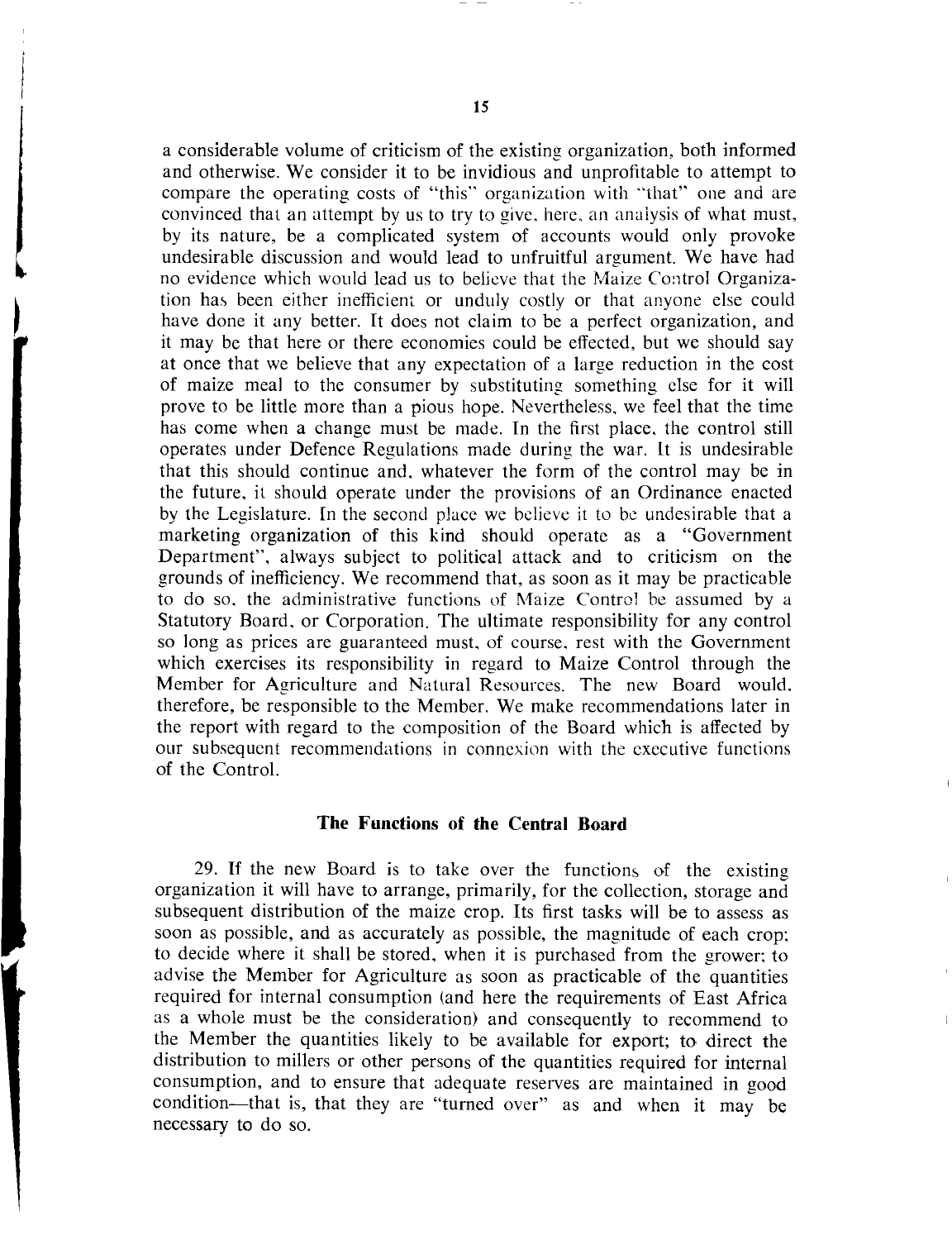30. If all these matters are to be the responsibility of the Board, then it is necessary to consider what executive organization will have to be set up to deal with them. We believe that the central executive should be kept as small as possible and that the Board should exercise its responsibilities through the employment of agents whose functions we describe in subsequent paragraphs. As far as the Central Organization is concerned we envisage the employment of an Executive Officer who with a small staff will be responsible for keeping the Board fully informed on all matters requiring their decision. The Executive Officer will probably have to have the services of a statistician and supervisory storage staff. He will. of course. require the usual secretarial and clerical assistance.

I

#### The Agents of the Board

31. The handling of maize between producer and consumer can. conveniently, be considered in stages, the first stage being the one in which it is collected and purchased from the producer and placed in store or on rail. In the European areas this function is already carried out by the Kenya Farmers' Association on behalf of Maize Control and we recommend that they continue to do this work as agents for the new Board on a contract basis. There would seem to be little doubt that an association of producers would be the most acceptable form of organization to carry out this work, and it is probable that it would be the most efficient. Except in the European areas, however, such Associations, or Co-operatives, do not exist and, we consider that it is unlikely that producers in African areas will be able to organize co-operatives with the necessary degree of efficiency for some considerable time. Until they are in existence we believe that the formation,  $ad$ interim, of Statutory Produce Marketing Boards in each of the African maize producing provinces should be undertaken. fn Nyanza, which it will be remembered is the most important maize producing area. the existing marketing organization operating under the regis of Maize and Produce Control with the assistance of an advisory committee under the chairmanship of the Provincial Commissioner has already reached a high degree of efficiency. We recommend that the necessary legislation be introduced to enable the Nyanza Produce Marketing Board, as it may well be described. to be set up. Although at this stage of our report we are considering maize only, the Board would. of course, assume responsibility for any produce which it may be found expedient to control. We include, as Appendix D to our report. a note prepared in the office of the Member for Agriculture and Natural Resources making suggestions as to the duties and powers of such a Board and as to its probable composition. We support the proposals set out in the note and we make recommendations later in our report about the provision of the necessary finance and about the ownership and operation of stores. We should make it quite clear at this stage, however, that we consider that, while the Regional Board should be responsible for the purchase,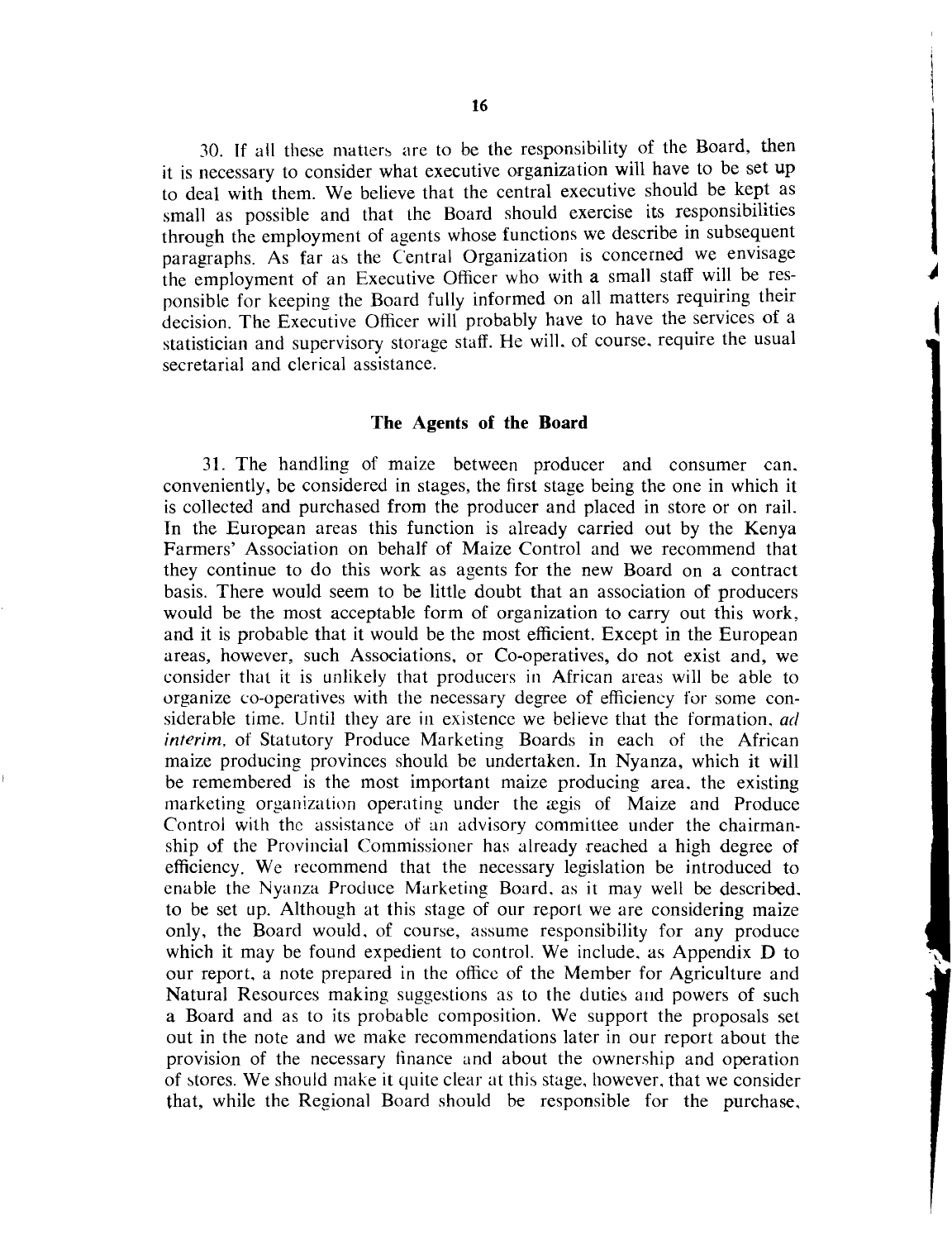collection and transportation of all scheduled agricultural products within its area and within price limits fixed by the Government, it will have to place those purchases for which there is a guaranteed price at the disposal of the Central Board. either f.o.r. or in store. and it will be subject to the general and overriding policy of the Central Board.

32. ln the Central and Coast Provinces there has been no development of organized marketing on anything like the scale reached in Nyanza and, if the existing Maize and Produce Control Organization is removed, it is necessary to arrange for the work which it carries out to be done in some other way. We recommend that, as soon as it may be practicable to do so, Regional Boards on the Nyanza lines be set up in both these areas. In the meantime. however, the work of collecting maize and other produce and placing it f.o.r. or in store will have to be given out to licensed traders.

#### Forest Reseryes

33. There remains for consideration the arrangements for the collection of maize grown in the forest reserves. This. of course, is at present carried out by Maize Control. A small cess collected by the Control is levied on each producer, and the proceeds are paid into the Native Trust Fund and are used to provide Welfare Services for forest labour. We understand from the Conservator of Forests that these services are popular with the labour and that they should continue. It would seem to us that with very little reorganization the existing function of Maize Control could well be assumed by the proposed Central Board which would employ agents which. in these areas. might very well be the Kenya Farmers'Association.

#### Storage and Distribution

34. The proposals which we have made so far cover what we have called the "first stage"—that is the collection of maize and the placing of it at the disposal of the Central Board either in store or f.o.r. as the Board may direct. The second and third stages are the operation of storage and the onward movement to the consuming areas. If the executive organization of the Central Board is to be the one which we have described then, again, the Board will have to discharge these responsibilities through the media of agents. We deal. first. with the general question of storage.

35. We have described the existing storage system and the Government's policy in relation to storage in paragraphs l8 to 20 of our report. The stores which have been erected by Maize Control have been financed mainly from surpluses accruing to the Control from the handling of crops.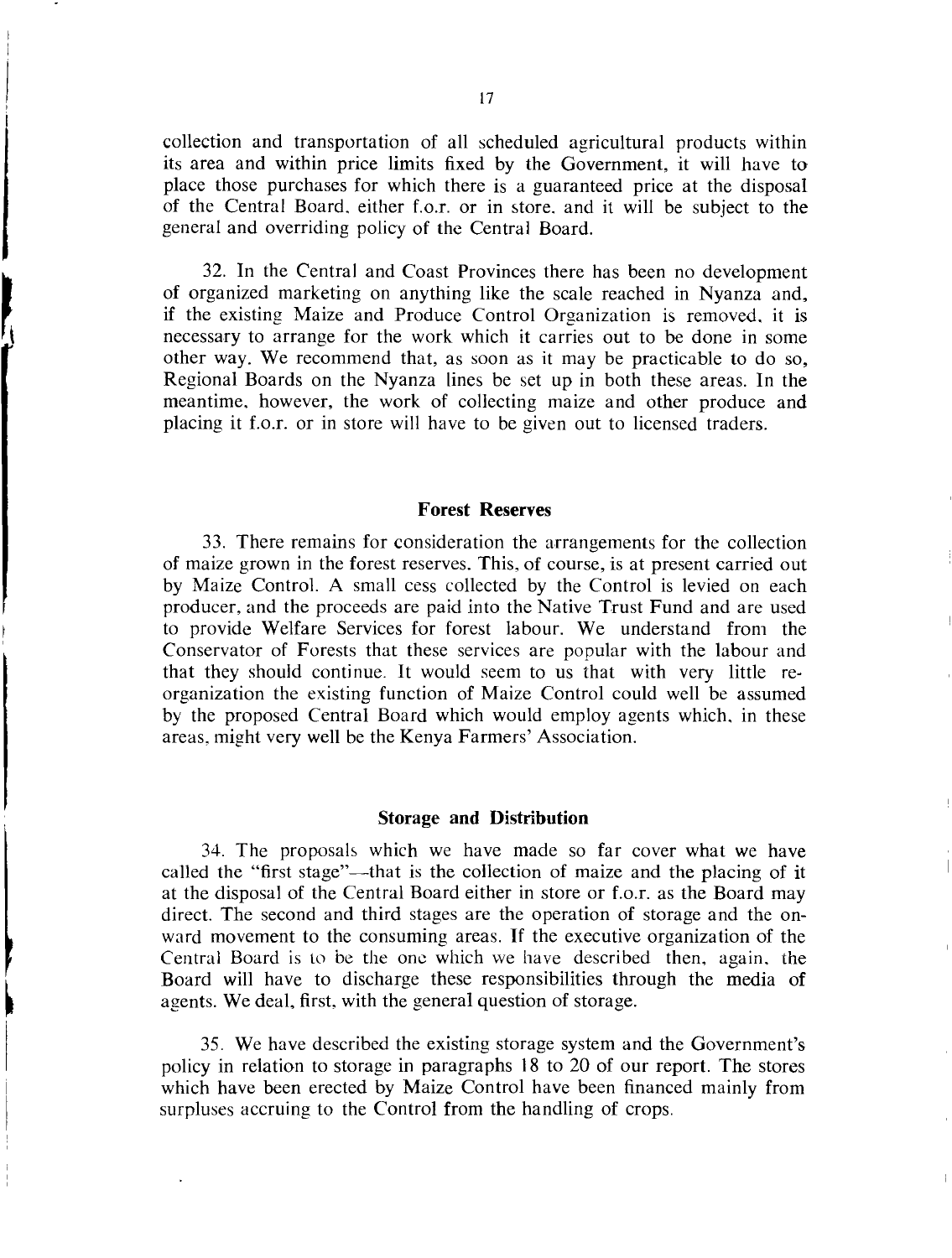36. We believe, however, that any attempt at this stage to divide up existing stores into producer or consumer assets as the case may be would lead to a great deal of unprofitable argument and would serye no useful purpose. The whole problem of grain storage is a complex one and has engaged the attention of the Member for Agriculture for a considerable time. As we have indicated in earlier sections of this report more storage will have to be erected for both transit and reserve purposes and, as far as the latter is concerned, it is well known that the erection of silo storage has been the subject of considerable investigation in recent years. No one doubts its desirability but the difficulty is the very large capital cost. It may well be that the right approach to the problem would be the setting up of a Public Utility Corporation with the power to raise capital on the security of its assets and which would own and control on behalf of the Government all storage throughout the territory, but the difficulties of raising capital on this kind of security are not in need of emphasis. We consider that, at any rate in the first instance, all existing storage, conditioning plants and other fixed assets of Maize Control should be vested in the Central Board and maintained by them. The actual operation of the stores would be assumed by agents of the Board on terms which would have to be agreed. (See our recommendation (v) in paragraph 54.) We consider that the agreement should provide that the responsibility for losses in the stores themselves should rest with the agent.

37. The third phase which the agent would be required to undertake under instructions from the Central Board will be the movement of maize from the store (or from railhead in the case of maize which does not pass into transit store) to the consuming areas—in most cases, that is, to the miller. Where practicable it would be convenient and more economical, we consider, that the agent responsible for the first two phases of the opemtion should also be responsible for the third. In the European areas and the Forest Reserves we recommend that the agent should be the Kenya Fatmers' Association and in Nyanza the proposed Statutory Regional Board. In the Coast and Central Provinces where no producer co-operative or marketing organization exists the problem is more difficult. In these two areas, as an interim measure and pending the establishment of either of these organizations, the Board would have to employ suitable agents to operate the railhead stores and to be responsible for onward transmission from there to the mill on the most economical terms obtainable. It would seem that, in the first instance at any rate, such agents might appropriately be the Kenya Farmers' Association.

38. Finally, the Board will have to make arrangements for the operation, on an agency basis, of stores and conditioning plants outside the producing areas and these would include the reserve stores. Here again it would seem that, in the first instance, the agents might appropriately be the Kenya Farmers' Association.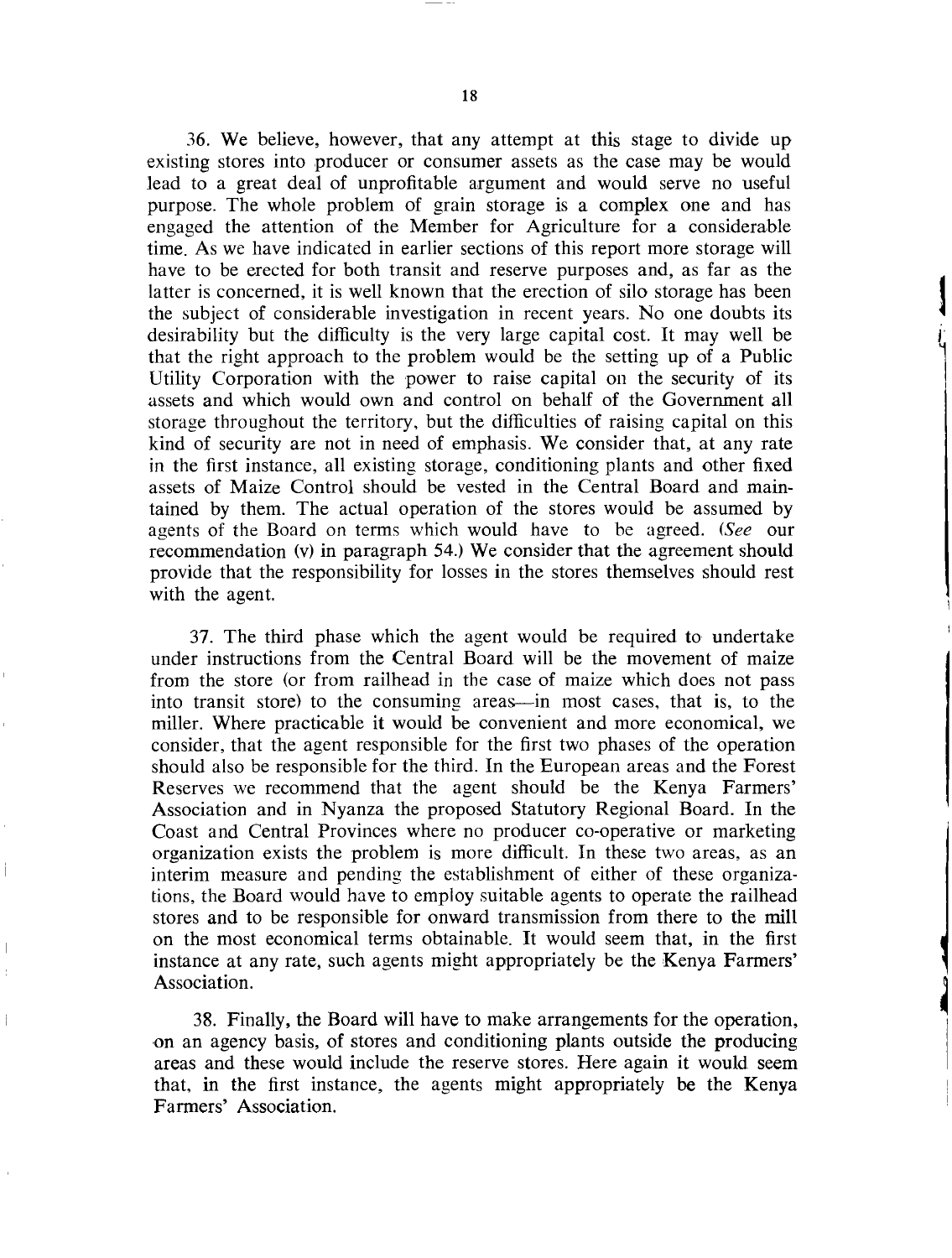#### Composition of the Central Board

39. In paragraph 28 in which we recommended the setting up of <sup>a</sup> Central Board we stated that we should give consideration to its composition later in our report. lt is convenient to deal with this matter here. We consider that the Board should be appointed by the Member for Agriculture and Natural Resources and should consist of a Chairman and four Members, the Chairman having a deliberative but not a casting vote. In view of the relationship between the Board and its agents we consider it to be important that the Chairman and Members of the Board should have no executive position or substantial interest in any agency. In this respect it will be noted that our conclusions are different from those reached by the "Vincent" Committee which we noted in paragraph 24 of our report. We appreciate, however, that the matter of the composition of the Board would have to be revised if it were ever decided to discontinue the policy of guaranteeing prices.

#### Financial Arrangements

40. Maize and Produce Control operates on an overdraft guaranteed by the Government and pays interest to the Government at the rate of  $3\frac{3}{4}$  per cent on the agreed amount of the overdraft. The complete accounts of the organization are kept by the Head Office staff in Nairobi. If the recommendations which we have made are adopted, a complete revision of the financial arrangements will be necessary for it will be clear that our proposals imply a large degree of decentralization and a devolution of executive responsibility to the agents. We believe that, for the time being at any rate, the necessary finance will have to continue to be made available by the Government to the Central Board in the form of a guaranteed overdraft at interest. We are aware that this method of providing what is, after all, short-term money is an expensive one, and we recommend that as soon as may be the Board should seek other sources of short-term finance on more advantageous terms. The present method of flnancing the Control involves the keeping by the Government of large sums in a relatively liquid state, but by this method availability of funds is assured and similar continuity would have to be a first consideration in the assumption of any alternative source. We recommend that the Central Board should initiate discussions on these questions with the Treasury at some time in the near future.

41. As far as the Government is concerned we consider that its dealing should be with the Central Board alone and it will be the Board's duty to make what financial arrangements are necessary with its agents. The agents will, of course, be responsible for the payment to the grower for all crops coming within their jurisdiction, for the collection of any cess or other charge which may be imposed either on the grower or the consumer, for the operation of storage accounts and for the collection of and accounting for the proceeds of all sales. The executives and employees (e.g. the auditors) ,of the Central Board must have full access to the premises and accounts of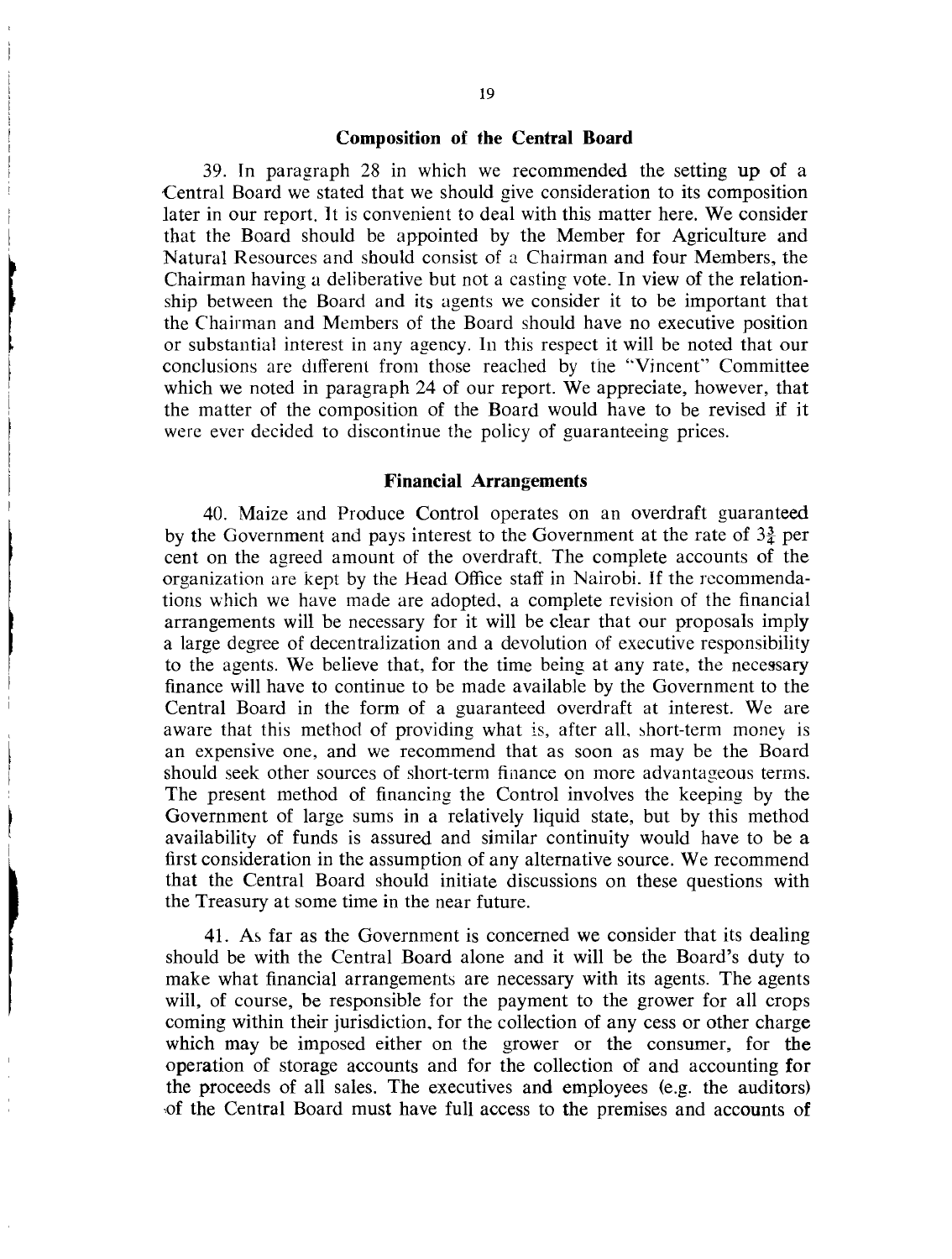any agent in so far as they relate to thc agency and the agency must be required to present accounts to the Central Board in such forms and at such times as the Board may direct. We consider it important from the point of view of efficiency, and economy of accounting staff. and thc avoidance of bad debts that all sales by the agents should be on a cash basis.

42. The remuneration to the agents for their work on behalf of the Board will have to be the subject of agreements negotiated between the Board and the individual agents. At the present time where agents are used they operate on a fee basis paid by the Control and recovered as a consumer charge. [n cases. however. where the agent is a producer co-operative or its forerunner, a Marketing Board, and is responsible for the complete handling of the crop from the grower to the miller, it is for consideration whether prices should be guaranteed to the agent and not to the producer as at present. [n either case we consider that remuneration to the agents should be devised so as to provide an incentive to efficiency and economy in as great a degree as possible. It is probable that the guaranteeing of prices to the agent would be the best method of achieving these objects. In the Central and Coast Provinces where the responsibility for the collection of the crop on the one hand and its storage and onward handling on the other will, for the time being at any rate, probably be dealt with by different agents, the problem of devising agency fees so as to provide an incentive to efficiency is likely to be more difficult. It would appear to be desirable, however, that the agent responsible for storage and subsequent handling should be made 'responsible for all losses and shortages and his fee would, of course, have totaken this into account.

#### Milling

43. The problem of milling is closely bound up with that of railage from store to mill which we described in paragraph 21. It seems to be generally agreed that. if possible, milling should be decontrolled. At the present time. it will be remembered, maize remains the property of the Control until it is sold, ex mill. by the Control in the form of posho. To <sup>a</sup> great extent, therefore. mills have been supplied with working capital for their operations from Government sources. Several attempts have been made, in recent years. to remove the control of milling but they have always been strongly resisted by the millers themselves. They argue that, under the existing system. the miller was not able to obtain his maize from where he wished to obtain it and had no control over its quality. In these circumstances the recipient of maize which has been in store for some time may find it difficult to compete with a miller fortunate enough to obtain new stocks.

44. This difficulty is aggravated by what the Board wishes to recommend on the question of railage. There is a strong feeling throughout the Colony, and which is shared by most members of the Board. that it is inequitable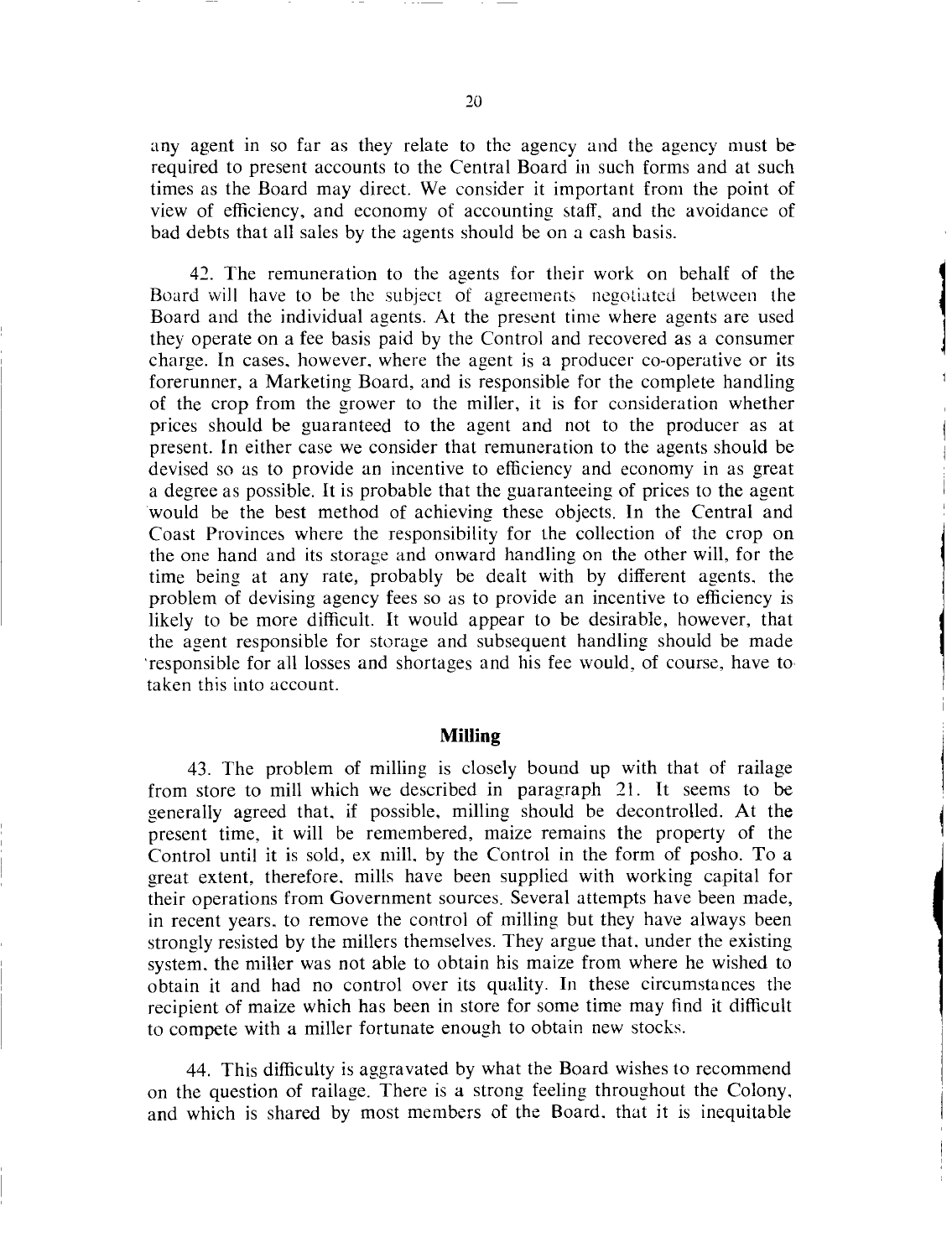that as a result of the requirements of an equated railage system consumers in the producing areas should have to pay a higher price for their maize than would otherwise be necessary. It is argued that, as far as imported goods are concerned, consumers fortunate enough to live at the coast do not have to bear railage charges and that in the interests of equity the system should work the other way where local produce is concerned. There is, of course, great substance in this argument and we are inclined to believe that if it is practicable all maize should continue to be sold f.a.q. (fair average quality) and at a price which is f.o.r. sender's station. We do not. however. rule out the possibility of the equation of railage within specified zones. In this connexion it migh, be desirable to sell maize from reserve stocks on grade. A corollary of this would be that milling should be decontrolled and here again we believe that such a step would be in the interests of the consumer. Unfortunately a decision to abandon the system of equated railage would only serve to reinforce the objection of the miller to decontrol in that, in addition to arguments about quality, the argument could be adduced that millers would find fair competition difficult if not impossible if they were to be subject to direction as regards their sources of supply which might involve some of their number in heavy railage costs and not others. We should say at once that in view of the need for maintaining an aclequate reserve and of ensuring that it is maintained in good condition we believe that the Central Board should have the complete and unequivocal right of direction as far as thc consumption of its stocks are concerned. Nevertheless. we believe that the policy of the Board should be to end the system of equated railage and to decontrol milling. We recommend that the Board be requested to consider these questions at an early stage with a view to their resolution on lines which would achieve these objects.

#### Exports (and Imports)

45. The Central Board will have to be responsible under the directions of the Member for Agriculture and Natural Resources for the disposal to the best advantage overseas of any surplus maize after the requirements of the East African territories have been met. There are two ways of doing this. the first being by local sale by auction or tender, the sales being either f.o.b. or f.o.r. and the second by sale through an agent on a c.i.f. basis. There are advantages and disadvantages in respect of both methods and they each have their protagonists. We recommend that in the legislation which will have to be introduced establishing the Board and setting out its functions both methods of disposal be provided for, and that the Member should give whatever directions he may think fit after having had the advice of the Board. Should it ever be necessary, on the other hand, to import maize, such imports, we consider. should be financed and handled by the Board through its agents.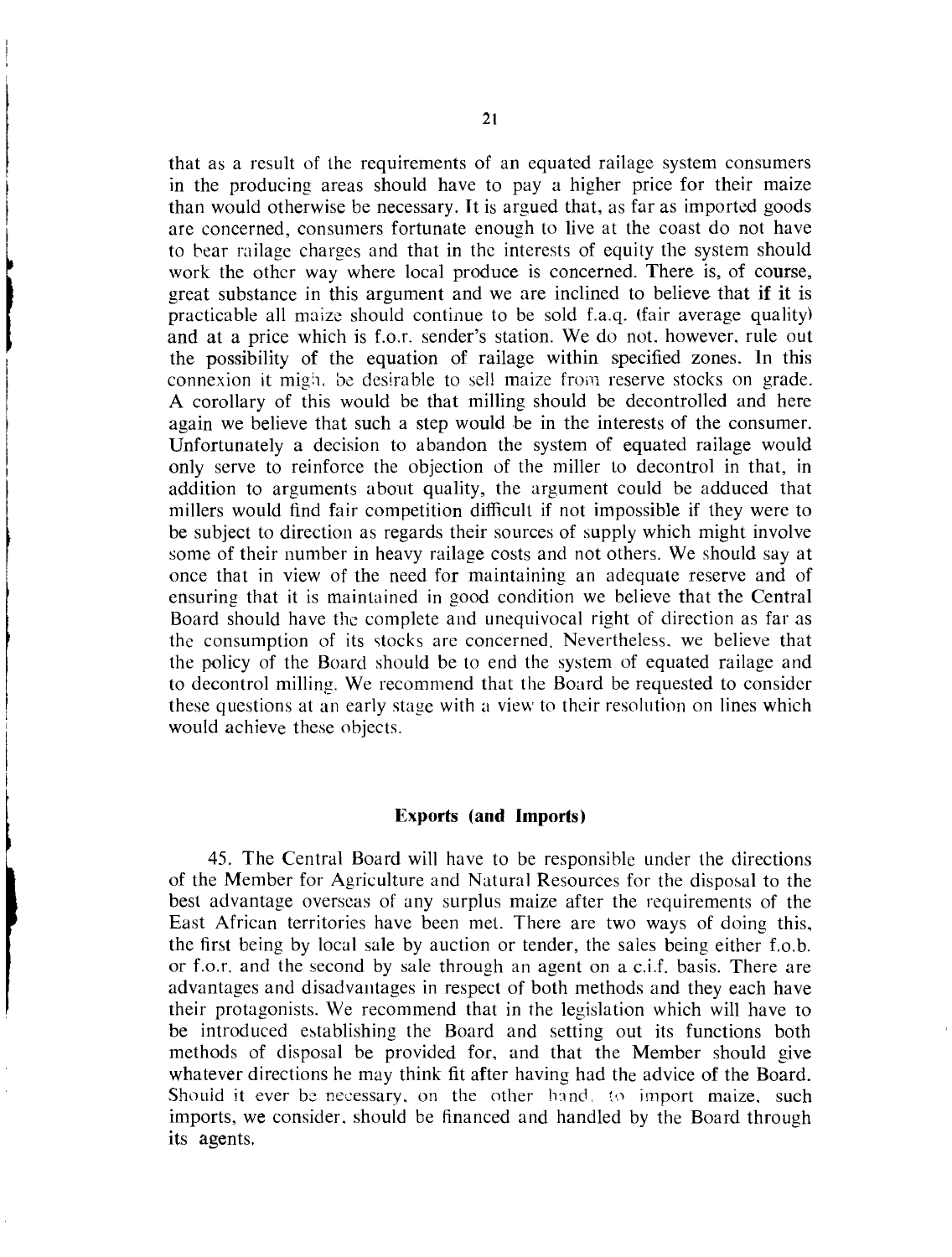#### Ofher Cereals and Linseed

46. These consist of wheat, oats, barley and linseed, of which wheat is by far the most important. The control of the marketing and distribution of wheat and flour was the subject of an Ordinance recently enacted by the Legislative Council and known as the Whert Induslry Ordinauce. 1952. This Ordinance vests the control of marketing and distribution of wheat in the Member for Agriculture and provides for the establishment of an advisory body known as the Wheat Board and for the appointment of agents with executive functions under the direction of the Member. The introduction of this legislation seems to have made further consideration by us of the marketing and distribution of wheat unnecessary. Wc would note, however, that if the recommendations which we have made are adopted it would not really be practicable for the Central Board which we recommend to have any jurisdiction in regard to wheat.

47. Oats. barley and linseed. which are scheduled crops undcr the Increased Production of Crops Ordinance, are entirely European and have been marketed in the past by the Kenya Farmers' Association. We recommend that they continue to function as agents for the handling of these crops.

#### Other Produce

48. In paragraph 22 we gave a list of produce which is at present subject to control in some form or other in Kenya in addition to maize. These crops may be conveniently classified into three groups: (i) those in which Kenya's production is usually sufficient to rneet its requirements, the balance being either consumed in the remainder of Easl Africa or, on occasion. exported (e.g. maize, wheat. oats. barley. mtama. peas and beans); (ii) those in which Kenya's production falls short of its requirements. the balance being imported (e.g. edible oil. ghee. r'ice. sugar. copra and coco-nut oil), and (iii) those in which Kenya's requirements are small, a large part of the crop being exported (e.g. certain millets).

49. lt is pertinent to ask why these items of produce are subject to control. It would scem that there are two reasons; either the produce is regarded as an important and essential commodity in which case it is the duty of the Government to ensure, in so far as it is able, that adequate supplies are available, or the production of a particular item is regarded as essential on agricultural grounds for the maintenance or improvement of the fertility of the soil. In the case of crops falling into either of these categories the required production will not be achieved without some inccntive and in the end the only real incentive is one of price. If this kind of incentive is used and a price is guaranteed by the Government a system of control must follow,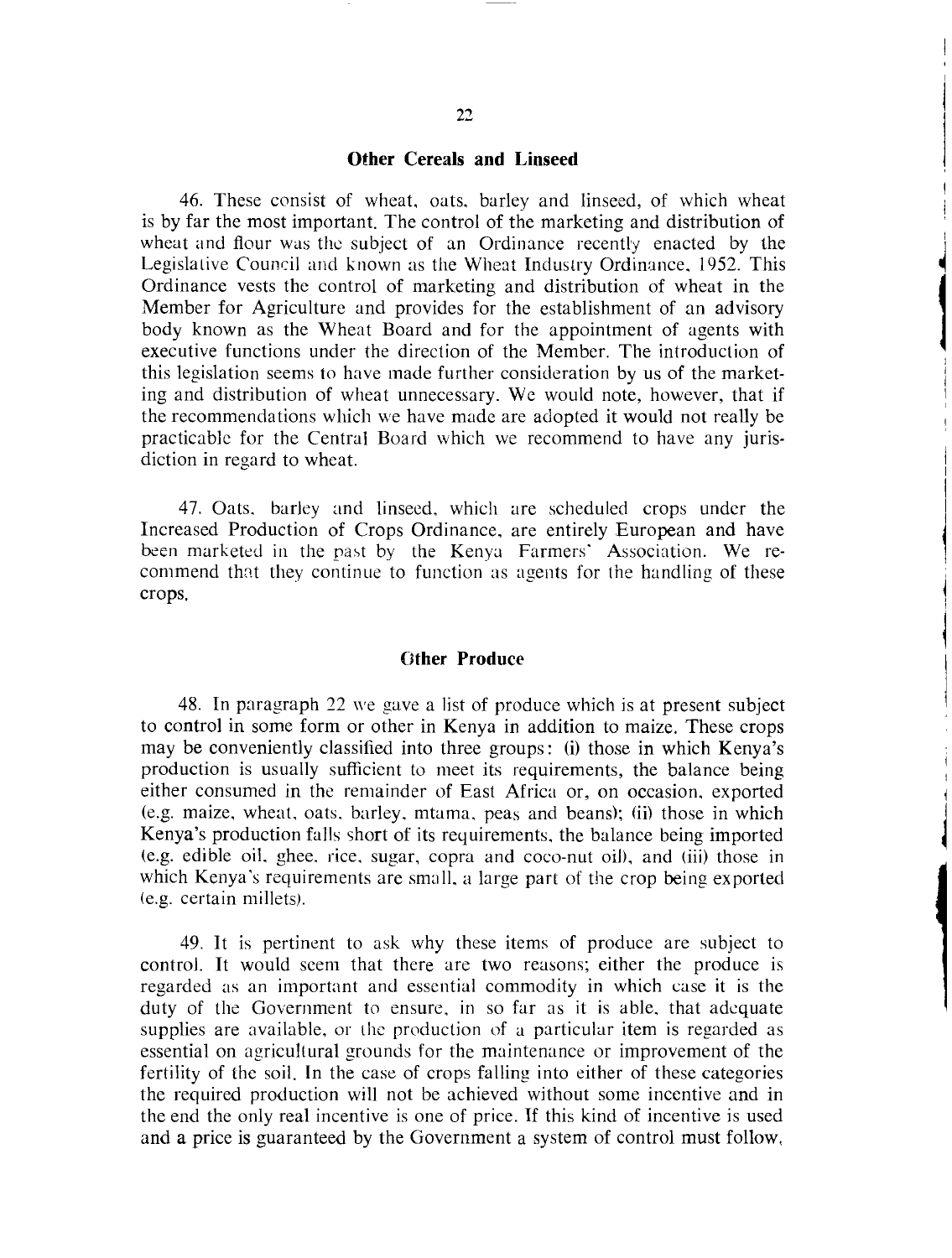50. We consider that a re-examination of all produce under control should be undertaken at once with the object of removing control where practicable. We appreciate, however, that should it be the Government's policy for either of the reasons given in the previous paragraph to retain any particular coutrol it is clear that some organization will be required to undertake any overall flnancial and executive responsibiiity resulting from such a policy. We rccommend that these functions be assumed by the Central Board, which we envisage, working through its agents but we wish to make some observations both of principle and practice on the matter generally.

I

i

t

I

# Marketing Organizations

51. Marketing Boards in African areas require considerable fleld organizations and the employment of Marketing Officers. On this point we would invitc reference to Appendix C to our report in which the organization in Nyanza is set out. Organizations of this kind mean the existence of financial provision for their support and under the existing system this had been made available from cesses levied by Maize and Produce Control. Marketing Officers. for instancc. are cmployees of the Agricultural Department but are financed from Maize Control Funds by means of <sup>a</sup> Produce Cess. In Nyanza, which is an exporting Province—that is the value of the crops exported to other parts of the territory greatly exceeds that of the crops imported-the provision of the necessary flnance by means of cesses is relatively easy, but it is not so with the Central and Coast Provinces, the latter, in particular, being a large net importer. In these kinds of circumstances the provision of the finance required to operate efficient Marketing Organizations is a formidable problem. We are of the opinion that as much of this finance as practicable, without upsetting the whole object of the organization, should still continue to be obtained by cesses, or levies, on the controlled produce, but that where the funds provided in this way are insufficient to enable the policy of agricultural stability to be carried out the balance should be nrade available from somc other source. We consider that Marketing Officers, for example, should in all cases be employees of the Government and shouid bc provided for in the Colony's Estimates but that, wherever possible, reimbursement for the costs of their services should be made to the General Rcvenues of the Colony from funds available to the Provincial Marketing Boards where they exist. There is one other matter in connexion with the marketing of African produce to which we should make reference. A large proportion of the revenue of African District Councils is derived from Produce Cesses, and some organization similar to that which is in existence in Nyanza is essential if the revenues of these local Government bodies are to be safeguarded as they must be, and also if proper farming methods are to be encouraged in the Reserves.

52. In the interim period and pending the establishment of such Boards in the Central and Coast Provinces it would appear that the necessary organizatior might be operated by the Central Board through its agents for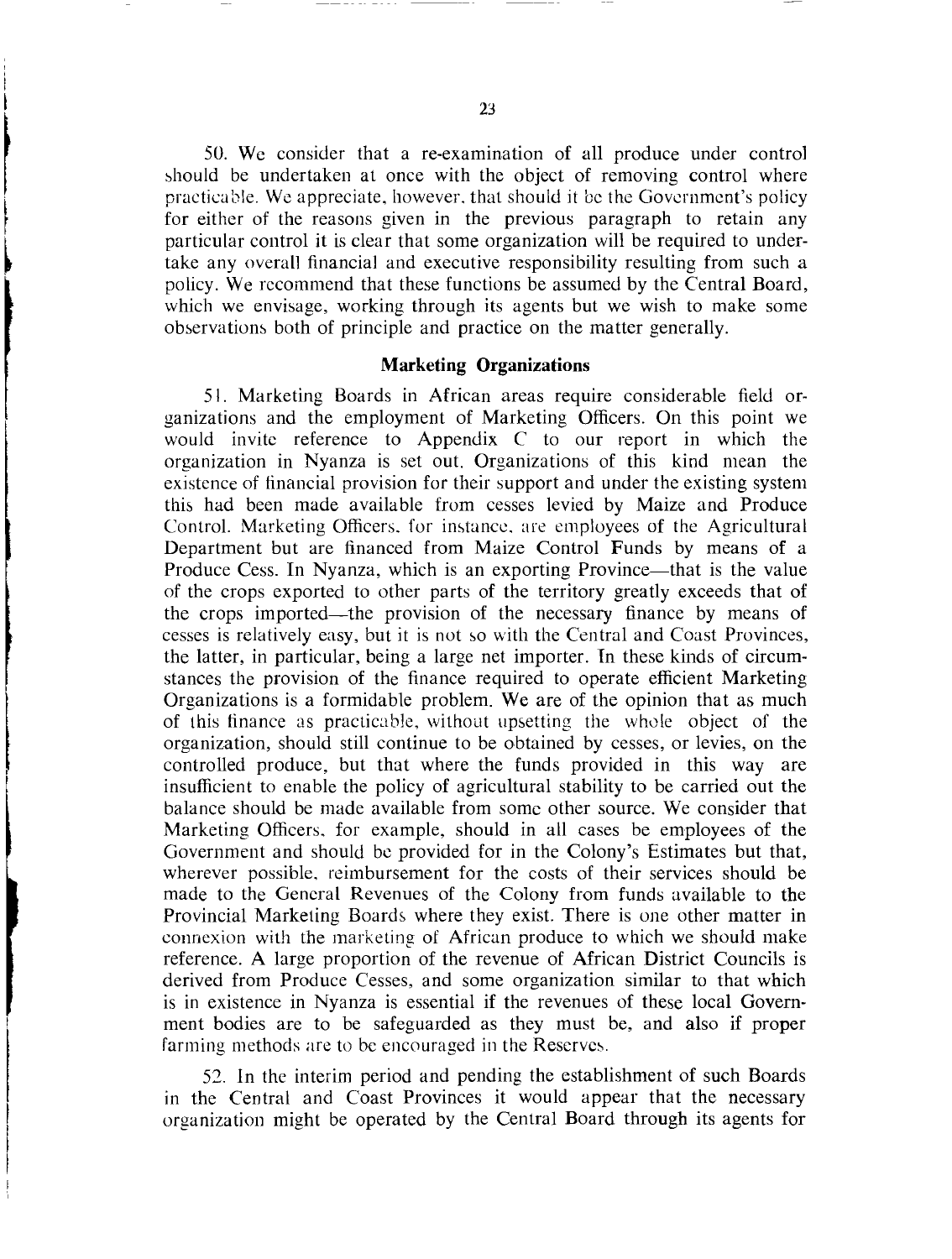as short a period as possible, as we believe that the Board we recommend is unsuited for the assumption of responsibilities of this kind. As an organization, it is intended to collect, store and market, mainly maize and thus it is not appropriate that it should be used as an instrument of agricultural policy.

As soon as Statutory Marketing Boards on the lincs proposed for Nyanza can be established. however. we consider that they should operate under the gegis of the Central Board if for no other reason than the reduction of administrative overheads. In any event it will clearly be necessary for separate accounting arrangements to be introduced for these Provinces in the interim period.

NOTE.-As regards paragraphs 50, 51 and 52 of the Report Messrs. C. D. Hill and A. Don-Small think that all other produce except rice, and those crops scheduled under the Incrcased Production of Crops Orclinance, should bc freed from Control.

While agreeng that it may be desirable to exercise some control on the production of Crops in the African Areas, in the interests of sound agriculture, and admitting that a price incentive is the best method of applying it, they are unable to accept the basis on which these paragraphs are written, namely, that the only way providing it is by a Government guaranteed price followed by Colony-wide control.

They consider that to provide a price incentive, should prices fall, it should be possible to devise a system ol'bonus payments on the crop or crops it is considered necessaty to encouragc.

The money might be provided from African Betterment Funds derived from maize, which is admitted to be a soil exhausting crop and can therefore be regarded as a reasonable provider for soil renovating crops. This might entail revision of the laws governing the disposal of African Betterment Funds.

They are firmly of the opinion that a Colony-wide Marketing Board of this nature which we recommend should not be employed for the purpose of imposing an agrarian policy on certain districts whtch rnust bc the ftrnction of the Administration, or local Government.

Furthermore they draw attention to the following. -

- (1) The quantities of the scheduled crops shown in our para. 22 (other than those coming within the lncreased Production of Crops Ordinance) are small.
- (2) That most of them are legumes and therefore presumably soil improvers.
- (3) That except for rice, they can be classified more as luxury foods than essentials.
- (4) That the relaration of control (e\cept Erport Control on licence) would almost certainly lead to higher prices.
- $(5)$  That the controlled prices in the past have borne little relation to the average vields or effort required to harvest them, in comparison with the Cereal Crops, and have therefote discouraged their production by the European farmers.
- (6) That there is evidence to suggest that a proportion of these crops has in tho past escaped control measures.

They therefore consider it is their duty to recommend that Control is not warranted on the crops scheduled in our para. 22, with the exception of rice, which must be considered an essential loodstufl, and those crops scheduled under the Increased Production of Crops Ordinance (Wheat, barley, oats, etc.) and should cease forthwith

I I I I i I

i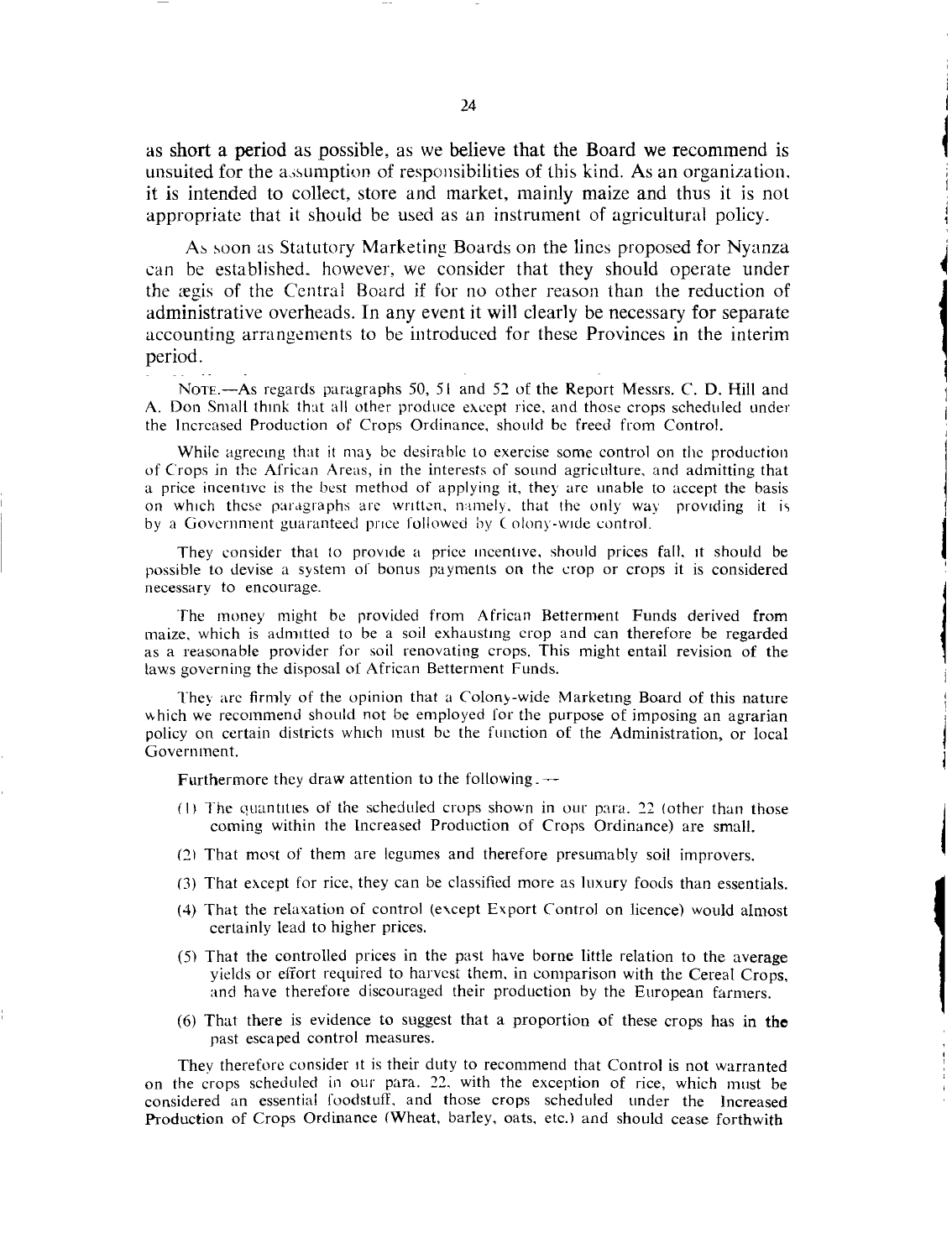$53.$  There remains for consideration the matter of meeting possible losses on guaranteed produce where, for example, an exportable surplus cannot be sold at a price sufficient to cover the guarantee. We consider that where prices are guaranteed for the purposes of furthering agrarian policy in the interests of good husbandry any losses on such produce should not be made good at the expense of profits on maize.

t

I I

I

54. We append a summary of conclusions and recommendations:  $\frac{1}{2}$ 

(i) We give a brief history of the development of Maize and Produce Marketing and describe the functions and nrethods of operation of the existing Maize and Produce Control Organization. We conclude that in the interests of stability, both from the point of view of the consumer and the producer, the controlled marketing of maize must continue  $(para. 1-27).$ 

(ii) An examination of the legal basis of the existing organization leads us to the conclusion that the time has now come when control should cease to operate under Defence Regulations and that the administrative functions of control should be vested in a Statutory Central Board responsible to the Member for Agriculture and Natural Resources (para. 28).

(iii) The Central Board. in so far as maize is concerned, should be responsible for the collection, storage and subsequent distribution of the crop: for advising the Member for Agriculture of the quantities likely to be available for export and for the carrying out of his directions in this respect; for the maintenance of adequate reserves in good condition and for ensuring adequate distribution and availability of internal requirements (para. 29).

(iv) The instructions of the Central Board should become operative through the agency of an Executive Officer whose staff should be kept within the smallest limits compatible with efficiency. The executives of the Board should consist of Agents to be appointed by the Board on Contract to carry out such duties, including the work of collection and distribution. as may be determined by the Central Board. In the Europcan areas the Agents should be the Kenya Farmers' Association who might also operate in this capacity as far as the Forest Reserves are concerned. We envisage the setting up of a Statutory Regional Board in the Nyanza Province which would be the agents of the Central Board in that area. In the other areas where the marketing system is insufficiently advanced to envisage the immediate introduction of Statutory Boards of this kind we recommend that the Central Board operate through Iicensed traders (paras. 30-33).

(v) Wc recommend that all storage be vested in the Central Board (or alternatively in a Public Utility Corporation which would lease it to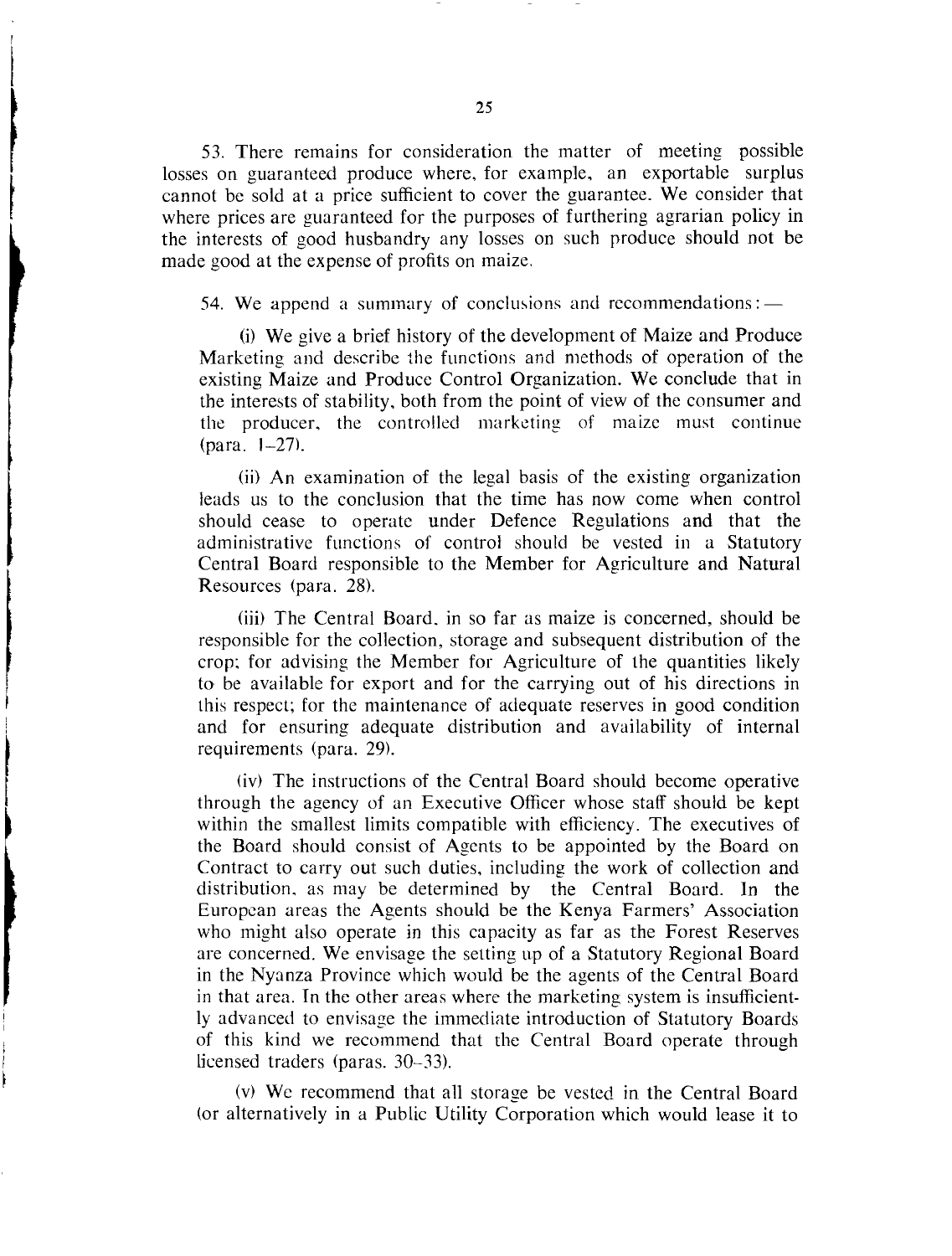the Board) and that the stores themselves be operated by the agents under the direction of. and subject to inspection by the Central Board. The Board should be responsible for the safeguarding of all assets for which it assumes responsibility. In the European areas the agents would be the Kenya Farmers' Association and possibly also in the Forest Reserves. In Nyanza they would be the proposed Regional Board. In the Central and Coast Provinces the operation of railhead stores might appropriately be undertaken by the Kenya Farmers' Association. Agents operating railhead stores would also be responsible for carrying out the instructions of the Central Board as far as subsequent movement of the crop is concerned, either to miller or other consumer or for export either overseas or to other East African territories (paras. 34-37\.

(vi) The Central Board will be responsible for the operation and maintenance of stores and conditioning plants outside the producing areas and including reserve stores. Here again it would employ agents which might appropriately be the Kenya Farmers' Association (para. 38).

(vii) The Central Board should consist of a chairman and four members. the chairman having a deliberative vote only. The chairman and members of the Board should have no conncxion with any of the agents. The actual composition of the Board will require reconsideration if, at any time, it is decided to discontinue the policy of guaranteed prices (para. 39).

(viii) The Central Board. in the flrst instance. will have to operate with the use of finance supplied by the Government, but would be free to investigate the employment of other sources of finance. The Government, as far as financial provision is concerned. will deal only with the Central Board which will have to make such arrangements and issue such instructions as it may think fit with the agents. The agents will be responsible for the collection of any statutory cess, for payment to growers and for carrying out any instructions which the Central Board may give to them. The Board must have full access to the premises and accounts of any agent and have power to require that accounts be submitted in such form and at such times as it may think fit (paras. 40 and 41).

(ix) In the interests of incentive and efficiency consideration should be given to the guaranteeing of prices to the agent as opposed to the producer. and the agent should assume responsibility for losses and shortages (para. 42).

(x) It should be the object of the Central Board to decontrol milling as soon as possible and to discontinue the practice of "equated railage" (paras. 43 and 44\.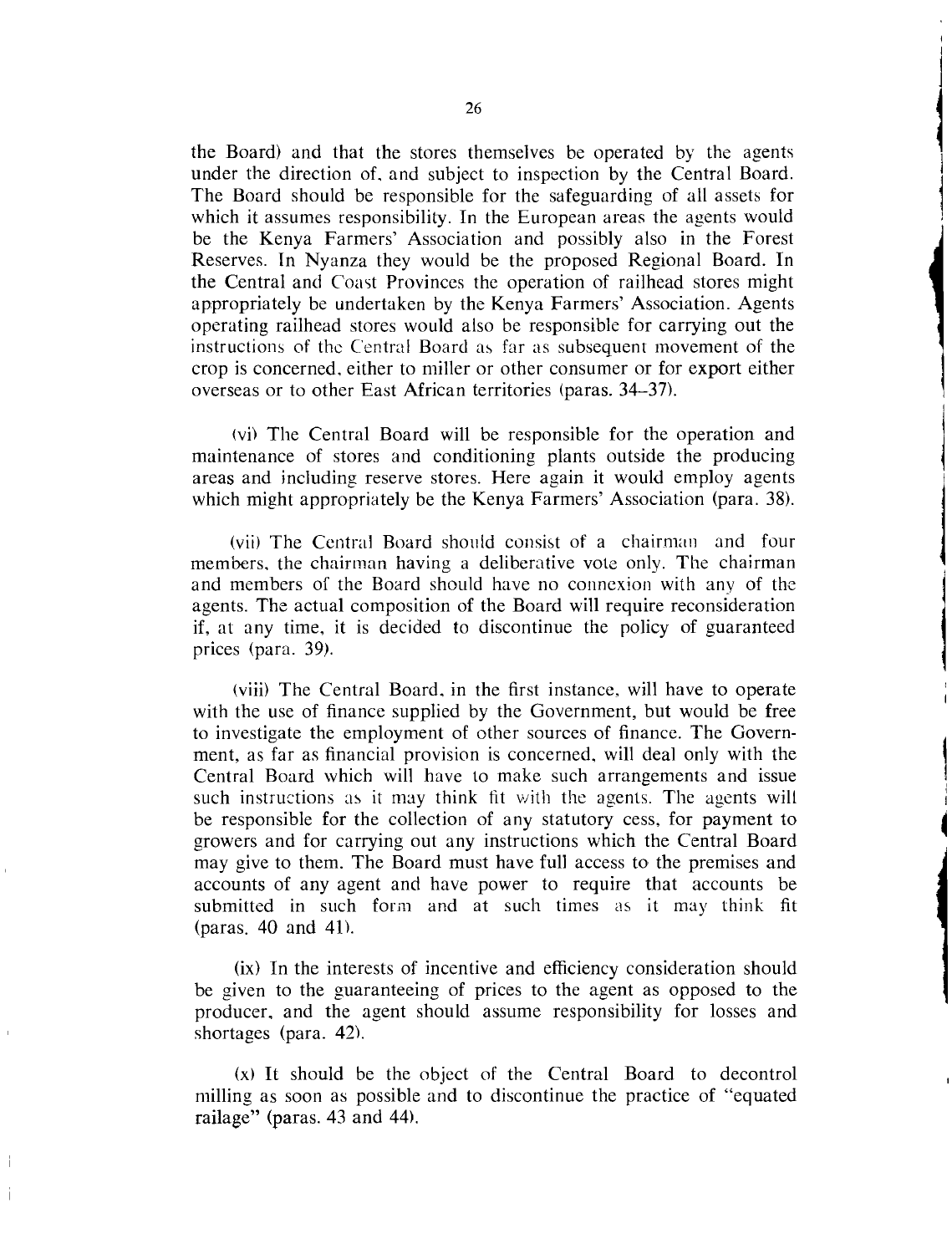(xi) The export of crops surplus to local requirements should be arranged by the Central Board under the direction of the Member. Provision should be made in the legislation which will be required if our recommendations are accepted for the disposal of surpluses either by auction or lender on an f.o.r. basis or by the >ale. c.i.f.. through an agent. All imports should bc arranged by and financed through the Central Board (para. 45).

(xii) The control and marketing of wheat is now subject to the provisions of the Wheat Industry Ordinance, 1952, and the functions of the Central Board with regard to it will be confined to the requirements of the Member. The existing arrangements whereby the marketing of oats, barley and linseed is vested in the Kenya Farmers' Association should continue (paras. 46 and 47).

(xiii) A re-cxamination of all other produce at present under control should be undertaken at once with a view to decontrol where practicable. Should it be the Governmenl's decision that any item of produce remain under control. the essential and attendant executive function should be the responsibility of the Central Board acting through its agents (paras. 48 and 50).

(xiv) Provincial Marketing Organizations should as far as possible be self supporting by means of cesses designed to cover administrative costs but, if this is not possible. where controlled marketing is considered to be essential in the interest of agricultural policy. subsidies, either from the General Revenues of the Colony or from the funds of the African District Councils concerned, or from both. should be arranged (paras. 5l and 52).

 $(xv)$  Mr. C. D. Hill and Mr. A. J. Don Small consider that all other produce except rice and those crops scheduled nnder the Increased Production of Crops Ordinance should be freed from control.

!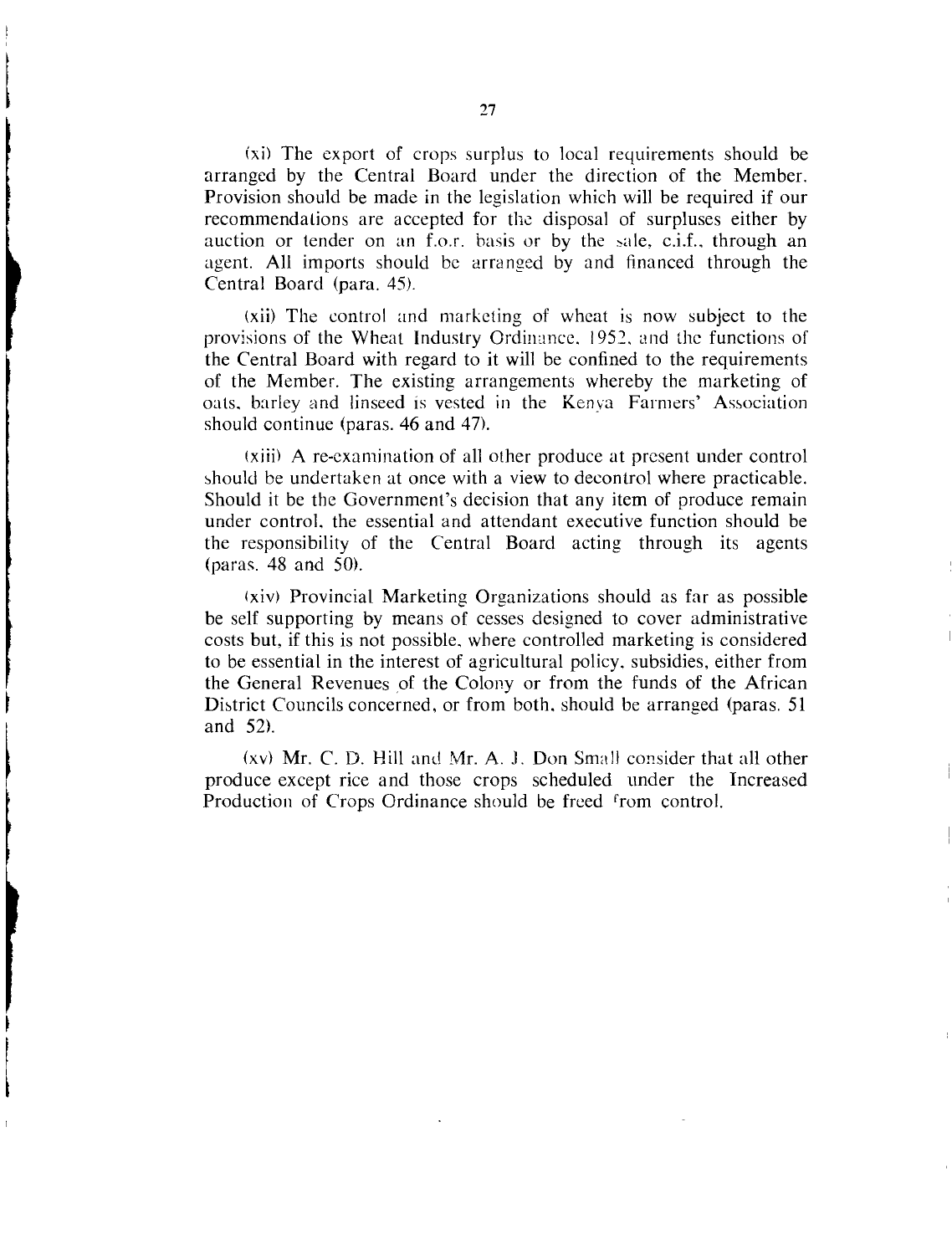# APPENDIX A

# List of Meetings of the Board, of Persons Appearing to Give Evidence and of Memoranda Received

I.-The Board Met in Nairobi on the Following Dates: -

| $1951-$ | September<br>October<br>November                             | 21st<br>– 23rd<br>– 27th                                         |
|---------|--------------------------------------------------------------|------------------------------------------------------------------|
| 1952-   | January<br>February<br>March<br>April<br>May<br>June<br>June | 14th<br>26th<br>20 <sub>th</sub><br>16th<br>16th<br>20th<br>21st |

II.—The Following Persons Gave Oral Evidence: -

Lt.-Col. R. C. Swain, M.B.E.. Maize and Produce Controller.

- Mr. A. A. Haller, Chief Accountant, Maize and Produce Control.
- Mr. G. M. Pain. Managing Director, The K.F.A.
- Mr. L. W. Phillips. C.B.E., Messrs. T. A. Jones and Co., Chairman, National Federation of Corn Trade Associations.
- Messrs. A. Baumann, B. J. Valentine, C. J. Lewis, representing the Produce Section of the Nairobi Chamber of Commerce.
- Messrs. D. D. Puri, Manibhai Patel, R. N. Amin, Jamal, representing the Federation of Indian Chambers of Commerce and Industry.
- Mr. J. H. Ingham, M.B.E., Secretary for Agriculture and Natural Resources.

I I

I

The Provincial Commissioner, Central Province.

The Provincial Commissioner. Coast Province.

Mr. L. H. Brown, Provincial Agricultural Officer, Central Province.

Mr. C. Gamble, Agricultural Officer, Nyeri.

Mr. S. Everett, Deputy Maize and Produce Controller, Kisumu.

Mr. R. A. Glenn, Marketing Officer, Central Nyanza.

Mr. J. B. Dudin, Marketing Officer, North Nyanza.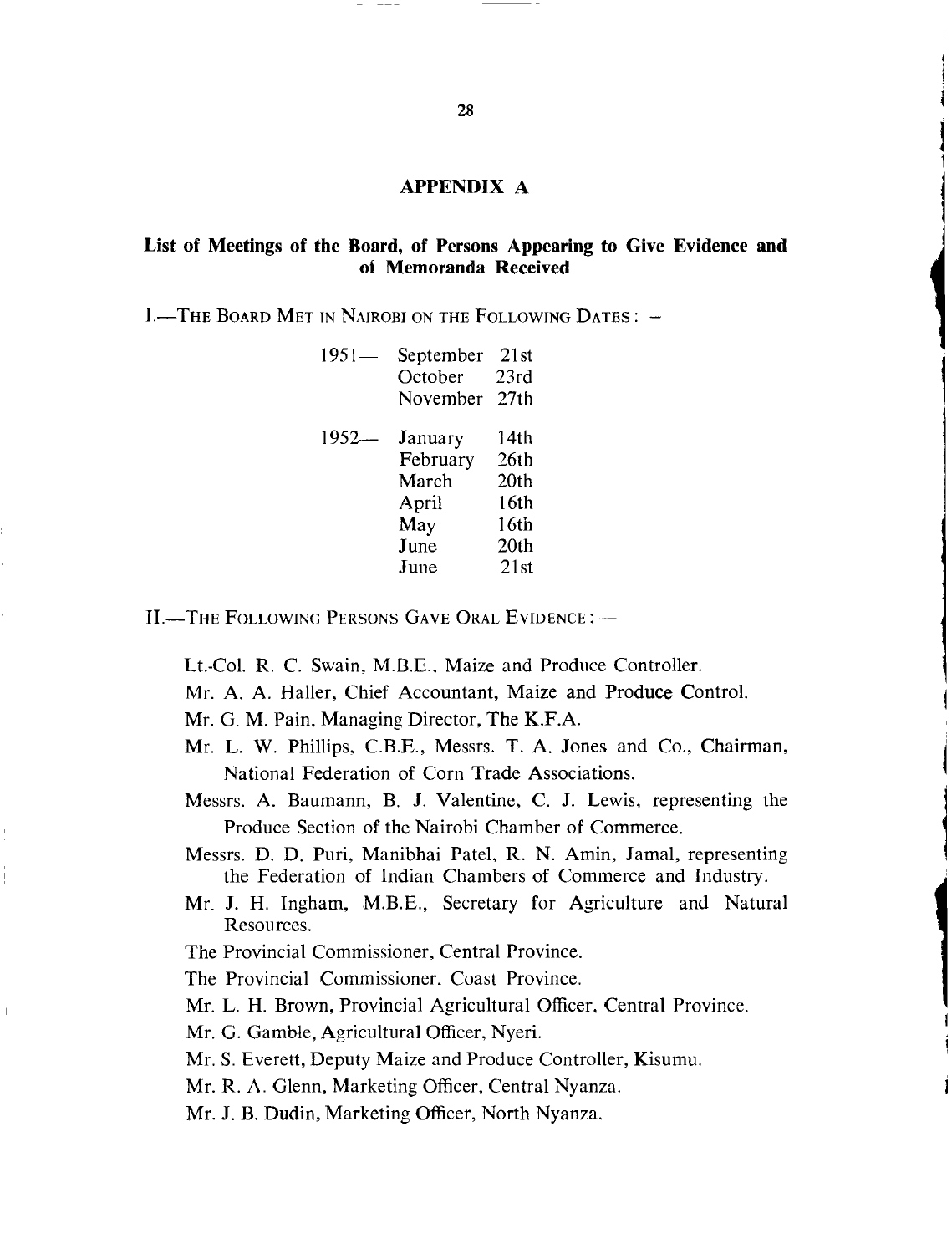#### $DIV A \rightarrow (Cont d.)$ AP

III.—MEMORANDA WERE RECEIVED FROM THE FOLLOWING:-

The Maize and Produce Controller. Mr. D. G. Mehta. The East African Industries Ltd. The Produce Section of the Nairobi Chamber of Commerce. Messrs. Unga Ltd. The Deputy Maize and Produce Controller, Mombasa. The Kimilili Kitosh Native Farmers' Association. The Liverpool Uganda Company (Africa) Ltd. Messrs. Ralli Bros. Ltd. Kairo s/o Ngori. Mr. C. D. Hill. Messrs. Kanti and Co. The Nairobi Citizens' Cost of Living Vigilance Committee. The Indian Merchants' Chamber. Mombasa. The Indian Chamber of Commerce, Nairobi. The Mombasa Oil Millers and Soap Manufacturers Association. Messrs. Woodroffe Diggens, Mombasa. The North Nyanza Indian Association. The Kenya National Farmers' Union. The Kenya Farmers' Association (Co-operative) Ltd. The Provincial Commissioner, Nyanza. 'fhe Conservator of Forests.

I i I

t I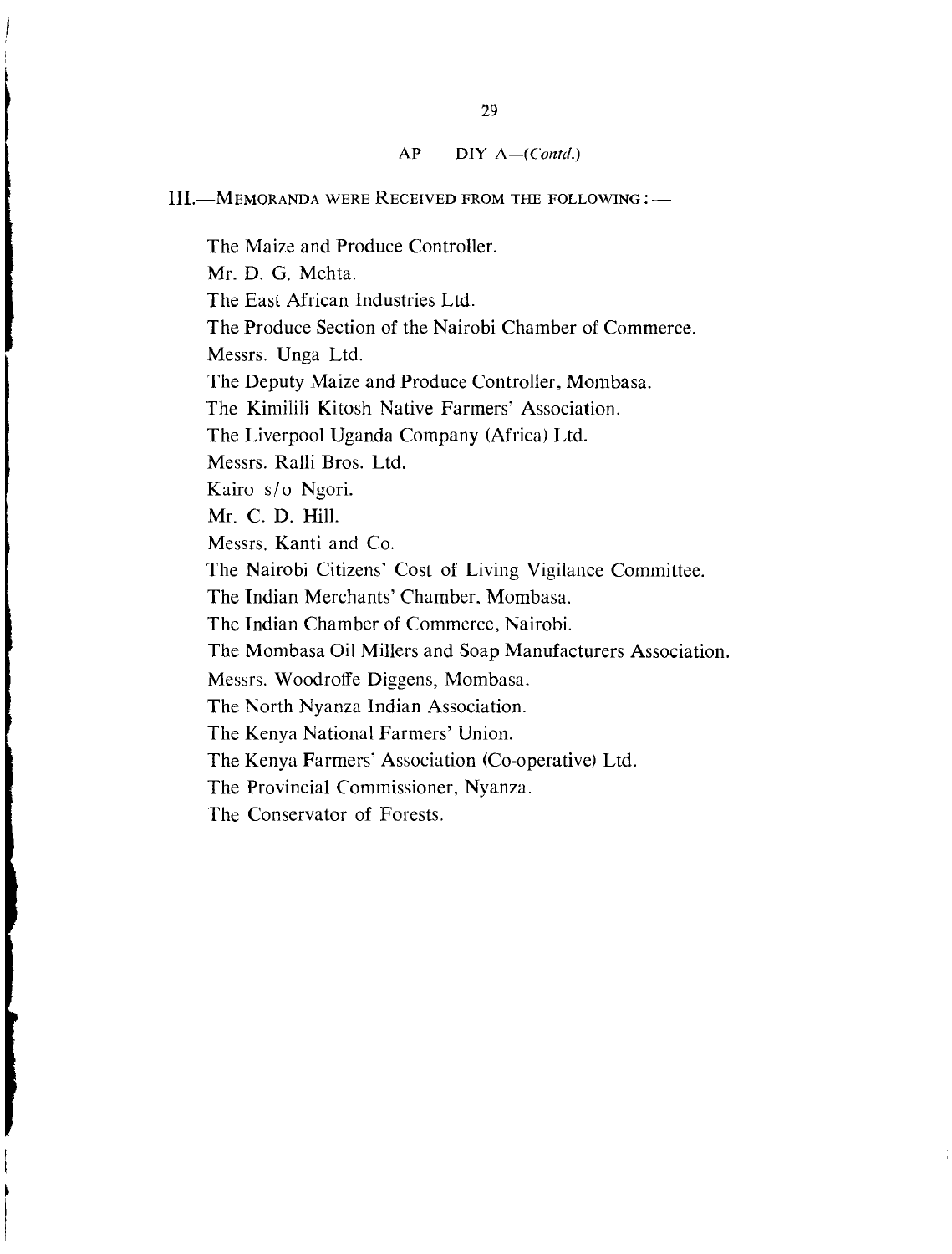### APPENDIX B

# The East African Cereals

GENERAL.

1. (i) The present participants of the Pool are:  $-\frac{1}{2}$ Kenya Uganda Tanganyika Zanzibar Seychelles East African Railways and Harbours.

(ii) Executive Officer---Director of Produce Disposal. Agents---Kenya Maize and Producc Control.

2. (i) The Cereals Pool Year is from 1st August to 31st July.

(ii) The Executive Oflicer issues to Pool participants and other appropriate addressees a monthly schedule showing the Cereals Pool stock situation for the current Pool Year. This Pool schedule includes all cereal transactions in Kenya of both the Pool and the Kenya Maize and Produce Control, but excludes the flgures for the internal transactions of both Uganda and Tanganyika, i.e. figures for Uganda and Tanganyika refer only to overall surpluses and/or deficiencies of those territories.

3. Maize being the principal African staple foodstuff of the Pool participants and also the main cereal crop in East Africa must always be placed at the disposal of the Pool and the Pool must accept it. Other cereals (such as cassava and wheat for admixing with maizel are only taken into the Pool when there is insufficient maize to mect the requirements of Pool participants.

4. No cereals may be exported from a Pool participating territory without prior reference to the Executive Officer of the Pool who may require that any surplus shall be made available to the Pool and not be exported by the producing territory. In any event maize can only be exported by the Cereals Pool.

5. The Kenya Government has undertaken to give the other participating Govcrnments on or before l5th January in cach year notice of the intendcd price of maize grown in Kenya for the coming crop year.

6. A participant wishing to leave the Pool is required to give notice of such intention on or before the 1st March in any calendar year; such notice being deemed to commence on the succeeding lst August and to run for <sup>a</sup> period of two Pool years: for exantple. noticc given on the 1st March, 1952. would be deemed to commence on the 1st August, 1952, and expire on 31st July, 1954, which would be the effective date of withdrawal.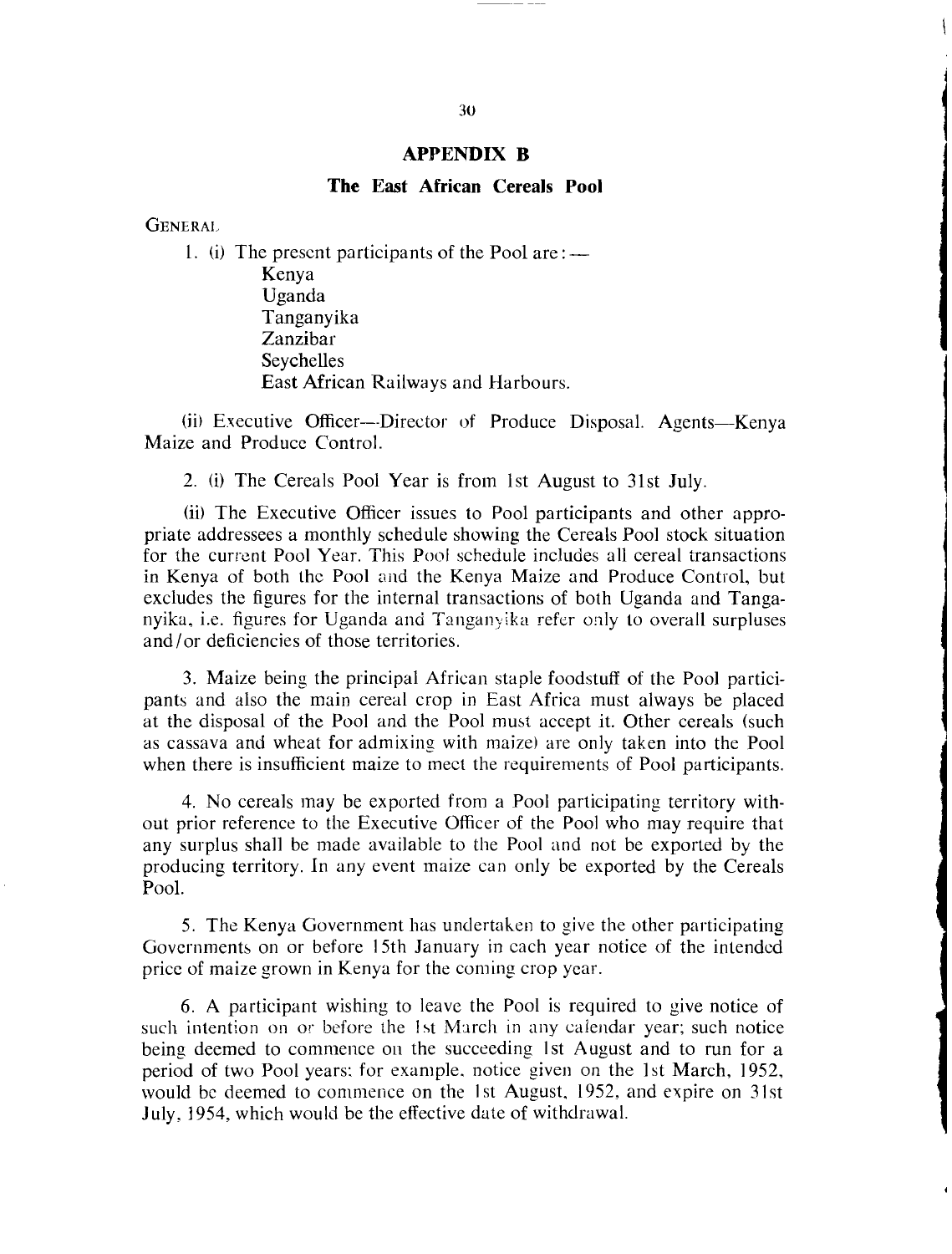7. Uganda and Tanganyika retain the maize they require for their own internal consumption and any surplus is sold to the Pool. Kenya whilst not taking exactiy similar action does, for geographical reasons, retain a proportion of its current production outside the operations of the Pool (as in the case of Uganda and Tanganyika) but as the Cereals Pool stocks are stored in Kenya and a regular turnover of these stocks must be made, Kenya has to deliver to the Pool a large proportion of its current production which would otherwise be used for internal consumption and withdraw older stocks in its place.

# BUYING AND SELLING

i I

I

- 8. The Pool operates as follows: —
- (i) Buying.--The Pool buys maize and, when necessary, other locally produced cereals at controlled prices, plus controlled cost of bag, plus cost of transportation to Pool store; in times of scarcity imported cereals arc purchased on the best terms negotiable.
- (ii) Selling.--The Pool invoices all cereals--
	- (a) to participants at a provisional price ex store or f.o.r. Sender's Station: plus a contribution on account of, but not in final settlement of. the charges detailed in paragraph 9 below. These provisional figures are adjusted when the actual cost of maize and lower priced cereals produced from all sources, and the cost of the items in paragraph 9 below, become known;
	- (b) to non-participants on the best terms negotiable with the exception of the War Department who are charged the final Pool cost.

 $N.B.$ —The above forms the basis on which *all* cereals are invoiced in the first instance to participants.

9. The following are the principal items in respect of which the charges referred to in paragraph 8 above are raised:

- ed to in paragraph 6 above are raised. —<br>(a) Rail freight and road transport to Pool store (known as "first railage").
- (b) Storage and handling expenses.
- (c) Losses in'transit. storage and conditioning.
- (d) Administration and general expenses.
- (e) Interest on finance.

### APPORTIONMENT OF COSTS

10. The charges specifled above are shared amongst all participants in proportion to their total withdrawals.

11. In addition to the charges listed in paragraph 9 the Pool may incur the cost of high priced cereals such as Kenya wheat and also the charges relative to stocks carried forward at the end of each Cereals Pool year.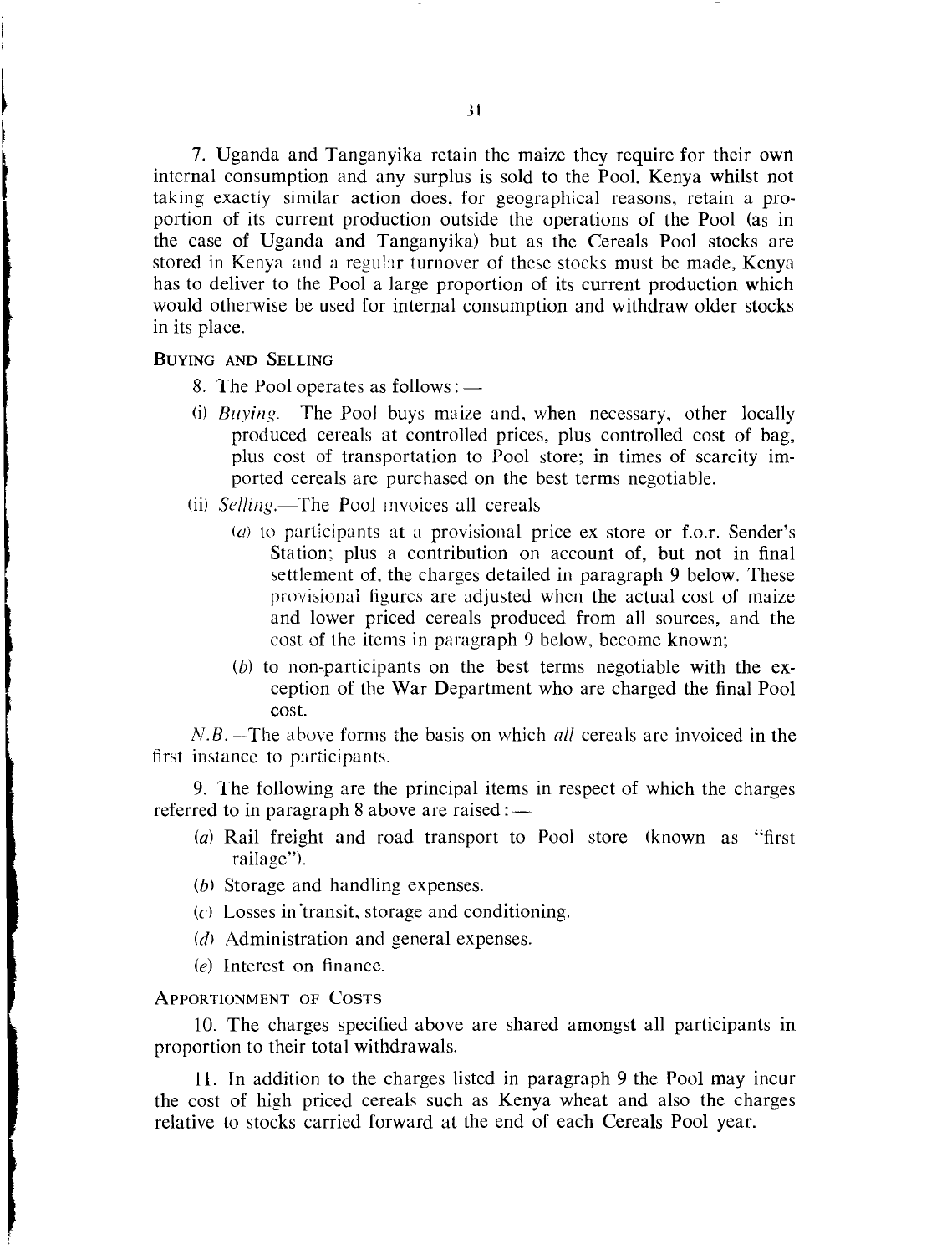(a) Excess Cost of Local High Priced and Imported Cereals.-These charges when incuned are passed only to those participants whose total withdrawals exceed the sum of their contributions of maize and other low priced cereals and the chargcs are apportioned in proportion to the quantities overdrawu.

(b) Stocks Carried Forward.-These are valued at their cost price in the year in which they accumulated. Other relative expenses (first) railage, storagc. administration, interest, etc.) are carried forward separately to the appropriate accounts in the next Pool Year.

#### FINANCE

12.  $(a)$  The Pool operates on an overdraft authorized by the Kenya Government which charges the Pool interest at a rate sufficient to cover the Kenya Government's own interest charges on money borrowed at current rates.

 $(b)$  The Cereals Pool in company with certain Kenya organizations utilizes stores, offices, vehicles and other equipment owned by the Governmcnt of Kenya and which are accounted for in a scparate account known as the Control Management Account. The resultant costs, including depreciation and maintenance, are appropriately apportioned between the organizations concerned.

l

I

f,

#### PROFITS AND LOSSES ON EXPORTS

13. (a) In the case of maize, which may only be exported by the Pool, the profits and losses will accumulate in a Pool "Export Suspense Account" covering the five-year period from 1st October. 1947, to 31st July, 1952; the balance at the latter date to be distributed to participants *pro rata* to the excess, if any, of each participant's contribution of basic cereals (see Note 1 below) over his withdrawal of all cereals, the calculation being made as the sum of contributions of basic cereals less the sum of withdrawals of all cereals over thc five-year period as a whole and being cxpressed in bags of 200 lb. net.

(b) In the case of other staple African foodstuffs (see Note 2) in which the Pool might be obliged to deal in time of scarcity of maize. the distinction will be observed bctween those participants whose contributions of basic cereals exceed their withdrawal of all cercals calculated over thc five-year period as specified in (*a*) above, and those participants whose position is the converse; profits and losses deriving from produce of a net contributing participant will accrue directly to that participant; profits deriving from a net withdrawing participant will accrue to the Pool "Export Suspense Account"; losses deriving from the produce of a net withdrawing participant will be reserved for allocation by the  $ad$  hoc decision of participants in consultation; "volume credit" (see Note 3 below) will be given in respect of the exports, whether direct or through the Pool. of the produce of a net withdrawer; "volume credit" will not be given for exports, whether direct or through the Pool, of the produce of a net contributor of the Pool.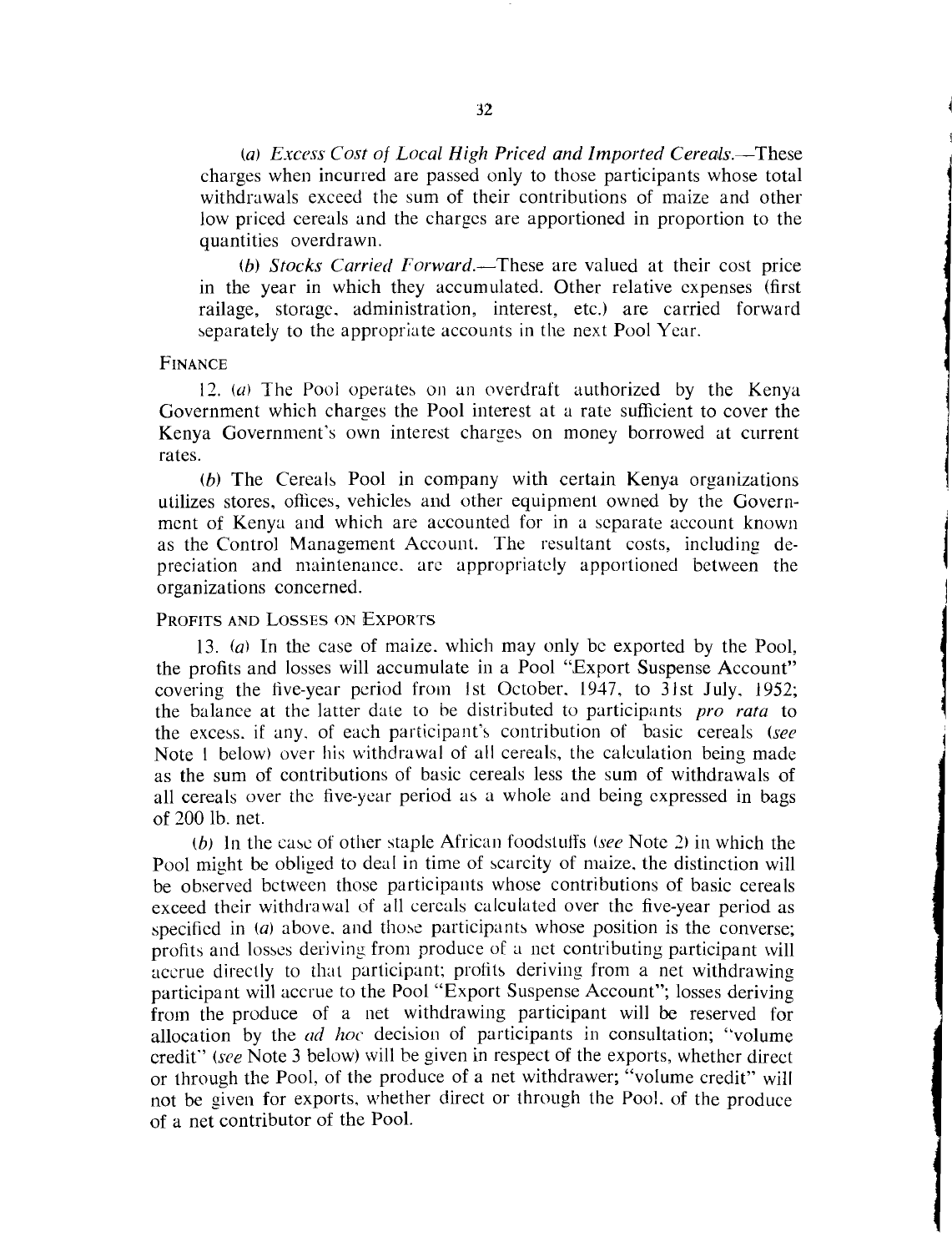(c) These arrangements coucerning the export of foodstults other than maize have regard to the circumstance that. as is more spccifically stated in Note 3 below, there is not, in respect of the current five-year period, serious doubt as to in which category, i.e. net contributor or net withdrawer each participant will be at the end of the five-year period; should doubts arise for any succeeding period it may be necessary to give further consideration to the manner in which the profits and losses on exports of cereals other than maize should be recorded and to what extent volume credit would be applicable.

Nore 1.— "Basic Cereals" means maize and any other cereal purchased by the Pool the cost of which is the same as. or less than the average cost of maize in the Pool vear of purchase.

NOTE 2.—"Other Staple African Foodstuffs" means cassava, millet, mtama, wheat; and also any other foodstuff in which the Pool has dealt or may deal in time of scarcity of maize and which by ad hoc decision of participants is agreed to be a staple African foodstuff for this purpose; if the costs are higher than the average cost of maize, such foodstuffs are termed "high priced cereals".

Nore 3.-"Volume Credit." The export outside the Pool of basic cereals by a net withdrawing participant is treated as a contrrbution to the Pool and termed "Volume Credit". "Volume Credit" is not given in respect of other than "basic cereals", i.e. wheat and any other staple foodstuff the price of which is higher than the average cost of maize in the Pool year of export.

Export profits and losses are apportioned on performance over a five-year period, whereas the cost of the Pool's internal operations are apportioned on performance year by year; it is therefore theoretically not possible to apply currently to the Pool's yearly internal accounts "volume credit" which could not formally be claimed until the participant was established at the end of the five-year period to be a net withdrawer; it is however recognized in respect of the present five-year period that Kenya will in all probabilrty be a net contributor, Uganda will almost certainly be a net contributor; all other participants will certainly be net withdrawers; of the "all other participants" Tanganyika is the only one which has exported, or is in the foreseeable future likely to export, produce for which volume credit could be claimed; in practice therefore it is to Tanganyika only that volume credit is grven, and the application can be made currently to the Pool's internal accounts of the year in which "volume credit" earning export is made.

### **ACCOUNTS**

I I

, t ; I

> 14. The final accounts are prepared by the Accountant General, Kenya, and the General Accounting is carried out by the Kenya Maize and Produce Control with a separate accounting staff:  $-$

- (i) For purposes of accounting, the unit adopted for all ccreals in the Pool is a bag of 200 Ih. net of grain.
- (ii) Since purchases and sales in the Pool are on a f.o.r. Sender's Station basis: $-$ 
	- (a) The date of railment is regarded as the date of purchase or sale.
	- (b) Any shortages in transit are for the Pool account in the case of purchases and for the account of the withdrawing participant in the case of salcs.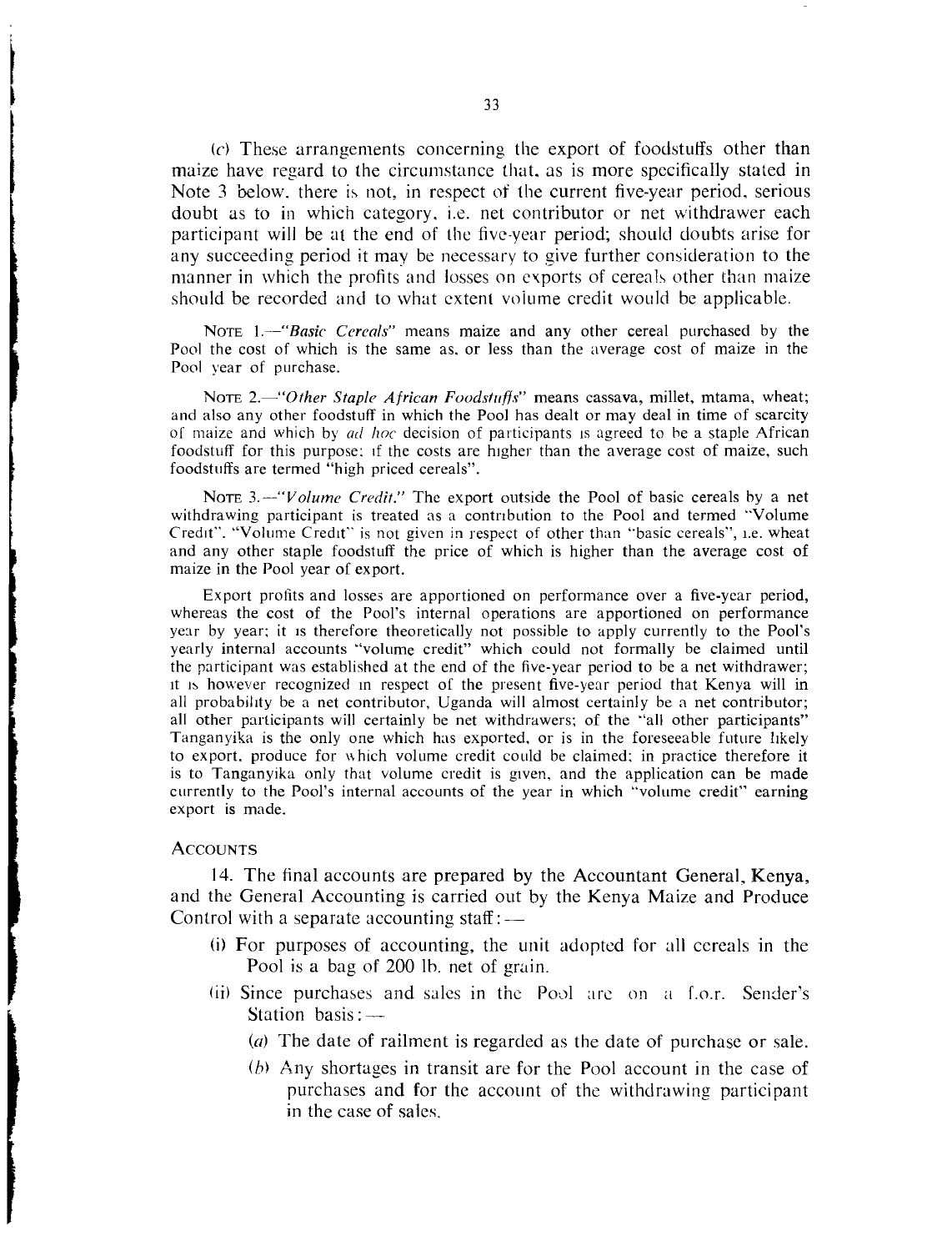- (iii) When withdrawals by participants are made in the form of meal, 2 per cent gristing loss is added back to the meal quantity drawn in order to convert the drawing into terms of the original whole grain.
- (iv) When a Pool participant exports African staple foodstuffs other than maize (e.g. cassava. millet, etc.) to another participant of the Pool outside the financial operation of the Pool, the exporting participant should. as soon as possible after the end of the Pool year in question, obtain from the receiving participant confirmation of such transactions, which transactions should then be advised to the Director of Produce Disposal and the Maize and Produce Controller. Nairobi. for incorporation into appropriate Cereals Pool accounts (such transactions to be advised in terms of 200 lb. net per bag).
- (v) When direct exports to non-Pool participants occur, the exporting participant should furnish to the Maize Controller, Nairobi, the relative trading account showing the net profit or loss on the transaction together with (in the former event) a cheque for the net profit.

June, 1951.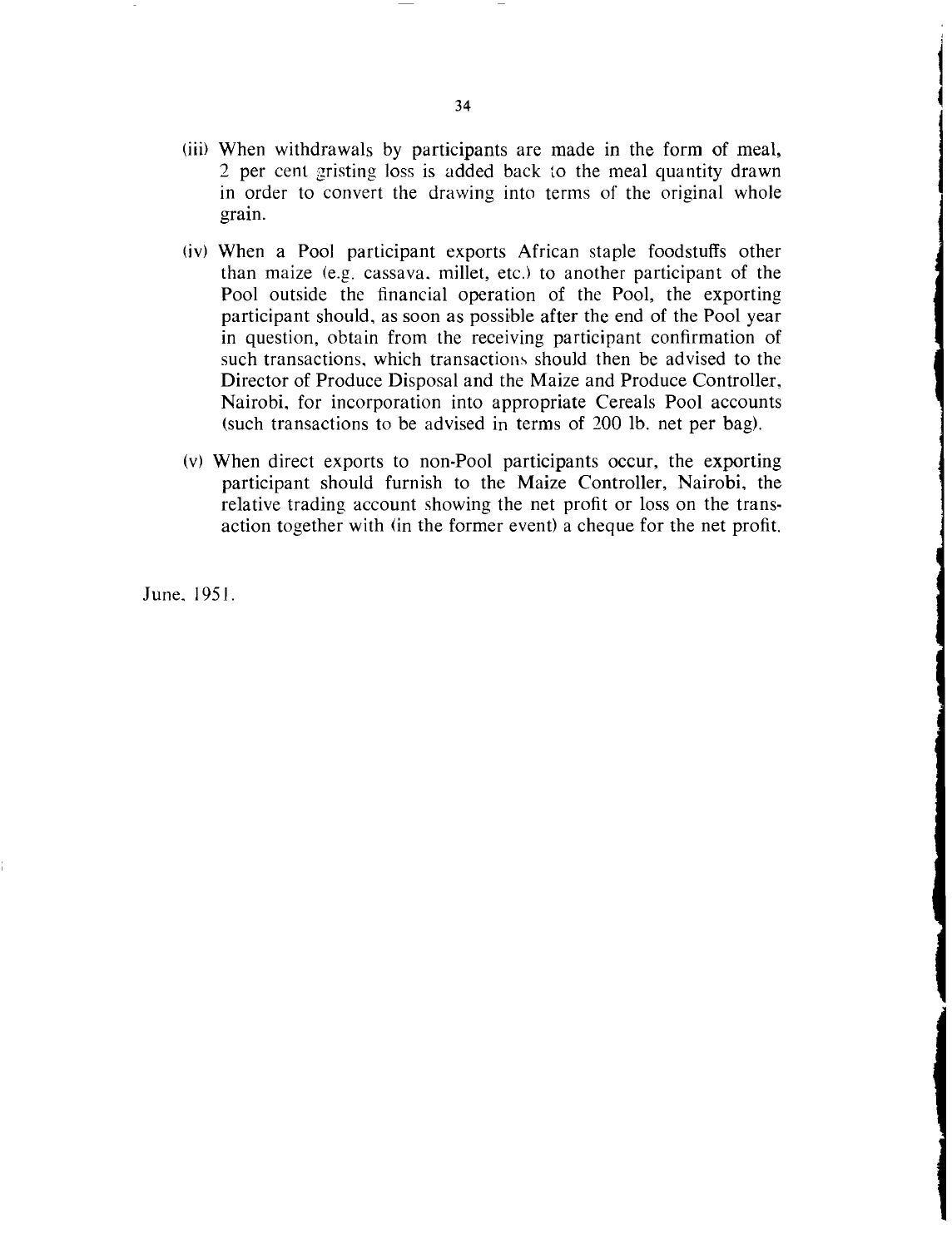# APPENDIX C

#### The Marketing System in Nyanza Province

The producer is served by many small African markets which have become established as a result of demands made to the Local Authority by the people. There are also a number of trading centres which have been developed almost exclusively by Indians. The District Commissioner, through the Marketing Officers licences a certain number of traders in each of these markets and trading centres to engage in the purchase of produce, on conditions which are imposed under the Marketing of African Produce Rules, 1935. The number of licences is usually regulated in African markets in accordance with the estimated turnover.

The price which is to be paid at these markets and trading centres has been made known at the time of planting and it is the same price everywhere in the district. The trader must display on a board the price payable.

The Marketing Officer. with the help of his Inspectors, decides when the produce is in a condition to be marketed, largely dependent upon its dryness, and declares the date on which each market will be opened for buying any particular type of produce. African markets normally have their weekly or bi-weekly market days when hundreds of people congregate at the market to barter and buy produce and locally-made articles and at the same time they bring in their surplus grain for sale.

The Marketing Officer has inspectors in the markets and trading centres who assist the traders to obtain produce of a suitable high quality by turning away that which is undergrade or supervising its sorting and screening. At the end of each marketing day the market inspector checks the purchases of each trader and records these on a return which is forwarded to the Marketing Officer every 10 days. The sum of the day's purchases by all traders in the market added to their stocks on hand is recorded by the Market Inspector on a daily report which he forwards to the authority controlling movement, usually a Senior Inspector at railhead.

Traders wishing to transport their produce from the markets or trading centres to railhead or Control Stores or mill apply to the Marketing Officer or his senior inspector for a movement permit which is issued under the Maize and Produce Control Regulations. These Regulations forbid any but small quantities of produce being moved, except by the grower to his nearest market, without a pcrmit. The Marketing Officer or his senior inspector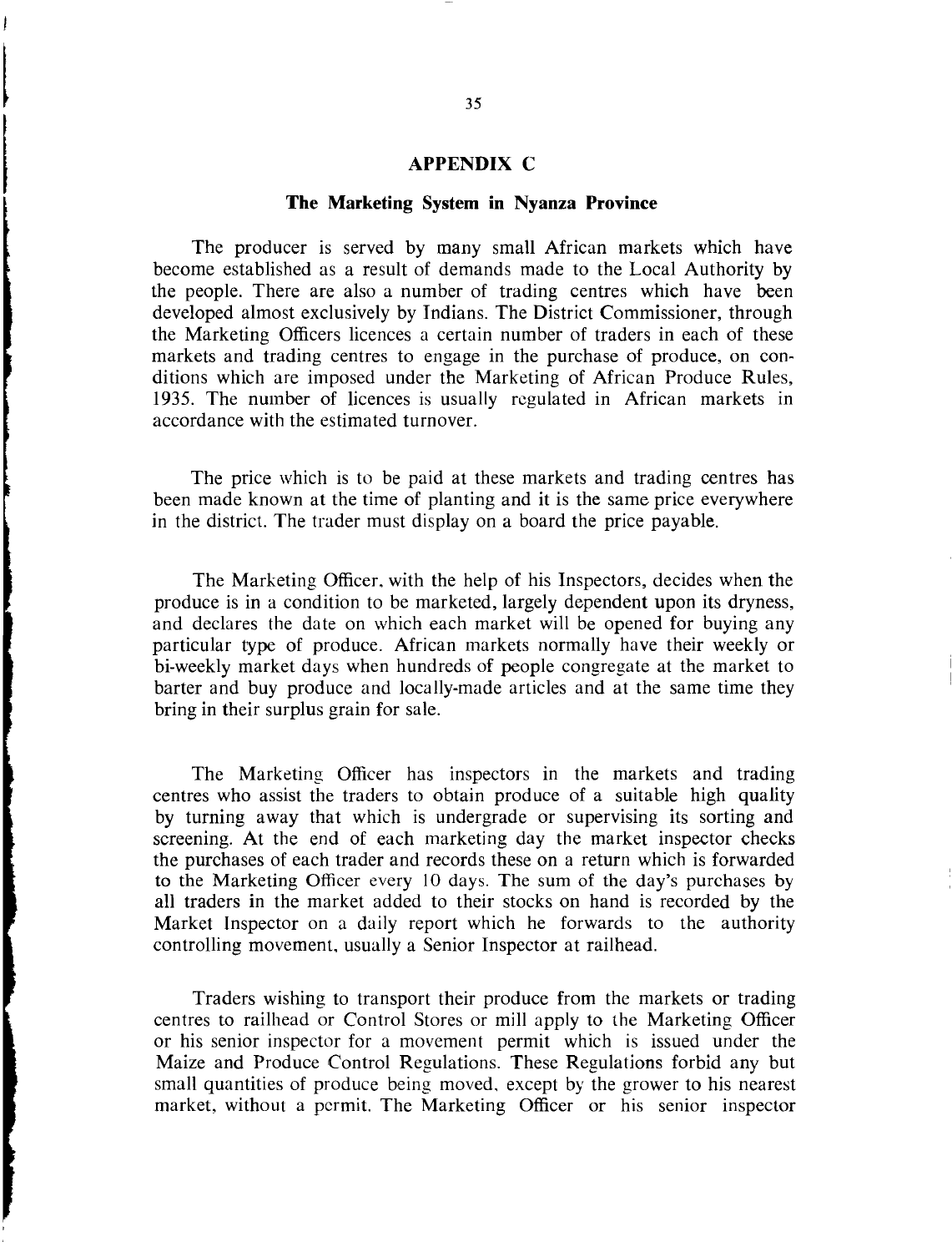refers to the daily market reports and if he is satisfied that the request is genuine and the maize or produce can be accepted he issues a movement permit in duplicate. The transporter takes both copies of this permit to the market where the inspector signs the original and gives it to the transporter authorizing him to remove the produce from his market and to transport it to the destination on the permit. At the time when the transporter delivers the produce to the Control or to a mill on behalf of the licensed trader, it is inspected by the Marketrng Officer's inspector who stamps the reverse of the movement permit with a rubber stamp and certifies that the quality is adequate and the bags are suitable and properly stitched.

The Control accepts the movement permit as a voucher for payment to the licensed lrader of the cost of transport from market to authorized destination and includes this amount in the sum paid for the produce. Payment in cash can be obtained on demand at Control offices in each District or by cheque from the Kisumu office.

The Control must not pay the trader for less than 10 tons but this is modifled to some extent and three lorry loads of 35 bags each are paid for at one time.

The trader purchases his initial requirements of empty bags from the Control and afterwards can obtain bags on a bag for bag exchange basis from all the Control Depots.

The function of obtaining railway trucks and loading them is now done exclusively by the Control in Nyanza Province because storage has been built at all outlets.

A system has been introduced this season by which individual growers or co-operatives can deliver in 3-ton lots or more to the Control and be paid the full sum payable to the trader and one-half the Agricultural Betterment Fund subject to thcir having a certificate of good farming from the Agricultural Department.

The Nyanza Marketing Advisory Committee has the prices of produce under continuous review and recommends to the Member for Agriculture through the Provincial Commissioner how the f.o.r. guaranteed prices should be expended in order suitably to reward the trader and transporter for their scrvices and to subscribe. where it is thought desirable, to the Agricultural Betterment Fund. In the latter connexion every factor is studied before any deduction is made from the price and. besides the all-important effect on agriculture, consideration is given to the incidence of incentive in relation to the labour involved and the dietetic implications which are advised upon by the Provincial Mcdical Officer; for example, no deduction is made from the price of legumes.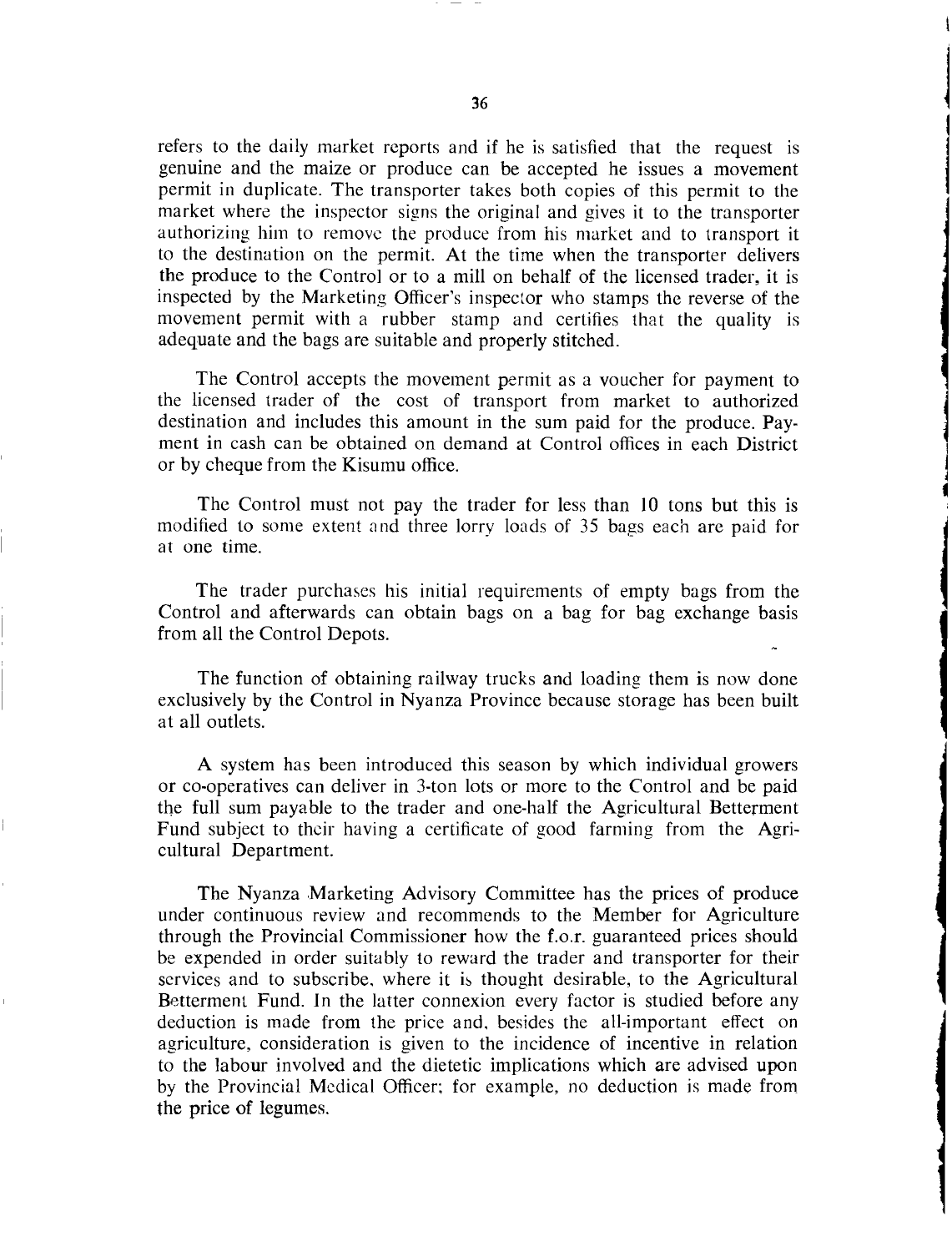Although the fragmentary nature of production does not lend itself to the easy introduction of Co-operatives some progress has been made and it is hoped that the expansion will be progressively increased under the umbrella of the Marketing Organization, until, by virtue of representation on the governing body, the co-operatives should ultimately obtain control.

The Nyanza Marketing Advisory Committee are particularly concerned at present with the accentuated incentive given to the cereal crops by long period of enhanced prices and ease of disposal, and a careful examination is being made to see whether similar methods cannot be employed to put greater emphasis on the production of animal products with resultant benefit to the land.

It will be seen from this brief description that the Marketing Organization is to a great extent achieving the main objects defined above by the following means: -

1. Guaranteed Prices

**The Community of the Community of the Community of the Community of the Community** 

- (a) Ensuring that the producer gets his full share of the price.
- (b) Directing the disposal of surpluses by an efficient Movement Control.

# 2. Land Protection

- (a) Spreading cultivation by means of transport pools.
- (b) Adjusting price incentives so far as possible towards desirable crops.
- (c) Creating funds with which good farmers can be rewarded, and land rehabilitation and development can be undertaken.

# 3. Quality

Maintaining high quality by inspection and seed distribution.

4. Storage

Building and organizing a network of storage, the operation of which co-ordinates the movement from grower to consumer and preservesthe grain.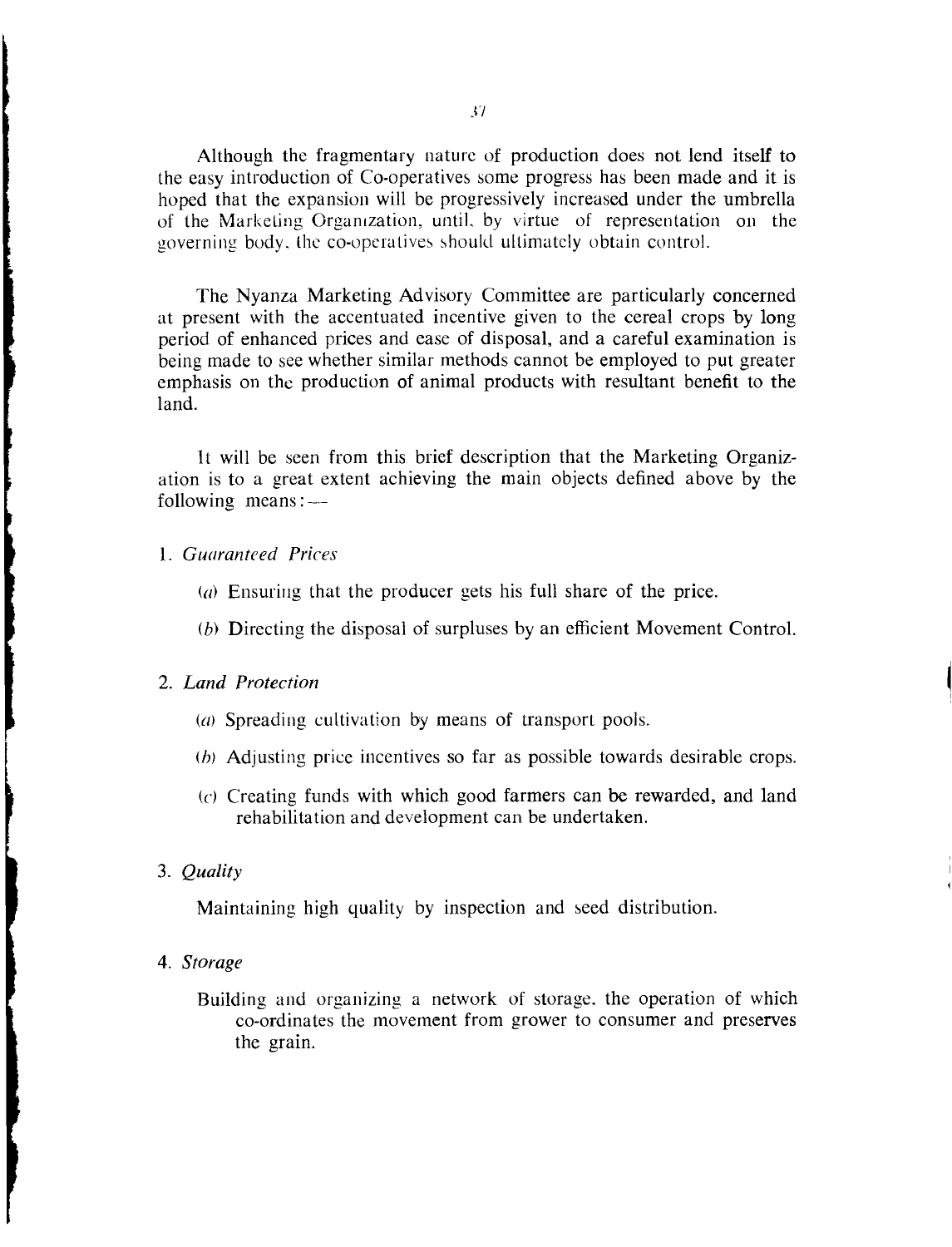|                                                                                                                                                                      | North and<br>Central Nyanza | South Nyanza<br>and Kericho |
|----------------------------------------------------------------------------------------------------------------------------------------------------------------------|-----------------------------|-----------------------------|
|                                                                                                                                                                      | $Sh.$ cts.                  | Sh. cts.                    |
| 1. Grower for 200 lb. of maize                                                                                                                                       | 21                          | 20                          |
| 2. Bonus for 70 per cent Grades I and II at Sh. 2 per                                                                                                                | 42                          | 37                          |
| 200 lb. (see Note 1)                                                                                                                                                 | 40                          | 40                          |
| $\ddot{\phantom{a}}$                                                                                                                                                 | Ŧ                           | 1                           |
| A. Price to Grower at Market (Sh. 3/26cts, and<br>$Sh. 3.11$ cts. a debbi)<br>$\ddot{\phantom{a}}$<br>3. Allowance to first Trader<br>$\ddot{\phantom{a}}$           | 82<br>22<br>75              | 21<br>77<br>75              |
| <b>B.</b> Cost at Market                                                                                                                                             | 23                          | 52                          |
| $\sim$ $\sim$ $\sim$                                                                                                                                                 | 57                          | 22                          |
| 4. District Transport Pool (see Note 2)                                                                                                                              | 40                          | $\overline{2}$              |
| 5. Allowance to second Trader                                                                                                                                        | 1                           | 80                          |
| . .                                                                                                                                                                  | 55                          | 55                          |
| C. Average Cost at Control Store                                                                                                                                     | 25                          | 25                          |
| 6. Handling and loading onto Railway (add $\cdot$ 05 cts.                                                                                                            | -52                         | 87                          |
| if loaded at Lake Ports)<br><b>Contract Contract</b><br>7. Marketing, Control Storage and Shrinkage<br>$\ddot{\phantom{0}}$<br>8. Betterment Funds<br>$\sim 10$      | 15<br>58<br>45<br>3         | 15<br>58<br>3<br>10         |
| D. Cost without bag $f.o.r.$<br><b>Contract Contract</b><br>9. If all maize were of Grades I and II additional<br><b>Bonus would be due of 60 cts. (see Note 1).</b> | 70<br>29<br>60              | 29<br>70<br>60              |
| E. Price for Grades I and II maize for 200 lb. without                                                                                                               | 30                          | 30                          |
| bag f.o.r.                                                                                                                                                           | 30                          | 30                          |

Maize Price Structure, 1951 Planting\*

\* As in force prior to the acceptance by Government of the recommendations in the Troup Report.

NOTE 1.—Maize is purchased in accordance with certain Rules as to quality, given in Government Notice 236 of  $16/2/51$ . The average quality in Nyanza is 70 per cent Grades I and II and 30 per cent Grades III and IV.

Nore 2.—Transporters receive 7 cents a bag mile for the actual mileage from Market to Control Store or Railhead and any saving or loss on this estimated cost is credited or debited to the District Betterment Funds.

Producers who are in possession of a Certificate of Good Farming may deliver maize direct to the Control Store in not less than 3-ton lots and if their maize is of Grades I or II quality they will be paid Sh. 30/30, less items Nos. 4, 6, 7 and half of 8 (i.e. North Nyanza and Central Nyanza, Sh. 26/45 and South Nyanza and Kericho, Sh.  $25/22$  plus actual cost of transport from their nearest Market to Control Store at 7 cents a bag mile. If their maize is of Gradcs llt or lV quality, they will receive Sh. 2 less.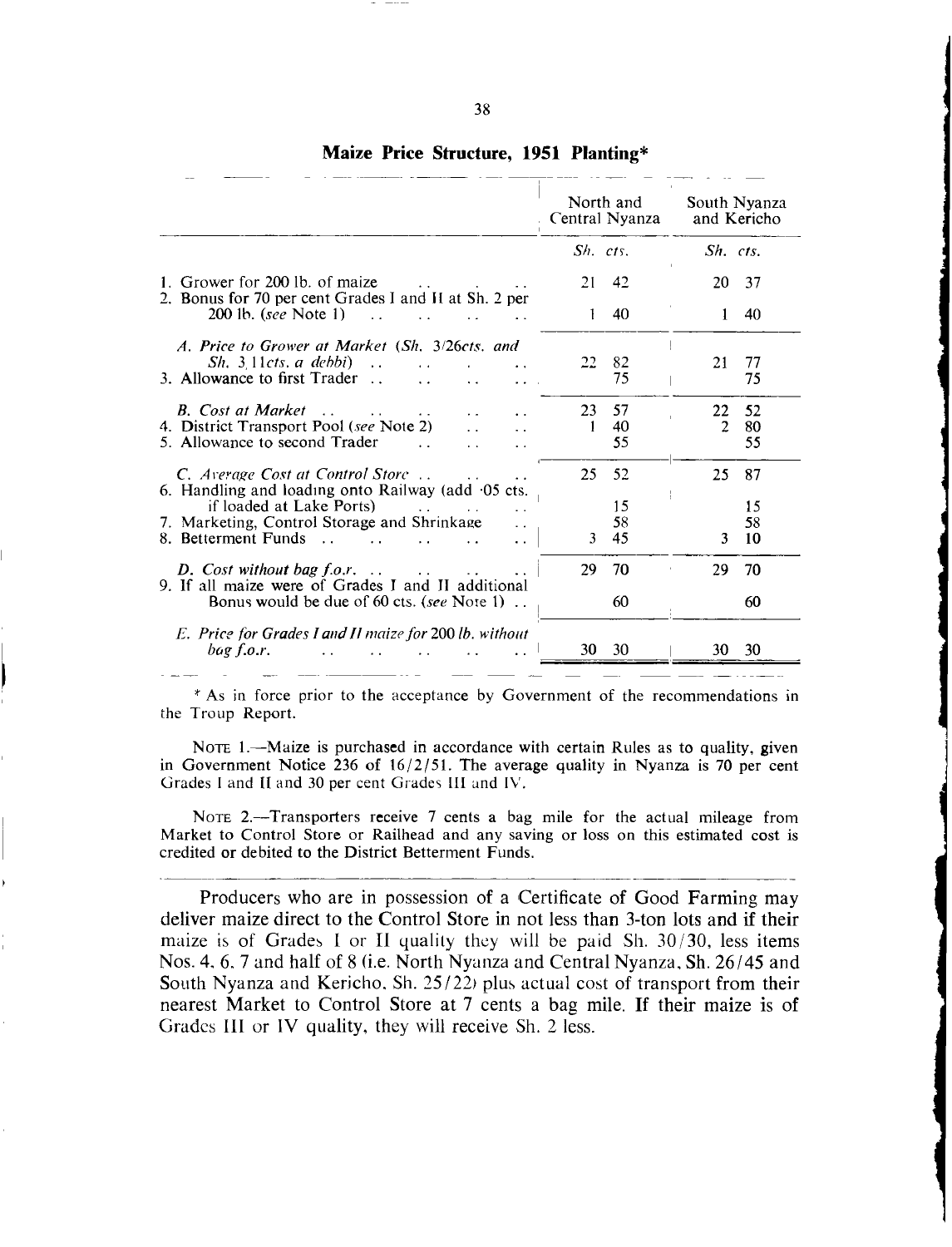# APPENDIX D

#### Nyanza Province African Produce Marketing Board

It has been suggested that the general policy for marketing African produce in the Nyanza Province should be the encouragement of Marketing Co-operatives under the umbrella of a Provincial Marketing Board, with producer representatives as an essential element of such a Board; the very long-term objective being, when the time is ripe, to convert such a Board into a Co-operative Union. In pursuance of this policy, it is suggested that immediate steps should be taken to draft and introduce into Legislative Council an additional section of the Marketing of African Produce Ordinance (Cap. 184 of the Laws of Kenya. 1948) to enable the formation of African Produce Marketing Boards and, in so far as the Nyanza Province is concerned, it is considered that the amended law should enable the formation of <sup>a</sup> Nyanza Province African Produce Marketing Board with duties and powers similar to those already inherent in the Maize and Produce Organization in the Nyanza Province. The constitution, duties and powers recommended for the Nyanza Province Marketing Board are as follows:  $-$ 

- (1) COMPOSITION OF THE BOARD
	- The Provincial Commissioner. Nyanza (Chairman), The Provincial Agricultural Officer, The Provincial Veterinary Officer, The Executive Officer of the Nyanza Province Marketing Board, ex officio; and eight other members appointed by the Member for Agriculture and Natural Resources ou the advice of the Provincial Commissioner, of whom at least six shall be direct representatives of African producers.

### (2) DUTIES

!

The duties of the Board should be: $-$ 

- (a) On behalf of African producers to collect, grade, store and market, and where necessary. process agricultural and livestock products produced by Africans within Nyanza Province;
- (b) to carry out such tasks as agents for the Government as it may be required to perform in respect of produce, the prices for which are fixed by the Central Government;
- $(c)$  to operate the storage at its disposal in accordance with the policy of the Government and the overall general directions of the Member for Agriculture and Natural Resources;
- (d) to exhibit at all scheduled markets the prices for scheduled products to be paid to producers.